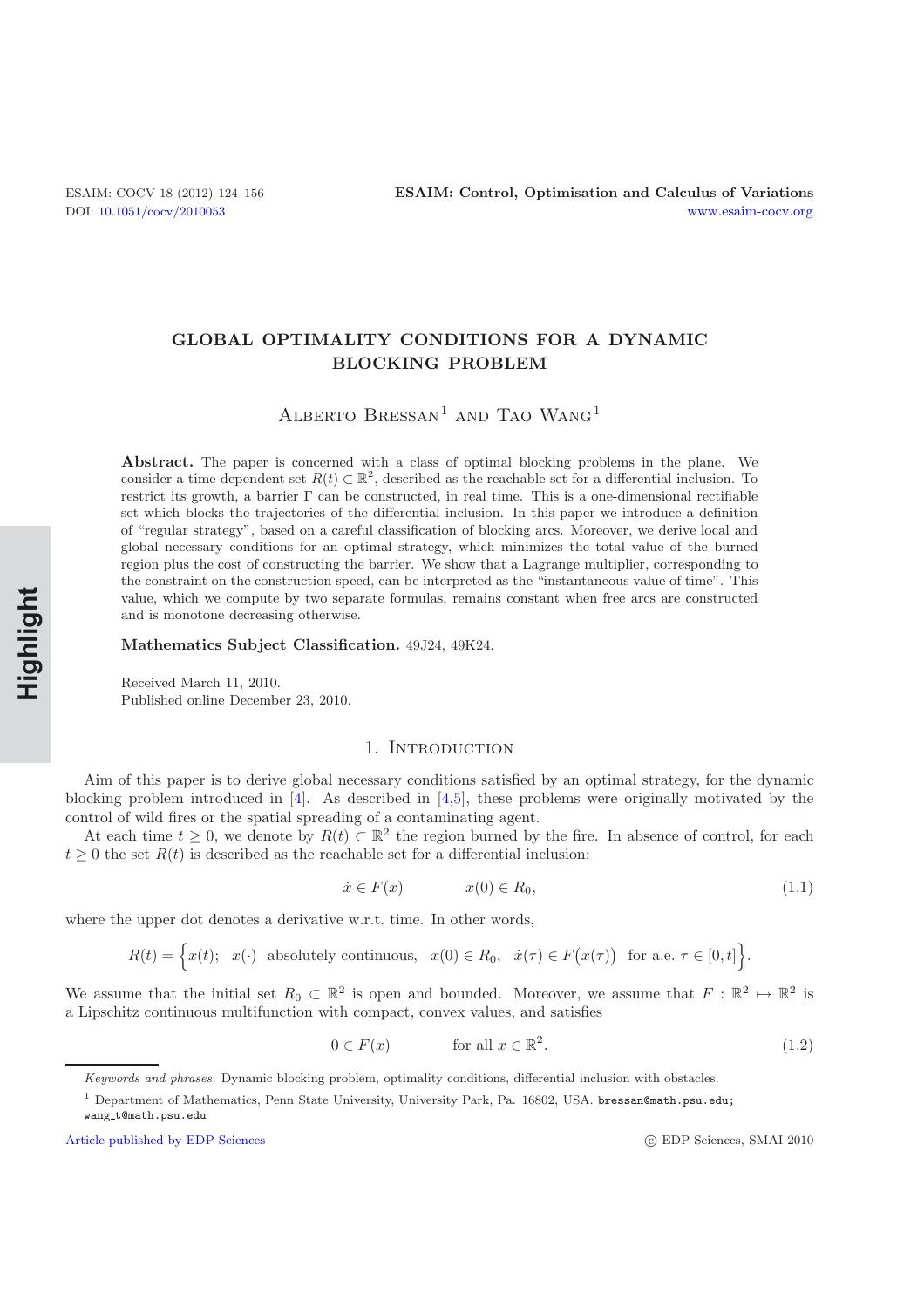Clearly, this implies

$$
R(t_1) \subseteq R(t_2) \qquad \text{whenever} \quad t_1 < t_2. \tag{1.3}
$$

In our model, the growth of the reachable set (*i.e.*, the spreading of the fire) can be controlled by constructing barriers, in real time. Let  $\psi : \mathbb{R}^2 \to R_+$  be a continuous, strictly positive function. Calling  $\gamma(t) \subset \mathbb{R}^2$  the portion of the wall constructed within time  $t \geq 0$ , we make the following assumptions:

**(H1)** For any  $t_1 < t_2$  one has  $\gamma(t_1) \subseteq \gamma(t_2)$ .

**(H2)** For every  $t \geq 0$ , the total length of the wall satisfies

<span id="page-1-0"></span>
$$
\int_{\gamma(t)} \psi \, dm_1 \le t,\tag{1.4}
$$

where  $m_1$  denotes the one-dimensional Hausdorff measure, normalized so that  $m_1(\Gamma)$  yields the usual length of a smooth curve Γ.

In the above formula,  $1/\psi(x)$  is the speed at which the wall can be constructed, at the location x. In particular, if  $\psi(x) \equiv \sigma^{-1}$  is constant, then [\(1.4\)](#page-1-0) simply means that the length of the curve  $\gamma(t)$  is  $\leq \sigma t$ . A strategy  $\gamma$ satisfying  $(H1)$ – $(H2)$  will be called an **admissible strategy**. In addition, we say that the strategy  $\gamma$  is **complete** if it satisfies:

**(H3)** For every  $t \geq 0$  there holds

$$
\int_{\gamma(t)} \psi \, dm_1 = t, \qquad \gamma(t) = \bigcap_{s > t} \gamma(s). \tag{1.5}
$$

Moreover, if  $\gamma(t)$  has positive upper density at a point x, *i.e.* if

$$
\limsup_{r \to 0+} \frac{m_1(B(x,r) \cap \gamma(t))}{r} > 0,
$$

then  $x \in \gamma(t)$ . Here  $B(x, r)$  is the open ball centered at x with radius r.

As proved in [\[5](#page-32-1)], for every admissible strategy  $t \mapsto \gamma(t)$  one can construct a second admissible strategy  $t \mapsto \tilde{\gamma}(t) \supseteq \gamma(t)$ , which is complete.

When a barrier is being constructed, the set reached by the fire is reduced. Namely, we define

$$
R^{\gamma}(t) \doteq \begin{cases} x(t); & x(\cdot) \text{ absolutely continuous, } x(0) \in R_0, \\ \dot{x}(\tau) \in F(x(\tau)) \text{ for a.e. } \tau \in [0, t], & x(\tau) \notin \gamma(\tau) \text{ for all } \tau \in [0, t] \end{cases}
$$
(1.6)

The existence of a blocking strategy, keeping  $R^{\gamma}(t)$  uniformly bounded for all  $t \geq 0$ , was studied in [\[8](#page-32-2)[,10\]](#page-32-3).

To define an optimization problem, we need to introduce a cost functional. In general, this should take into account:

- The value of the area burned by the fire.
- The cost of building the barrier.

As in [\[4](#page-32-0)], we thus consider two continuous, non-negative functions  $\alpha, \beta : \mathbb{R}^2 \mapsto \mathbb{R}_+$  and define the functional

<span id="page-1-1"></span>
$$
J(\gamma) = \int_{R_{\infty}^{\gamma}} \alpha \, dm_2 + \int_{\gamma_{\infty}} \beta \, dm_1,\tag{1.7}
$$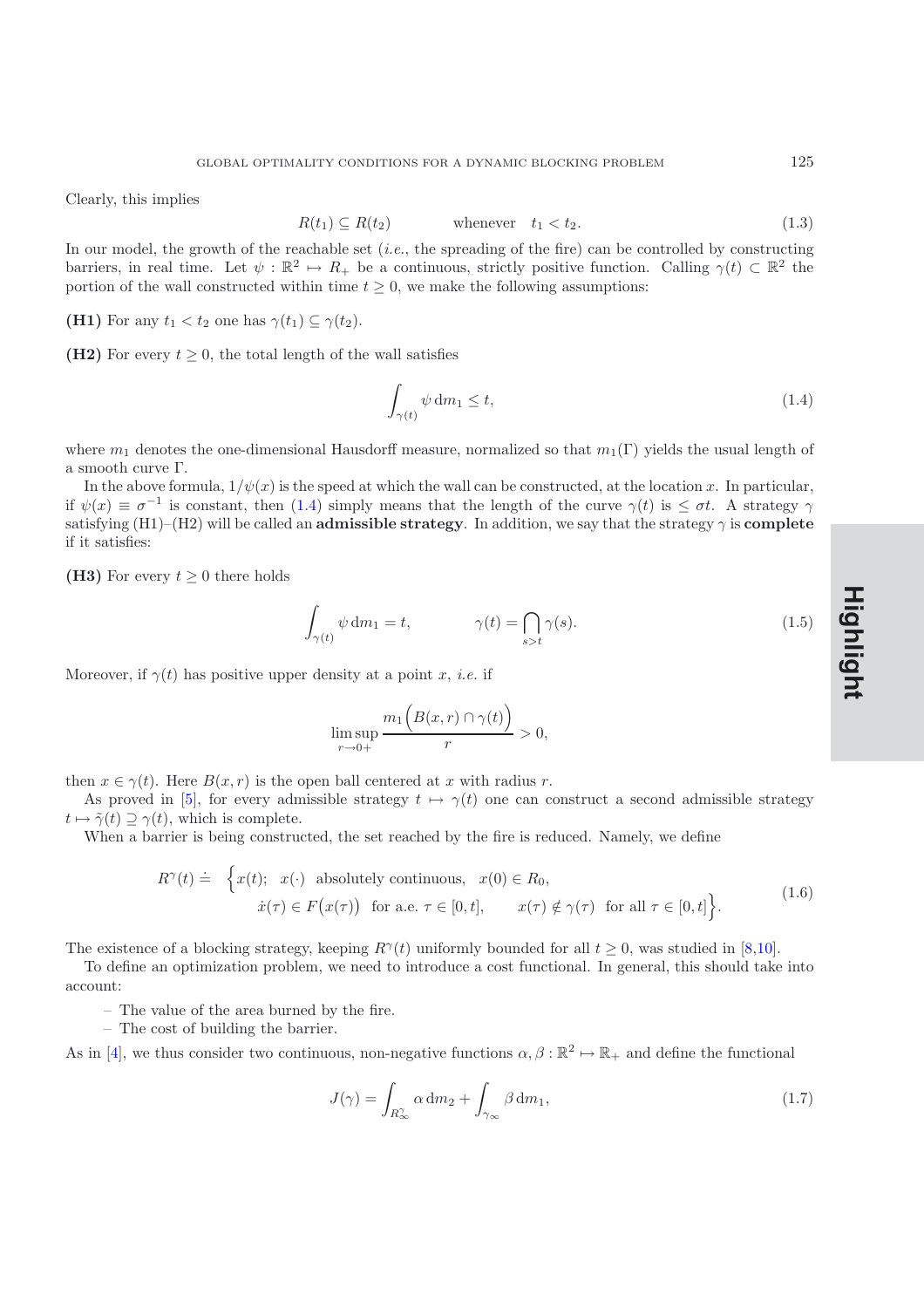where the sets  $R_{\infty}^{\gamma}$ ,  $\gamma_{\infty}$  are defined respectively as

$$
R_{\infty}^{\gamma} \doteq \bigcup_{t \geq 0} R^{\gamma}(t), \qquad \gamma_{\infty} \doteq \bigcup_{t \geq 0} \gamma(t). \qquad (1.8)
$$

In  $(1.7)$ ,  $m_2$  denotes the two-dimensional Lebesgue measure, while  $m_1$  is the one-dimensional Hausdorff measure. In the case of a fire,  $\alpha(x)$  is the value of a unit area of land at the point x, while  $\beta(x)$  is the cost of building a unit length of wall at the point  $x$ . This leads to:

**(OP1) Optimization Problem 1.** Find an admissible strategy  $t \mapsto \gamma(t)$  for which the corresponding functional  $J(\gamma)$  at [\(1.7\)](#page-1-1) attains its minimum value.

For this problem, the existence of an optimal solution was proved in [\[5\]](#page-32-1), under the following assumptions:

(A1) The initial set  $R_0$  is open and bounded. Its boundary satisfies  $m_2(\partial R_0) = 0$ .

**(A2)** The multifunction F is Lipschitz continuous w.r.t. the Hausdorff distance. For each  $x \in \mathbb{R}^2$  the set  $F(x)$ is nonempty, closed and convex and contains the origin in its interior.

(A3) For every  $x \in \mathbb{R}^2$  one has  $\alpha(x) \geq 0$ ,  $\beta(x) \geq 0$ ,  $\alpha(x) + \beta(x) > 0$ , and  $\psi(x) \geq \psi_0 > 0$ . Moreover,  $\alpha$  is locally integrable, while  $\beta$  and  $\psi$  are both lower semicontinuous.

In its original formulation, a strategy is a set-valued map  $t \mapsto \gamma(t) \subset \mathbb{R}^2$  describing the portion of the wall constructed within a given time  $t \geq 0$ . The subsequent paper [\[9\]](#page-32-4) showed that the above problem can be reformulated in a simpler way, where a strategy is entirely determined by assigning one single rectifiable set  $\Gamma \subset \mathbb{R}^2$ . We shall briefly review this equivalence result.

Consider a rectifiable set  $\Gamma \subset \mathbb{R}^2$  which is **complete**, in the sense that it contains all of its points of positive upper density:

$$
\limsup_{r \to 0+} \frac{m_1(B(x,r) \cap \Gamma)}{r} > 0 \qquad \Longrightarrow \qquad x \in \Gamma.
$$

Define the reachable set for the differential inclusion [\(1.1\)](#page-0-0) restricted to  $\mathbb{R}^2 \setminus \Gamma$ 

$$
R^{\Gamma}(t) \doteq \begin{cases} x(t); & x(\cdot) \text{ absolutely continuous, } x(0) \in R_0, \\ \dot{x}(\tau) \in F(x(\tau)) \text{ for a.e. } \tau \in [0, t], & x(\tau) \notin \Gamma \text{ for all } \tau \in [0, t] \end{cases}
$$
(1.9)

Throughout the following,  $\overline{S}$  will denote the closure of a set S. We say that the rectifiable set  $\Gamma$  is **admissible** in connection with the differential inclusion  $(1.1)$  and the bound on the construction speed  $(1.4)$  if

<span id="page-2-1"></span>
$$
\int_{\Gamma \cap \overline{R^{\Gamma}(t)}} \psi \, dm_1 \leq t \qquad \text{for all } t \geq 0. \tag{1.10}
$$

Of course, this means that the strategy

<span id="page-2-0"></span>
$$
t \mapsto \gamma(t) \doteq \Gamma \cap \overline{R^{\Gamma}(t)} \tag{1.11}
$$

is admissible according to  $(1.4)$ . One can then consider: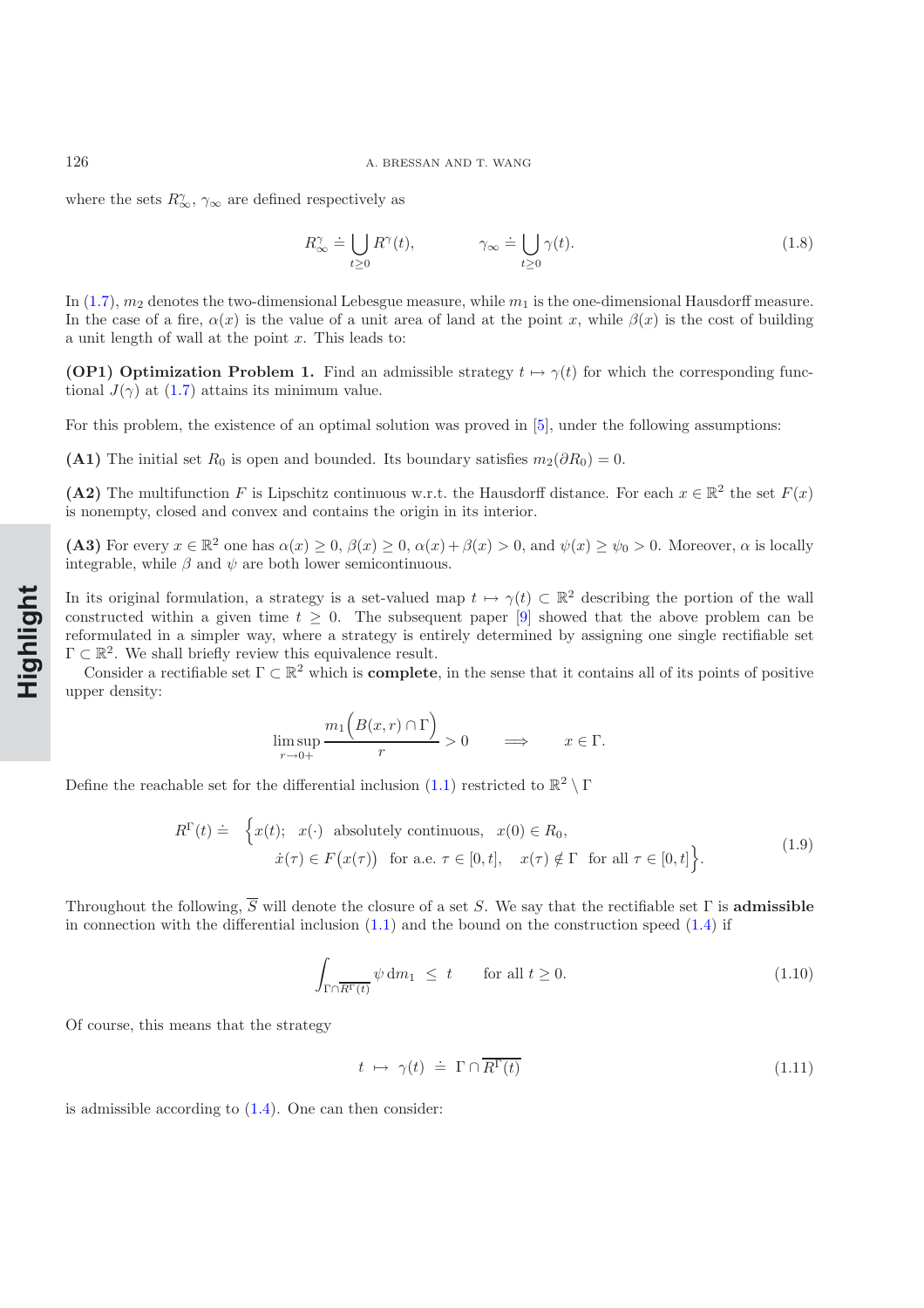**(OP2)** Optimization Problem 2. Find an admissible rectifiable set  $\Gamma \subset \mathbb{R}^2$  such that, calling  $R_{\infty}^{\Gamma}$  =  $\dot{\bigcup}_{t\geq 0} R^{\Gamma}(t)$ , the cost

$$
J(\Gamma) = \int_{R_{\infty}^{\Gamma}} \alpha \, \mathrm{d}m_2 + \int_{\Gamma} \beta \, \mathrm{d}m_1 \tag{1.12}
$$

attains the minimum possible value.

As proved in [\[9](#page-32-4)], under the assumptions (A1)–(A3) the two formulations are equivalent. Namely, if  $t \mapsto \gamma(t)$ is a complete, optimal strategy for (OP1), then the rectifiable set

$$
\Gamma \doteq \left( \bigcup_{t \geq 0} \gamma(t) \right) \setminus \left( \bigcup_{t \geq 0} R^{\gamma}(t) \right) \tag{1.13}
$$

is admissible and provides an optimal solution to the minimization problem (OP2). *Vice versa*, if the set Γ provides an optimal solution to (OP2), then the strategy  $\gamma(\cdot)$  in [\(1.11\)](#page-2-0) is optimal for (OP1).

**Remark 1.1.** For each  $t \geq 0$ , the set  $\gamma(t)$  in [\(1.11\)](#page-2-0) is the part of the wall Γ touched by the fire at time t. This is the portion that actually needs to be put in place within time  $t$ , in order to constrain the fire. The remaining portion  $\Gamma \setminus \gamma(t)$  can be constructed at a later time. On the other hand, given a strategy  $\gamma(\cdot)$ , the set  $\Gamma$  consists of the "useful" part of all walls constructed by  $\gamma$ . Portions of a wall, which are constructed in a region already reached by the fire, are clearly useless.

**Remark 1.2.** By the assumption (A2), each velocity set  $F(x)$  is a neighborhood of the origin. Hence the set  $R_{\infty}^{\Gamma} \doteq \bigcup_{t \geq 0} R^{\Gamma}(t)$  of all points reached by the fire without crossing  $\Gamma$  can be characterized as the union of all connected components of  $\mathbb{R}^2 \setminus \Gamma$  which intersect  $R_0$ .

Some necessary conditions for optimality were derived in [\[4\]](#page-32-0), in the special case where  $\beta \equiv 0$  and  $\psi \equiv 1$ , *i.e.* when there is no construction cost and the construction speed is constant. These conditions were essentially of local nature, obtained by perturbing the optimal strategy in a neighborhood of a given point.

The main goal of the present paper is to derive general optimality conditions, also of global nature. In particular, we study necessary conditions which must be satisfied at points of junction between two different arcs. We also analyze the case where the fire propagates along two or more fronts, and describe the optimal strategy at the time when one of these advancing fronts is extinguished.

As a preliminary, in Section 2 we introduce a concept of "regular strategy", and provide a careful classification of arcs. In particular, we observe that portions of an optimal barrier  $\Gamma$  may be constructed not only to block the fire, but also to slow down its advancement. These will be called "delaying arcs". Their presence increases the time needed for the fire to reach some regions of the plane.

Sections 3 and 4 describe necessary conditions for the optimality of "free arcs", constructed away from the advancing fire front, and "boundary arcs", constructed right along the edge of an advancing front.

Section 6 deals with necessary conditions at junctions. In particular, we show that optimal arcs must join tangentially and we study the relations between Lagrange multipliers associated to different arcs.

Our analysis shows the existence of a scalar function  $W(\cdot)$ , which arises naturally as a global Lagrange multiplier, and can be interpreted as the "instantaneous value of time". Roughly speaking,  $W(\tau)$  measures by how much the total cost could be reduced if the constraint  $(1.10)$  is replaced by

$$
\int_{\Gamma \cap \overline{R^{\Gamma}(t)}} \psi \, dm_1 \ \leq \ \begin{cases} \ t & \text{if } t < \tau, \\ \ t + \varepsilon & \text{if } t \geq \tau. \end{cases}
$$

The paper is concluded with two examples, where the optimal strategies and the value of time can be explicitly computed.

For the basic theory of differential inclusions and the minimum time function we refer to [\[1](#page-32-5)[,2](#page-32-6)].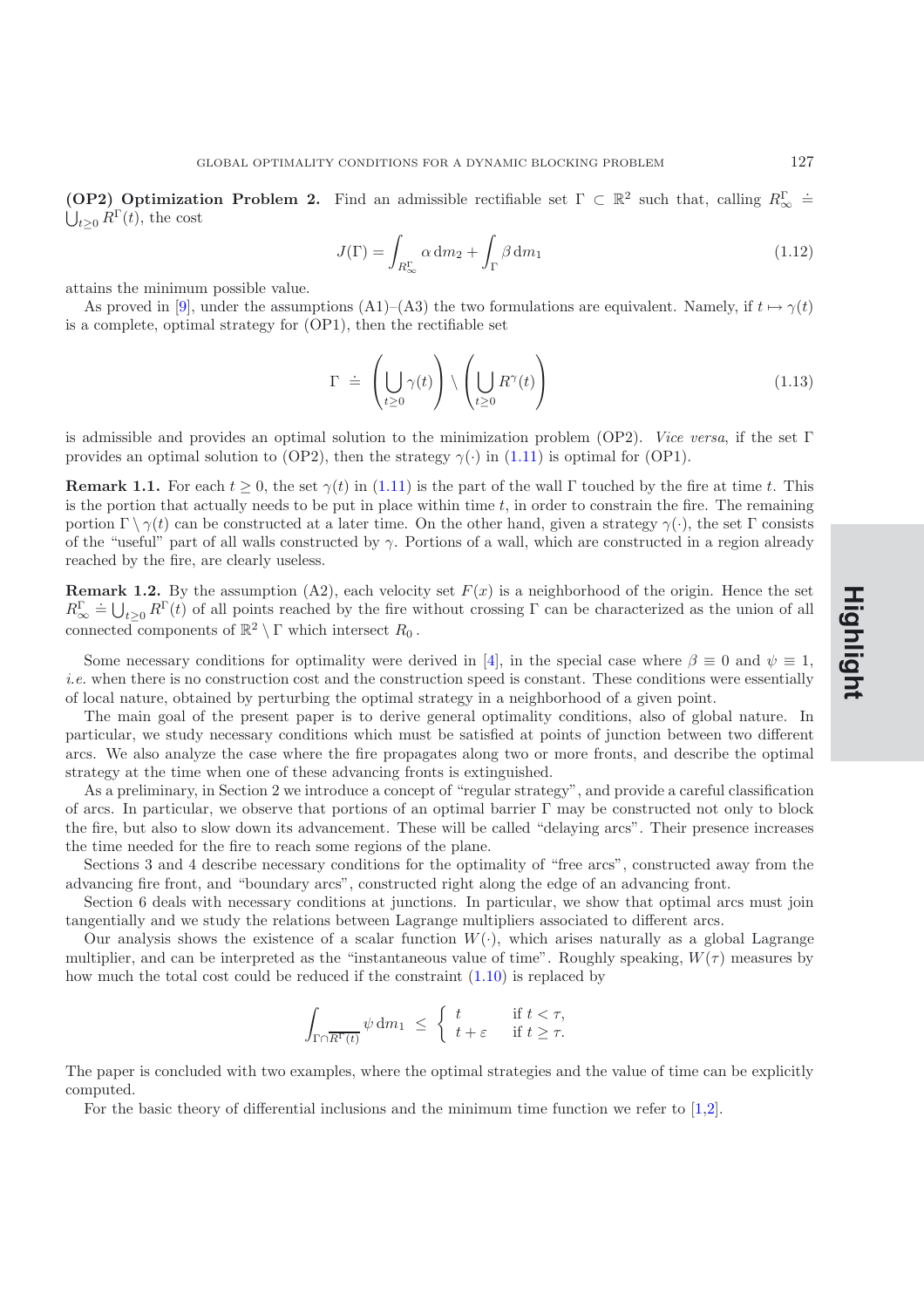128 A. BRESSAN AND T. WANG



<span id="page-4-0"></span>FIGURE 1. Here we take  $R_0 = F(x) = B(0,1)$ , the unit disc centered at the origin. The two thick arcs denote the portion  $\Gamma^d \subset \Gamma$  which contributes to slowing down the propagation of the fire. Notice that  $T^{\Gamma}(x) = T(x)$  for  $x \in \Omega_0$ , but  $T^{\Gamma}(x) > T(x)$  for  $x \in \Omega_1 \cup \Omega_2$ . The thick arc next to the shaded region  $\Omega_1$  lies in  $\Gamma^d \setminus \Gamma^b$ , the thick arc next to  $\Omega_2$  lies in  $\Gamma^d \cap \Gamma^b$ .

#### 2. Regular strategies and classification of arcs

In this section, we introduce the basic framework and the regularity assumptions, in order to derive suitable necessary conditions for optimality.

Let  $\Gamma$  be an admissible barrier for the differential inclusion [\(1.1\)](#page-0-0), so that [\(1.10\)](#page-2-1) holds. We observe that the construction of the barrier  $\Gamma$  has two effects, namely: (i) it restricts the fire to the set  $R^{\Gamma}_{\infty}$ , consisting of all connected components of  $\mathbb{R}^2 \setminus \Gamma$  which intersect the initial domain  $R_0$ , and (ii) within the set  $R_{\infty}^{\Gamma}$ , it can slow down the advancement of the fire.

This fact, illustrated in Figure [1,](#page-4-0) can be better described as follows. Given the differential inclusion [\(1.1\)](#page-0-0) and the barrier  $\Gamma$ , the minimum time function is defined as

$$
T^{\Gamma}(x) \doteq \inf \left\{ t \ge 0; \quad x \in \overline{R^{\Gamma}(t)} \right\}.
$$
 (2.1)

Calling  $T(x)$  the minimum time function for the problem  $(1.1)$  without any barrier, one clearly has

$$
0 \leq T(x) \leq T^{\Gamma}(x) \quad \text{for all } x \in \mathbb{R}^2.
$$

We say that a point  $x \in \Gamma$  belongs to the delaying portion of the barrier if, by modifying the set  $\Gamma$  in an arbitrarily small neighborhood of x, one can change the minimal time function *somewhere else*. More precisely, we introduce:

**Definition 2.1.** The subset  $\Gamma^d \subseteq \Gamma$  of **delaying walls** is the set of all points  $x \in \Gamma$  such that, for some  $\delta > 0$ , the following holds. For every  $\varepsilon > 0$  there exists an admissible rectifiable set Γ' with Γ'  $\setminus B(x, \varepsilon) = \Gamma \setminus B(x, \varepsilon)$ and such that  $T^{\Gamma'}(y) \neq T^{\Gamma}(y)$  at some point  $y \in R_{\infty}^{\Gamma} \setminus B(x, \delta)$ .

We think of  $\Gamma^d$  as a portion of the barrier  $\Gamma$  which contributes to slowing down fire propagation. In addition, the barrier Γ will contain an outer portion  $\Gamma^b$ , separating the burned from the unburned region.

**Definition 2.2.** The subset  $\Gamma^b \subseteq \Gamma$  of **blocking walls** is defined as

$$
\Gamma^b \doteq \Gamma \cap \partial(\overline{R^{\Gamma}_{\infty}}). \tag{2.2}
$$

**Remark 2.1.** If Γ is optimal, and the construction cost is strictly positive, then  $\Gamma = \Gamma^d \cup \Gamma^b$ . Indeed, any arc  $\Gamma' \subset \Gamma$  contained in the interior of the reachable set  $R_{\infty}^{\Gamma}$  must be part of  $\Gamma^d$ . Otherwise the alternative strategy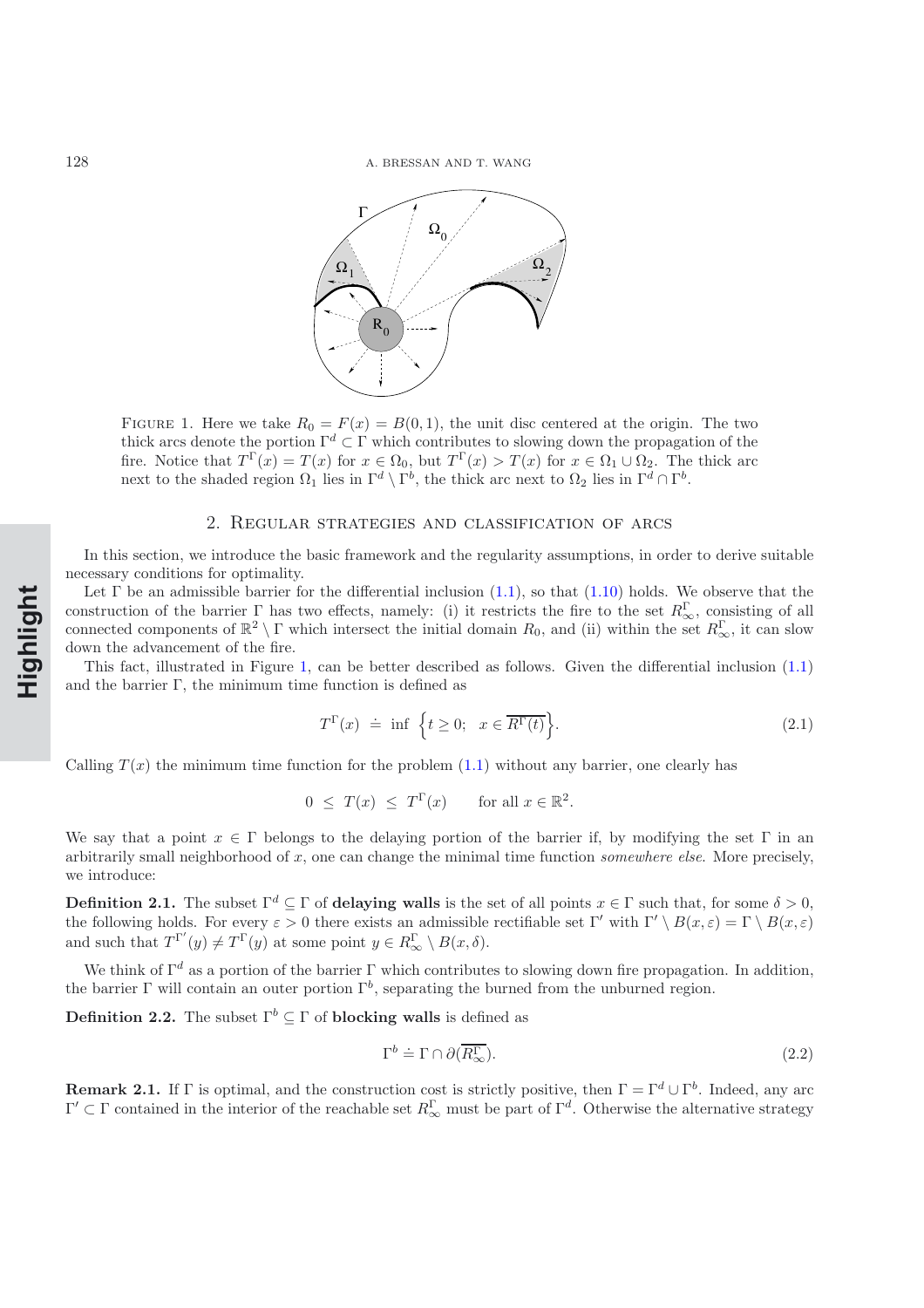$\widetilde{\Gamma} = \Gamma \setminus \Gamma'$  would also be admissible, with a smaller cost. On the other hand, as shown in Figure [1,](#page-4-0) one can have  $\Gamma^d \cap \Gamma^b \neq \emptyset$ .

Given an admissible barrier Γ, a further classification of arcs can be achieved as follows. Define the set of times

$$
S \doteq \left\{ t \ge 0; \int_{\Gamma \cap \overline{R^{\Gamma}(t)}} \psi \, dm_1 = t \right\}.
$$
 (2.3)

These are the times where the constraint is *saturated*, *i.e.* it is satisfied as an equality. We can further classify points  $x \in \Gamma$  by setting

$$
\Gamma_{\mathcal{S}} \doteq \{ x \in \Gamma; \ T^{\Gamma}(x) \in \mathcal{S} \}, \qquad \Gamma_{\mathcal{F}} \doteq \{ x \in \Gamma; \ T^{\Gamma}(x) \notin \mathcal{S} \}.
$$

As in [\[4](#page-32-0)], arcs lying in the subset  $\Gamma_{\mathcal{F}}$  will be called free arcs.

A very general result on the existence of optimal blocking strategies was recently proved in [\[5\]](#page-32-1). However, this provides little information about the regularity of these optimal strategies. Namely, if  $\Gamma$  is optimal, then  $\Gamma$  must be the union of countably many compact, connected, rectifiable sets, plus a set whose 1-dimensional Hausdorff measure is zero. In order to derive necessary condition for optimality, additional regularity assumptions will be imposed.

Motivated by the definition of regular synthesis for an optimal control problem [\[3](#page-32-7)[,6](#page-32-8)[,11](#page-32-9)[,13\]](#page-32-10), we consider a decomposition

<span id="page-5-0"></span>
$$
\mathbb{R}^2 = \mathcal{M}_1 \cup \dots \cup \mathcal{M}_M \tag{2.4}
$$

with the following properties.

- (i) Each  $\mathcal{M}_j \subset \mathbb{R}^2$  is an embedded, connected  $\mathcal{C}^2$  submanifold.
- (ii) If  $j \neq k$ , then  $\mathcal{M}_j \cap \mathcal{M}_k = \emptyset$ .
- (iii) If  $\mathcal{M}_j \cap \overline{\mathcal{M}}_k \neq \emptyset$ , then  $\mathcal{M}_j \subset \overline{\mathcal{M}}_k$ .

We call  $d_k \doteq \dim(\mathcal{M}_k) \in \{0,1,2\}$ , the dimension of the submanifold  $\mathcal{M}_k$ . In particular,  $d_k = 0$  if  $\mathcal{M}_k$  consists of a single point and  $d_k = 2$  if  $\mathcal{M}_k$  is an open subset of  $\mathbb{R}^2$ . In the case  $d_k = 1$ , the above assumptions imply that  $\mathcal{M}_k$  is a curve admitting a  $\mathcal{C}^2$  parameterization in terms of arc-length.

Throughout the following, we assume that there exists a decomposition [\(2.4\)](#page-5-0) such that the following holds.

**(RA1)** The barrier Γ admits the decomposition

$$
\Gamma = \bigcup_{k \in \mathcal{B}} \mathcal{M}_k, \quad \text{for some} \quad \mathcal{B} \subset \{1, 2, \dots, M\}.
$$

Moreover, this decomposition is consistent with the previous classifications. Namely, each of the subsets  $\Gamma^d, \Gamma^b, \Gamma_s, \Gamma_\mathcal{F}$  can be represented as a union of some of the manifolds  $\mathcal{M}_k$ .

**(RA2)** Restricted to each submanifold  $\mathcal{M}_j$ , the minimum time function  $T^{\Gamma}$  is a  $\mathcal{C}^2$  function, or else  $T^{\Gamma} \equiv +\infty$ .

Concerning the differential inclusion [\(1.1\)](#page-0-0) we assume:

**(RA3)** The velocity sets  $F(x)$  are uniformly convex, have  $\mathcal{C}^2$  boundary, and contain the origin as an interior point. Moreover, denoting by  $\langle \cdot, \cdot \rangle$  the Euclidean inner product, the map

$$
(p, x) \mapsto \arg\max_{y \in F(x)} \langle p, y \rangle
$$

is  $\mathcal{C}^2$  on the set where  $p \neq 0$ .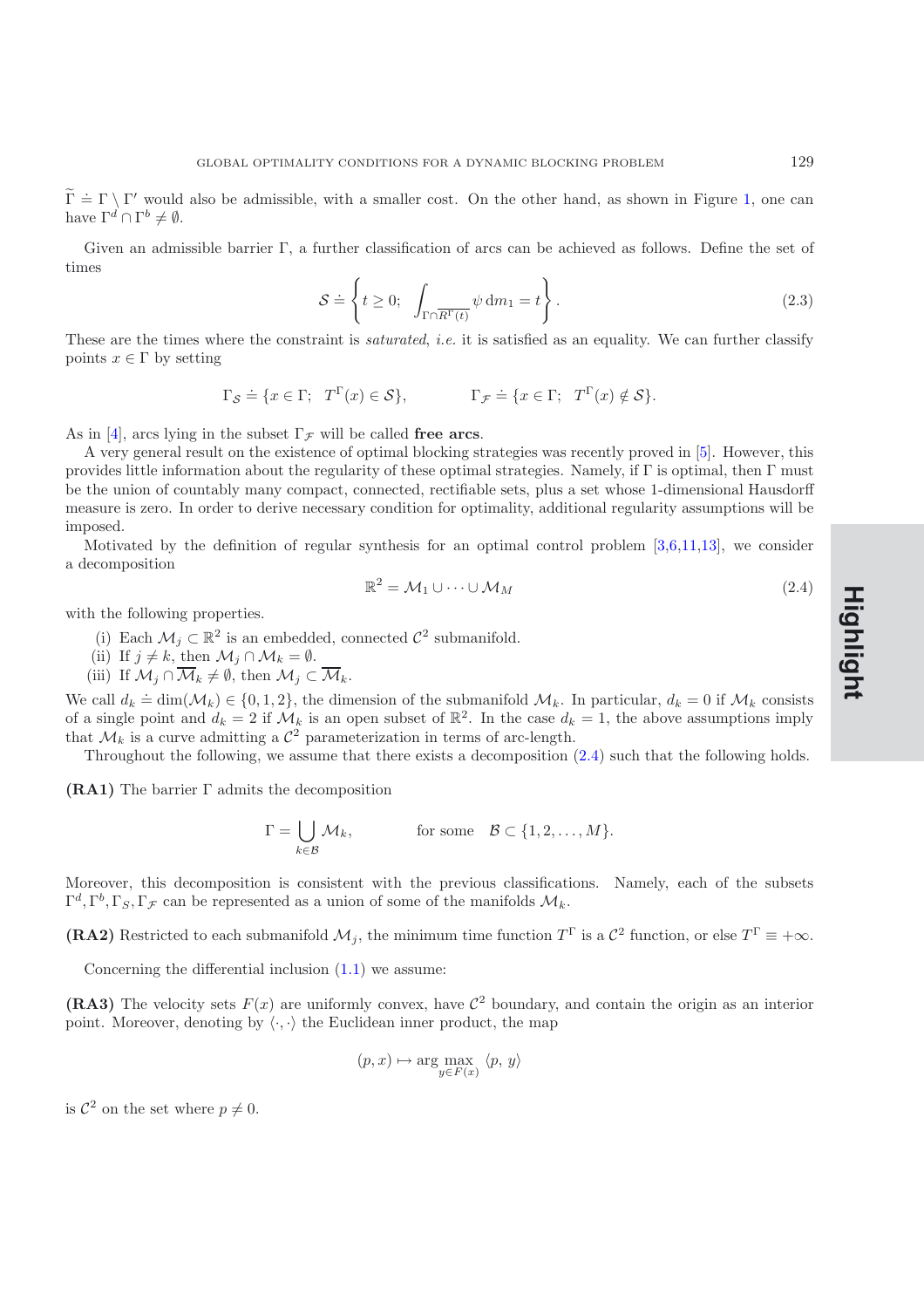#### 130 A. BRESSAN AND T. WANG

We observe that, away from the barrier Γ, the minimum time function  $T^{\Gamma}$  is Lipschitz continuous and provides a viscosity solution to the Hamilton-Jacobi equation

$$
H(x, \nabla V) - 1 = 0, \qquad H(x, p) \doteq \max_{y \in F(x)} \langle p, y \rangle.
$$
 (2.5)

<span id="page-6-1"></span><span id="page-6-0"></span>We denote by

$$
h(x) \doteq \frac{1}{|\nabla T^{\Gamma}(x)|} = \max_{y \in F(x)} \langle \mathbf{n}(x), y \rangle \qquad \mathbf{n}(x) \doteq \frac{\nabla T^{\Gamma}(x)}{|\nabla T^{\Gamma}(x)|}, \qquad (2.6)
$$

the propagation speed of the fire front, in the normal direction, at the point  $x$ .

**Remark 2.2.** The assumption **(RA1)** implies that each submanifold  $\mathcal{M}_k$  with  $k \in \mathcal{B}$  is a portion of the barrier Γ falling in one single class of the above classification. For example, if  $\mathcal{M}_k$  contains a point  $x \in \Gamma_{\mathcal{S}}$ , then  $\mathcal{M}_k \subseteq \Gamma_{\mathcal{S}}$  and  $\mathcal{M}_k \cap \Gamma_{\mathcal{F}} = \emptyset$ .

**Remark 2.3.** If  $\gamma \subset \Gamma_{\mathcal{F}} \setminus \Gamma^d$ , then, as will be proved in the next section, any local perturbation of the arc  $\gamma$ requiring the same construction time yields another admissible strategy. This is not true if  $\gamma \subset \Gamma_{\mathcal{F}} \cap \Gamma^d$ . Indeed, in this case a local perturbation of  $\gamma$  will affect the minimum time function  $T^{\Gamma}$  in other regions. Therefore, other arcs  $\tilde{\gamma} \subset \Gamma_{\mathcal{S}}$  may not be admissible any more.

**Remark 2.4.** Consider an arc  $\gamma \subset \partial R^{\Gamma} \setminus \Gamma^d$ . Then, the minimum time function  $T^{\Gamma}$  can be extended from  $R^{\Gamma}$ to a whole neighborhood of each point  $x \in \Gamma$ . Indeed, this extended value function  $\widetilde{T}$  is constructed by solving the Hamilton-Jacobi equation [\(2.5\)](#page-6-0) with data assigned along  $\gamma$ :

$$
\max_{y \in F(x)} \nabla \tilde{T}(x) \cdot y = 1, \qquad \qquad \tilde{T}(x) = T^{\Gamma}(x) \quad \text{for} \quad x \in \gamma. \tag{2.7}
$$

In particular, the gradient  $\nabla T^{\Gamma}(x)$  and the normal propagation speed  $h(x)$  in [\(2.6\)](#page-6-1) are well defined also for  $x \in \gamma$ , by a continuous extension.

#### 3. Necessary conditions for free arcs

In this section we consider an arc  $\gamma \subset \Gamma_{\mathcal{F}}$ . Intuitively, this means that at the time where this portion of wall is constructed, the fire has not yet reached points in  $\gamma$ . In addition, we assume that  $\gamma \subseteq \Gamma^b \setminus \Gamma^d$ . This means that  $\gamma$  is a purely blocking arc. All minimum-time trajectories for the fire terminate when they reach a point of  $\gamma$ .

We seek necessary conditions for optimality of the arc  $\gamma$ . To fix the ideas, let  $s \mapsto \gamma(s) \in \mathbb{R}^2$ ,  $s \in [a, b]$ , be a  $\mathcal{C}^2$  parameterization of  $\gamma$  in terms of arc-length. Throughout the sequel, an upper dot will denote a derivative w.r.t. *s*. Given two vectors  $\mathbf{v} = \begin{pmatrix} a \\ b \end{pmatrix}$ b ) and  $\mathbf{w} = \begin{pmatrix} c \\ d \end{pmatrix}$ d ), their wedge product will be written as  $\mathbf{v} \wedge \mathbf{w} \doteq ad - bc$ . By **t**(s)  $\Rightarrow \dot{\gamma}(s)$  and **n**(s) we denote the unit vectors respectively tangent and perpendicular to the curve  $\gamma$  at the point  $\gamma(s)$ , oriented so that **t**  $\wedge$  **n** = 1.

We say that  $\gamma$  is a **normal arc** if there exists a smooth scalar function  $\varphi^{\sharp} : [a, b] \mapsto \mathbb{R}$  with  $\varphi^{\sharp}(a) = \varphi^{\sharp}(b) = 0$ such that, calling  $\mathcal{T}(\gamma_{\varepsilon}^{\sharp})$  the time needed to construct the arc  $\gamma_{\varepsilon}^{\sharp}$  described by

$$
s \mapsto \gamma_{\varepsilon}^{\sharp}(s) \doteq \gamma(s) + \varepsilon \varphi^{\sharp}(s) \mathbf{n}(s), \tag{3.1}
$$

<span id="page-6-2"></span>there holds

<span id="page-6-3"></span>
$$
\left[\frac{\mathrm{d}}{\mathrm{d}\varepsilon}\mathcal{T}(\gamma_{\varepsilon}^{\sharp})\right]_{\varepsilon=0} \doteq \left[\frac{\mathrm{d}}{\mathrm{d}\varepsilon}\int_{a}^{b} \psi(\gamma_{\varepsilon}^{\sharp}(s)) \cdot |\dot{\gamma}_{\varepsilon}^{\sharp}(s)| \,\mathrm{d}s\right]_{\varepsilon=0} < 0. \tag{3.2}
$$

This implies that one can join the endpoints  $P = \gamma(a)$  and  $Q = \gamma(b)$  with some arc which can be constructed in a slightly shorter time: the curve  $\gamma$  is not a time-minimizer. By possibly taking a small perturbation, it is not restrictive to assume that  $\varphi^{\sharp}(s) = 0$  for s in a neighborhood of a and b.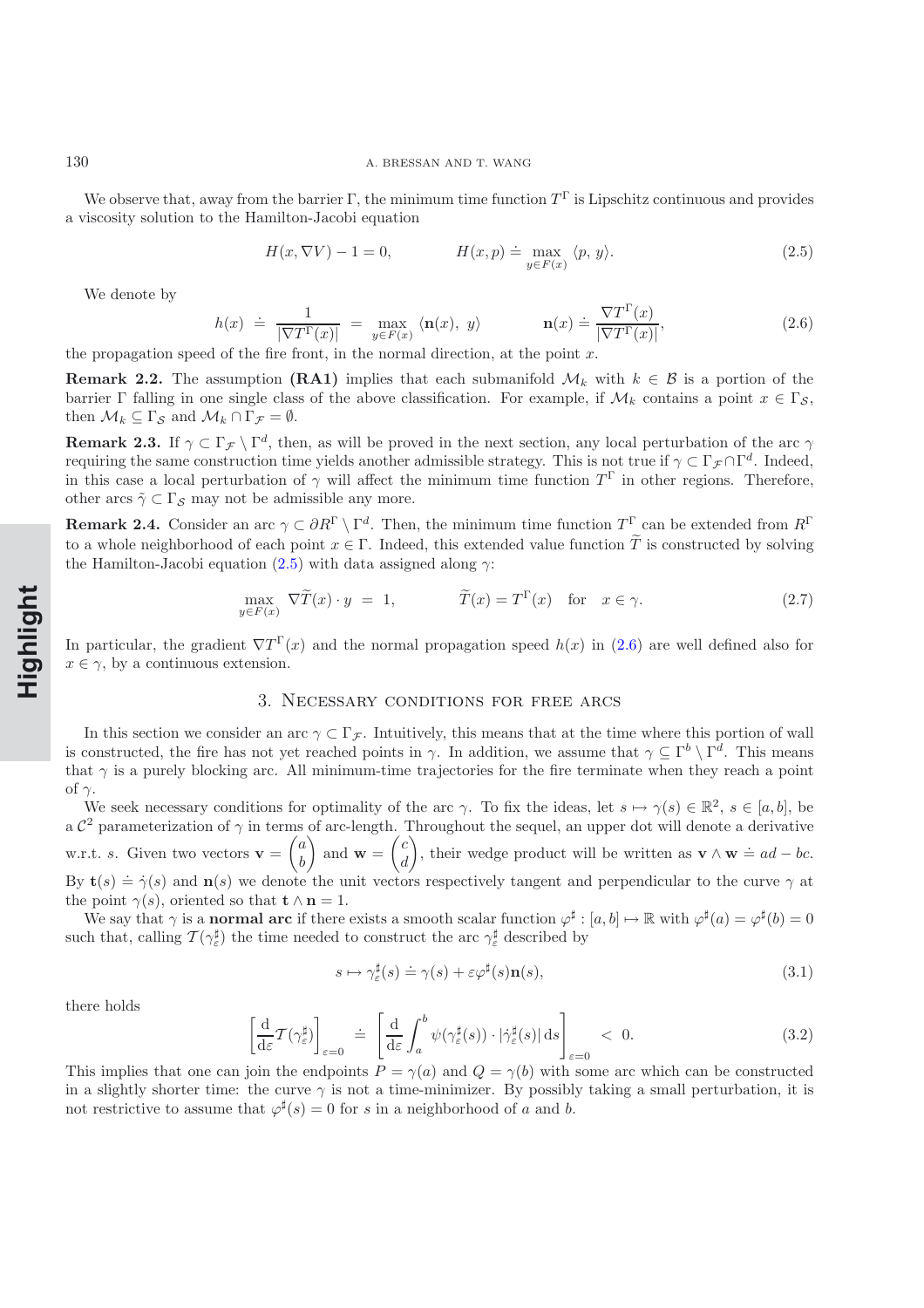Given a smooth function  $\varphi : [a, b] \mapsto \mathbb{R}$  with  $\varphi(s) = 0$  for s in a neighborhood of a and b, and given  $\varepsilon, \eta$  close to zero, consider the perturbed curve

<span id="page-7-3"></span>
$$
s \mapsto \gamma_{\varepsilon,\eta}(s) \doteq \gamma(s) + (\varepsilon \varphi(s) + \eta \varphi^{\sharp}(s)) \mathbf{n}(s). \tag{3.3}
$$

By [\(3.2\)](#page-6-2) and the implicit function theorem, for every  $\varepsilon$  in a neighborhood of zero there exists a unique  $\eta(\varepsilon)$  $\Sigma_j$  (0.2) and the implicit function theorem, for every c in a neighborhood of zero there exists a ainque  $\eta(z)$  such that the time needed to construct the curves  $\gamma$  and  $\gamma_{\varepsilon,\eta(\varepsilon)}$  is the same. Calling  $\gamma_{\varepsilon}$ 

$$
\left[\frac{\mathrm{d}}{\mathrm{d}\varepsilon}\mathcal{T}(\gamma_{\varepsilon})\right]_{\varepsilon=0} = \frac{\mathrm{d}}{\mathrm{d}\varepsilon}\left[\int_{a}^{b} \psi(\gamma_{\varepsilon}(s)) \cdot |\dot{\gamma}_{\varepsilon}(s)| \,\mathrm{d}s\right]_{\varepsilon=0} = 0. \tag{3.4}
$$

<span id="page-7-0"></span>We recall that  $\mathbf{n}(s) = \kappa(s) \mathbf{t}(s)$ , where  $\kappa(s)$  is the curvature of  $\gamma$  at the point  $\gamma(s)$ . Since  $|\dot{\gamma}| \equiv 1$ , computing a derivative at  $\varepsilon = 0$  we find

$$
\left[\frac{\mathrm{d}}{\mathrm{d}\varepsilon}|\dot{\gamma}_{\varepsilon}|\right]_{\varepsilon=0} = \left\langle \dot{\gamma}, \frac{\mathrm{d}}{\mathrm{d}\varepsilon}\dot{\gamma}_{\varepsilon}\right\rangle_{\varepsilon=0} = \kappa(s) \left(\varphi(s) + \eta'(0)\varphi^{\sharp}(s)\right).
$$

The equation  $(3.4)$  can thus be written as

$$
\int_{a}^{b} \left\{ \left\langle \nabla \psi(\gamma(s)), \mathbf{n}(s) \right\rangle + \psi(\gamma(s)) \kappa(\gamma(s)) \right\} \cdot \left( \varphi(s) + \eta'(0) \varphi^{\sharp}(s) \right) ds = 0.
$$
 (3.5)

<span id="page-7-1"></span>For notational convenience, given a scalar function  $g : \mathbb{R}^n \to \mathbb{R}$  we define

$$
\mathcal{G}(g,\gamma,s) \doteq \langle \nabla g(\gamma(s)), \mathbf{n}(s) \rangle + g(\gamma(s)) \kappa(s). \tag{3.6}
$$

With this notation, from [\(3.5\)](#page-7-1) it follows

$$
\eta'(0) = -\frac{\int_a^b \mathcal{G}(\psi, \gamma, s) \varphi(s) \, ds}{\int_a^b \mathcal{G}(\psi, \gamma, s) \varphi^\sharp(s) \, ds}.
$$
\n(3.7)

Notice that in [\(3.7\)](#page-7-2) the denominator is  $\neq$  0, because by [\(3.2\)](#page-6-2)

<span id="page-7-2"></span>
$$
\int_a^b \mathcal{G}(\psi, \gamma, s) \, \varphi^{\sharp}(s) \, \mathrm{d}s \ = \ \left[ \frac{\mathrm{d}}{\mathrm{d}\varepsilon} \mathcal{T}(\gamma_{\varepsilon}^{\sharp}) \right]_{\varepsilon=0} \ < \ 0.
$$

Recalling that  $\gamma \in \Gamma_{\mathcal{F}} \setminus \Gamma^d$ , we now show that, for all  $\varepsilon$  sufficiently close to zero, the barrier  $\Gamma_{\varepsilon}$  obtained from Γ replacing the arc  $\gamma$  by  $\gamma_{\varepsilon}$  is still admissible. To show this, we first observe that the map

$$
t\mapsto \int_{\Gamma\cap \overline{R^\Gamma(t)}} \psi\, {\rm d} m_1
$$

is non-decreasing and right-continuous, hence it is upper semicontinuous. In turn, the *excess map*

<span id="page-7-4"></span>
$$
\mathcal{E}(t) \doteq t - \int_{\Gamma \cap \overline{R^{\Gamma}(t)}} \psi \, \mathrm{d}m_1 \tag{3.8}
$$

is lower semicontinuous.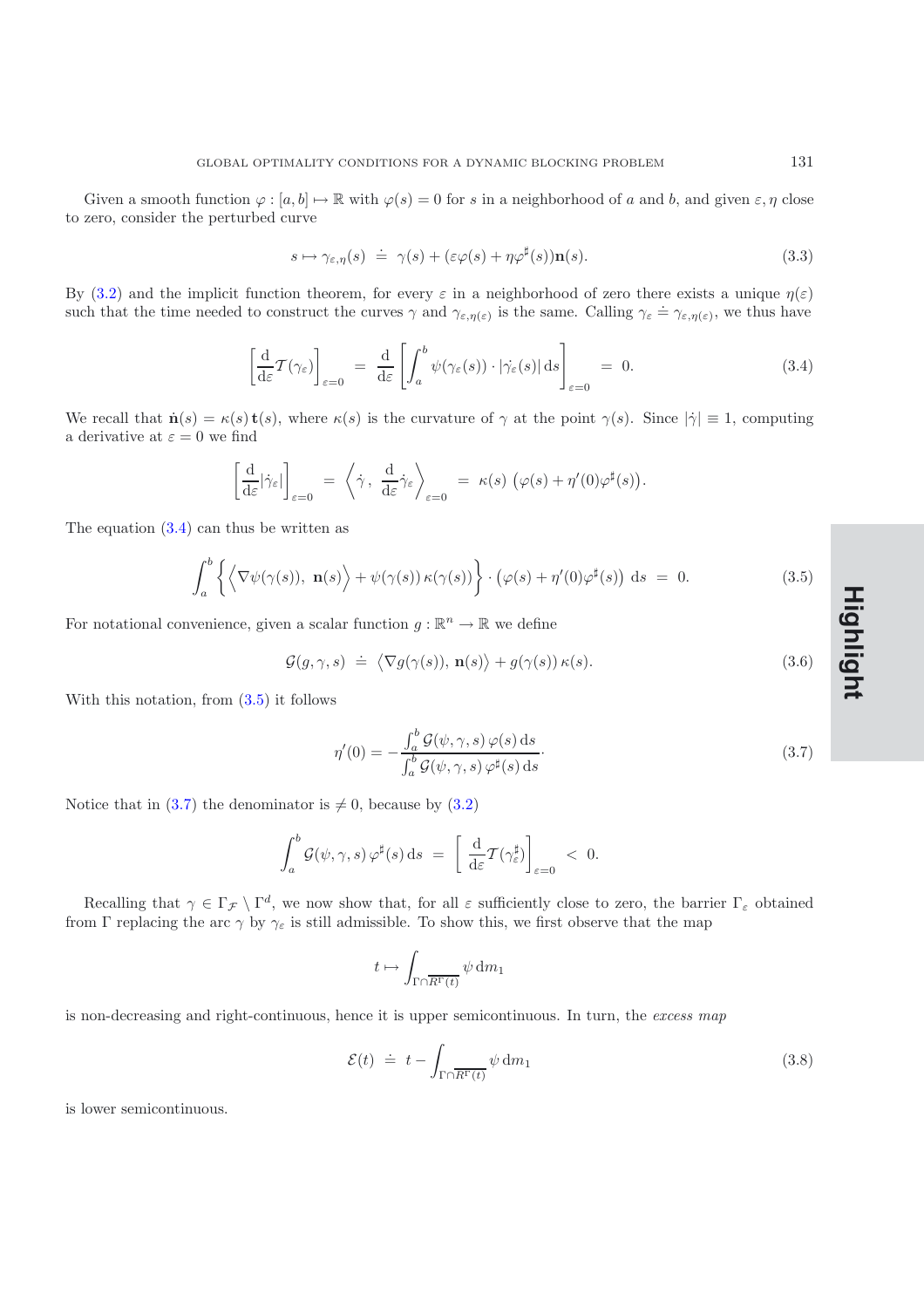To fix the ideas, assume  $T^{\Gamma}(\gamma(s)) \in \mathcal{F}_{0}, \tau[$  for  $s \in [a, b]$ , with  $\mathcal{F}_{0}, \tau[ \cap S = \emptyset]$ . Moreover, assume that the perturbations  $\varphi, \varphi^{\sharp}$  in [\(3.3\)](#page-7-3) are supported in the compact subset  $[a + \sigma, b - \sigma]$ . By lower semicontinuity and compactness, there exists  $\delta > 0$  such that

$$
\mathcal{E}(T(\gamma(s))) > \delta \qquad s \in [a + \sigma, \, b - \sigma].
$$

Choose times  $\tau_0 < \tau_1 < \ldots < \tau_N = \tau$  such that  $\tau_i - \tau_{i-1} < \delta/2$  for every  $i = 1, \ldots, N$ . For each i, we can now choose  $\varepsilon_i > 0$  small enough such that, for  $|\varepsilon| \leq \varepsilon_i$ , there holds

$$
\int_{\Gamma_{\varepsilon} \cap \overline{R^{\Gamma_{\varepsilon}}(\tau_i)}} \psi \, \mathrm{d} m_1 \ \leq \ \frac{\delta}{2} + \int_{\Gamma \cap \overline{R^{\Gamma}(\tau_i)}} \psi \, \mathrm{d} m_1.
$$

Setting  $\bar{\varepsilon} = \min{\{\varepsilon_1,\ldots,\varepsilon_N\}}$ , we now prove that the barrier  $\Gamma_{\varepsilon}$  is admissible whenever  $|\varepsilon| \leq \bar{\varepsilon}$ . Indeed, when  $\tau_{i-1} < t \leq \tau_i$  we have

$$
\int_{\Gamma_{\varepsilon} \cap \overline{R^{\Gamma_{\varepsilon}}(t)}} \psi \, dm_1 \leq \int_{\Gamma_{\varepsilon} \cap \overline{R^{\Gamma_{\varepsilon}}(\tau_i)}} \psi \, dm_1 < \frac{\delta}{2} + \int_{\Gamma \cap \overline{R^{\Gamma}(\tau_i)}} \psi \, dm_1 = \frac{\delta}{2} + \tau_i - \mathcal{E}(\tau_i) \leq \tau_i - \frac{\delta}{2} \leq t. \tag{3.9}
$$

<span id="page-8-6"></span>Next, call  $J(\Gamma_{\varepsilon})$  the total cost associated with this perturbed strategy. If  $\Gamma$  is optimal, then

$$
\left[\frac{\mathrm{d}}{\mathrm{d}\varepsilon}J(\Gamma_{\varepsilon})\right]_{\varepsilon=0}=0.\tag{3.10}
$$

Assuming that the normal vector **n** points toward the outside of the burned region, by the previous analysis [\(3.10\)](#page-8-0) can be written as

<span id="page-8-0"></span>
$$
\int_{a}^{b} \left\{ \alpha(\gamma(s)) + \mathcal{G}(\beta, \gamma, s) \right\} \cdot \left( \varphi(s) + \eta'(0)\varphi^{\sharp}(s) \right) ds = 0.
$$
 (3.11)

Inserting the value of  $\eta'(0)$  given at [\(3.7\)](#page-7-2), and adopting the shorter notation  $\alpha(s) \doteq \alpha(\gamma(s))$ , from the above equation we obtain

$$
\int_{a}^{b} \left\{ \alpha(s) + \mathcal{G}(\beta, \gamma, s) \right\} \varphi(s) \, ds + \lambda \cdot \int_{a}^{b} \mathcal{G}(\psi, \gamma, s) \varphi(s) \, ds = 0. \tag{3.12}
$$

<span id="page-8-1"></span>Here the constant  $\lambda$  has the role of a Lagrange multiplier:

$$
\lambda = \frac{-\int_{a}^{b} \{\alpha(s) + \mathcal{G}(\beta, \gamma, s)\} \varphi^{\sharp}(s) ds}{\int_{a}^{b} \mathcal{G}(\psi, \gamma, s) \varphi^{\sharp}(s) ds}.
$$
\n(3.13)

Since [\(3.12\)](#page-8-1) holds for all smooth functions  $\varphi$  with  $\varphi(a) = \varphi(b) = 0$ , recalling the definition of  $\mathcal{G}(\cdot)$  we conclude

<span id="page-8-2"></span>
$$
\alpha(s) + \langle \nabla(\beta(s) + \lambda \psi(s)), \mathbf{n}(s) \rangle + (\beta(s) + \lambda \psi(s))\kappa(s) = 0
$$
\n(3.14)

<span id="page-8-5"></span><span id="page-8-4"></span>for all  $a < s < b$ . Written as

$$
-(\beta(s) + \lambda \psi(s)) \kappa(s) = \alpha(\gamma(s)) + \langle \nabla(\beta(s) + \lambda \psi(s)), \mathbf{n}(s) \rangle,
$$
\n(3.15)

this necessary condition takes the form of a second order nonlinear O.D.E., determining the curvature of  $\gamma$ . In the special case where  $\psi$  and  $\beta$  are constant, the above equation reduces to

<span id="page-8-3"></span>
$$
\kappa(s) = -\frac{\alpha(s)}{\beta + \lambda \psi},\tag{3.16}
$$

**Rapide NotHighlight**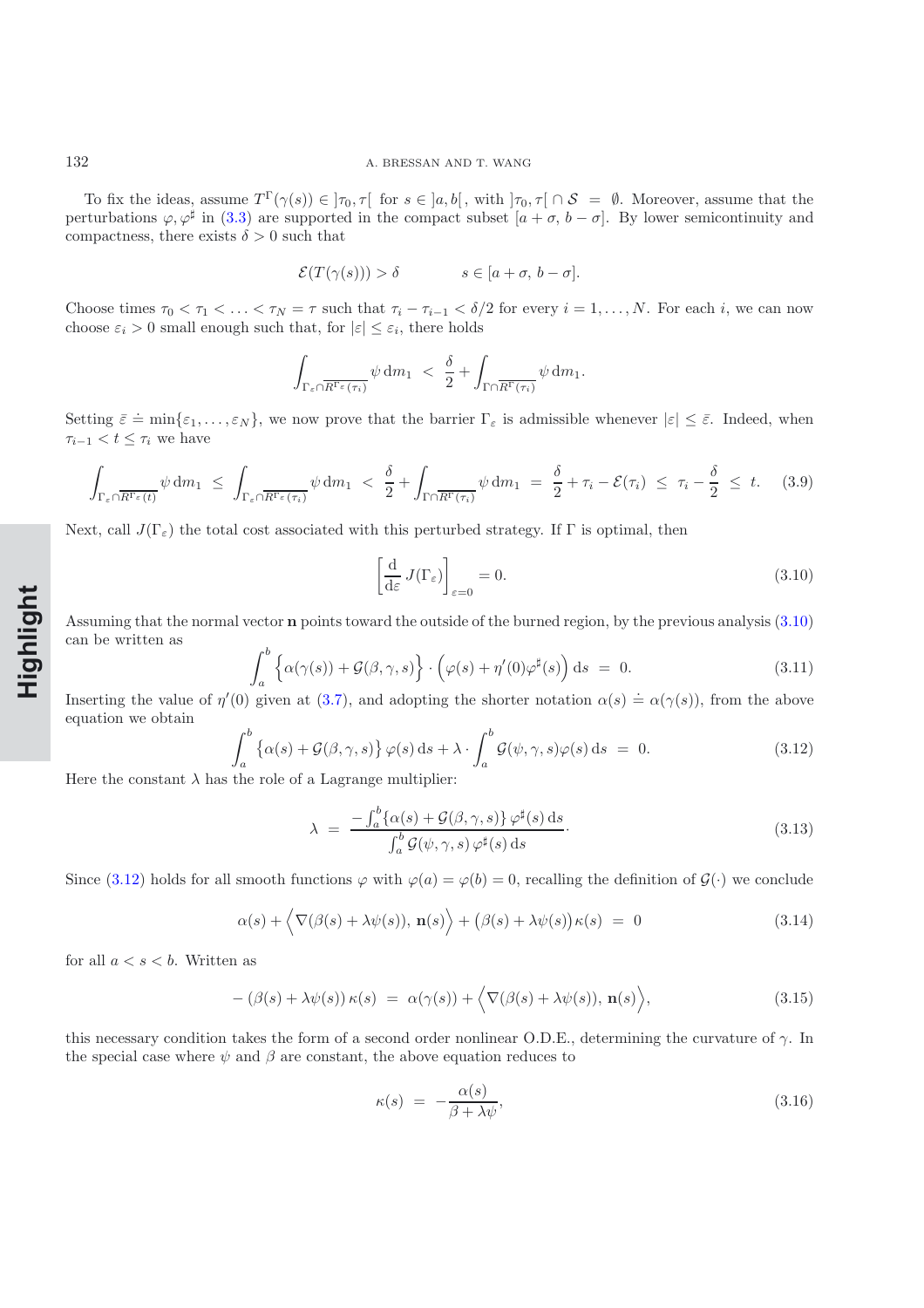

<span id="page-9-1"></span>FIGURE 2. Left: The shaded region denotes the burned set. Since  $\mathbf{n}(s) = \kappa(s)\mathbf{t}(s)$ , here the curvature  $\kappa$  is negative. Center: For a normal extremal, one can find perturbations  $\gamma_{\varepsilon}^{\sharp}$  that can be constructed in shorter time. Right: When a free arc  $\gamma$  of radius r is replaced by an arc  $\gamma'$  of smaller radius  $r - \varepsilon$ , the burned area increases by  $\theta r \varepsilon$  while the length of the barrier decreases by  $\theta \varepsilon$  (neglecting infinitesimals of higher order w.r.t.  $\varepsilon$ ). If  $\alpha, \beta$  in [\(1.7\)](#page-1-1) satisfy  $\beta > r\alpha$ , then the total cost changes by  $\alpha \theta r \epsilon - \beta \theta \epsilon < 0$  and the arc  $\gamma$  is not optimal.

showing that the curvature of  $\gamma$  must be proportional to the local value of land  $\alpha$ . In particular, if  $\alpha$  is also constant, then the free arc  $\gamma$  is an arc of circumference.

**Remark 3.1.** The Lagrange multiplier  $\lambda$  can be interpreted as the (constant, non-negative) value of time, during the construction of the arc  $\gamma$ . Indeed, given any smooth scalar function  $\varphi : [a, b] \mapsto \mathbb{R}$  with  $\varphi(a) = \varphi(b) = 0$ , for  $\epsilon$  in a neighborhood of zero consider the perturbed arc  $\tilde{\gamma}_{\epsilon}(s) \doteq \gamma(s) + \epsilon \varphi(s) \mathbf{n}(s)$ . The time  $\mathcal{T}(\tilde{\gamma}_{\epsilon})$  needed to construct this arc satisfies

$$
\left[\frac{\mathrm{d}}{\mathrm{d}\epsilon}\mathcal{T}(\tilde{\gamma}_{\epsilon})\right]_{\epsilon=0} = \int_{a}^{b} \mathcal{G}(\psi,\gamma,s)\,\varphi(s)\,\mathrm{d}s. \tag{3.17}
$$

Calling  $\Gamma_{\epsilon}$  the barrier obtained from  $\Gamma$  by replacing the arc  $\gamma$  with  $\tilde{\gamma}_{\epsilon}$ , the cost  $J(\Gamma_{\epsilon})$  satisfies

<span id="page-9-0"></span>
$$
\left[\frac{\mathrm{d}}{\mathrm{d}\epsilon}J(\Gamma_{\epsilon})\right]_{\epsilon=0} = \int_{a}^{b} \{\alpha(s) + \mathcal{G}(\beta,\gamma,s)\} \varphi(s) \,\mathrm{d}s. \tag{3.18}
$$

The ratio  $\frac{\text{decrease of the total cost}}{\text{increase in the construction time}}$  now yields the value of time. Assuming that the quantity in [\(3.17\)](#page-9-0) does not vanish, this ratio can be computed as

$$
\left[\frac{-\frac{d}{d\varepsilon}J(\Gamma_{\varepsilon})}{\frac{d}{d\varepsilon}\mathcal{T}(\gamma_{\varepsilon})}\right]_{\varepsilon=0} = \frac{-\int_a^b \{\alpha(s) + \mathcal{G}(\beta,\gamma,s)\} \,\varphi(s) \,\mathrm{d}s}{\int_a^b \mathcal{G}(\psi,\gamma,s) \,\varphi(s) \,\mathrm{d}s} = \lambda. \tag{3.19}
$$

<span id="page-9-2"></span>Indeed, by [\(3.13\)](#page-8-2) and [\(3.12\)](#page-8-1), the ratio does not depend on the choice of the function  $\varphi$ .

In the special case where the construction speed  $\sigma = 1/\psi$  and the construction cost  $\beta$  are constant, calling  $r = -1/\kappa$  the radius of curvature, from [\(3.16\)](#page-8-3) it follows

<span id="page-9-3"></span>
$$
\lambda = (\alpha r - \beta)\sigma. \tag{3.20}
$$

Notice that, in an optimal strategy, one must have  $\alpha r - \beta \geq 0$ . A geometric explanation of this inequality was provided in Figure [2.](#page-9-1)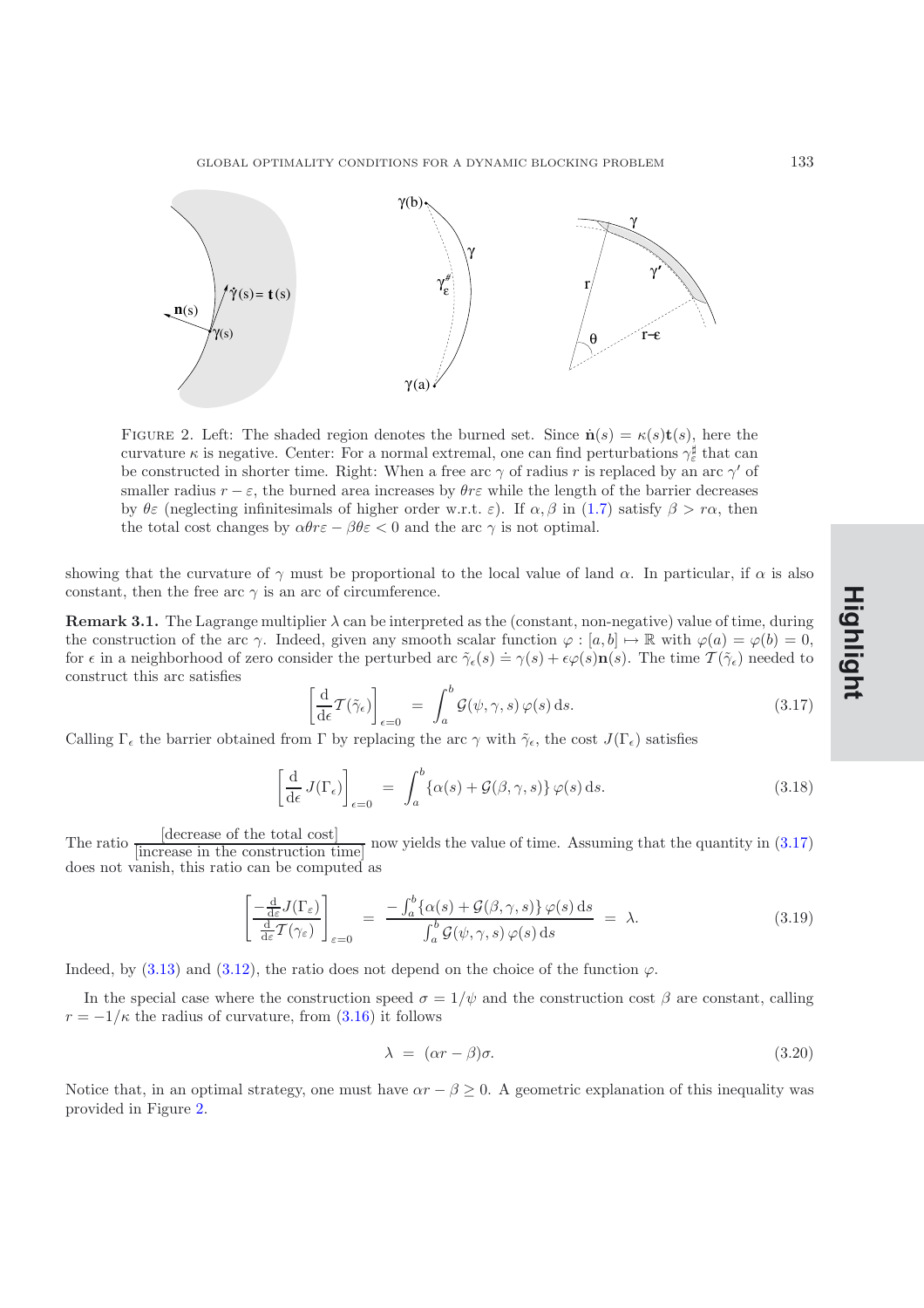Next, we consider the case where  $|\tau_0, \tau_1| \cap S = \emptyset$ , and the portion of wall constructed during this time interval consists of not just one but several free arcs, say

$$
\{x \in \Gamma; T^{\Gamma}(x) \in ]\tau_0, \tau_1[\} = \gamma_1 \cup \cdots \cup \gamma_{\nu} \subseteq \Gamma_{\mathcal{F}} \setminus \Gamma^d.
$$

Let the *i*th arc be parameterized by arc-length, say  $s \mapsto \gamma_i(s)$ ,  $s \in [a_i, b_i]$ . Assume that at least one of these arcs, say  $\gamma_1$ , is normal. Then we can find a compactly supported perturbation  $\varphi_1^{\sharp}$  so that [\(3.2\)](#page-6-2) holds.

Given a set of smooth perturbations with compact support  $\varphi_i : [a_i, b_i] \mapsto \mathbb{R}, i = 1, \ldots, \nu$ , for any  $\varepsilon$  sufficiently close to zero we can find  $\eta(\varepsilon)$  such that the total time needed to construct the  $\nu$  perturbed curves

$$
\gamma_{1,\varepsilon}(s) = \gamma_1(s) + [\varepsilon \varphi_1(s) + \eta(\varepsilon)\varphi_1^{\sharp}(s)]\mathbf{n}_1(s), \qquad \gamma_{i,\varepsilon}(s) = \gamma_i(s) + \varepsilon \varphi_i(s)\mathbf{n}_i(s) \quad i = 2, 3, \dots, \nu,
$$

is the same for all  $\varepsilon$ . Hence

$$
\frac{\mathrm{d}}{\mathrm{d}\varepsilon} \sum_{i=1}^{\nu} \mathcal{T}(\gamma_{i,\varepsilon}) = \frac{\mathrm{d}}{\mathrm{d}\varepsilon} \left[ \sum_{i=1}^{\nu} \int_{a_i}^{b_i} \psi(\gamma_{i,\varepsilon}(s)) \cdot |\dot{\gamma}_{i,\varepsilon}(s)| \, \mathrm{d}s \right] \equiv 0. \tag{3.21}
$$

A similar argument as in [\(3.7\)](#page-7-2) yields

$$
\eta'(0) = -\sum_{i=1}^{\nu} \frac{\int_{a_i}^{b_i} \mathcal{G}(\psi, \gamma_i, s) \varphi_i(s) ds}{\int_{a_1}^{b_1} \mathcal{G}(\psi, \gamma_1, s) \varphi_1^{\sharp}(s) ds}.
$$
\n(3.22)

As before, one can show that the strategy  $\Gamma_{\varepsilon}$  obtained by replacing each arc  $\gamma_i$  with  $\gamma_{i,\varepsilon}$  is still admissible, as long as  $\varepsilon$  remains sufficiently small. Since Γ is optimal, the identity [\(3.10\)](#page-8-0) must hold. In the present case, this yields

$$
\int_{a_1}^{b_1} \left( \alpha(\gamma_1(s)) + \mathcal{G}(\beta, \gamma_1, s) \right) \cdot \eta_1'(0) \varphi_1^{\sharp}(s) \, \mathrm{d}s + \sum_{i=1}^{\nu} \int_{a_i}^{b_i} \left( \alpha(\gamma_i(s)) + \mathcal{G}(\beta, \gamma_i, s) \right) \varphi_i(s) \, \mathrm{d}s = 0. \tag{3.23}
$$

Hence there exists a Lagrange multiplier

$$
\lambda = -\frac{\int_{a_1}^{b_1} {\{\alpha(\gamma_1(s)) + \mathcal{G}(\beta, \gamma_1, s) \} } \varphi_1^{\sharp}(s) ds}{\int_{a_1}^{b_1} \mathcal{G}(\psi, \gamma_1, s) \varphi_1^{\sharp}(s) ds}
$$
(3.24)

such that

$$
\int_{a}^{b} \left\{ \alpha(\gamma_i(s)) + \mathcal{G}(\beta, \gamma_i, s) \right\} \varphi_i(s) \, \mathrm{d}s + \lambda \cdot \int_{a}^{b} \mathcal{G}(\psi, \gamma_i, s) \varphi_i(s) \, \mathrm{d}s = 0 \tag{3.25}
$$

for all  $i = 1, \ldots, \nu$  and all perturbations  $\varphi_i$  with compact support in  $]a_i, b_i[$ . As in  $(3.14)$ – $(3.15)$ , setting  $\alpha_i(s) \doteq \alpha(\gamma_i(s)), \beta_i(s) \doteq \beta(\gamma_i(s)), \dots$ , and recalling the definition of G, we conclude that

$$
\alpha_i(s) + \left( \langle \nabla(\beta_i(s) + \lambda \psi_i(s)), \mathbf{n}_i(s) \rangle + (\beta_i(s) + \lambda \psi_i(s)) \kappa_i(s) \right) = 0 \tag{3.26}
$$

for all  $a_i < s < b_i$ .

Summarizing the previous analysis, we now state a necessary condition for optimality, valid when several free arcs are simultaneously constructed.

**Theorem 3.1** (necessary conditions for free arcs). Let  $\gamma_1, \ldots, \gamma_\nu \subset \Gamma_{\mathcal{F}} \setminus \Gamma^d$  be free arcs, simultaneously con*structed by an optimal strategy*  $\Gamma$  *during the time interval*  $t \in ]\tau_0, \tau_1[$ *. Assume that at least one of these arcs*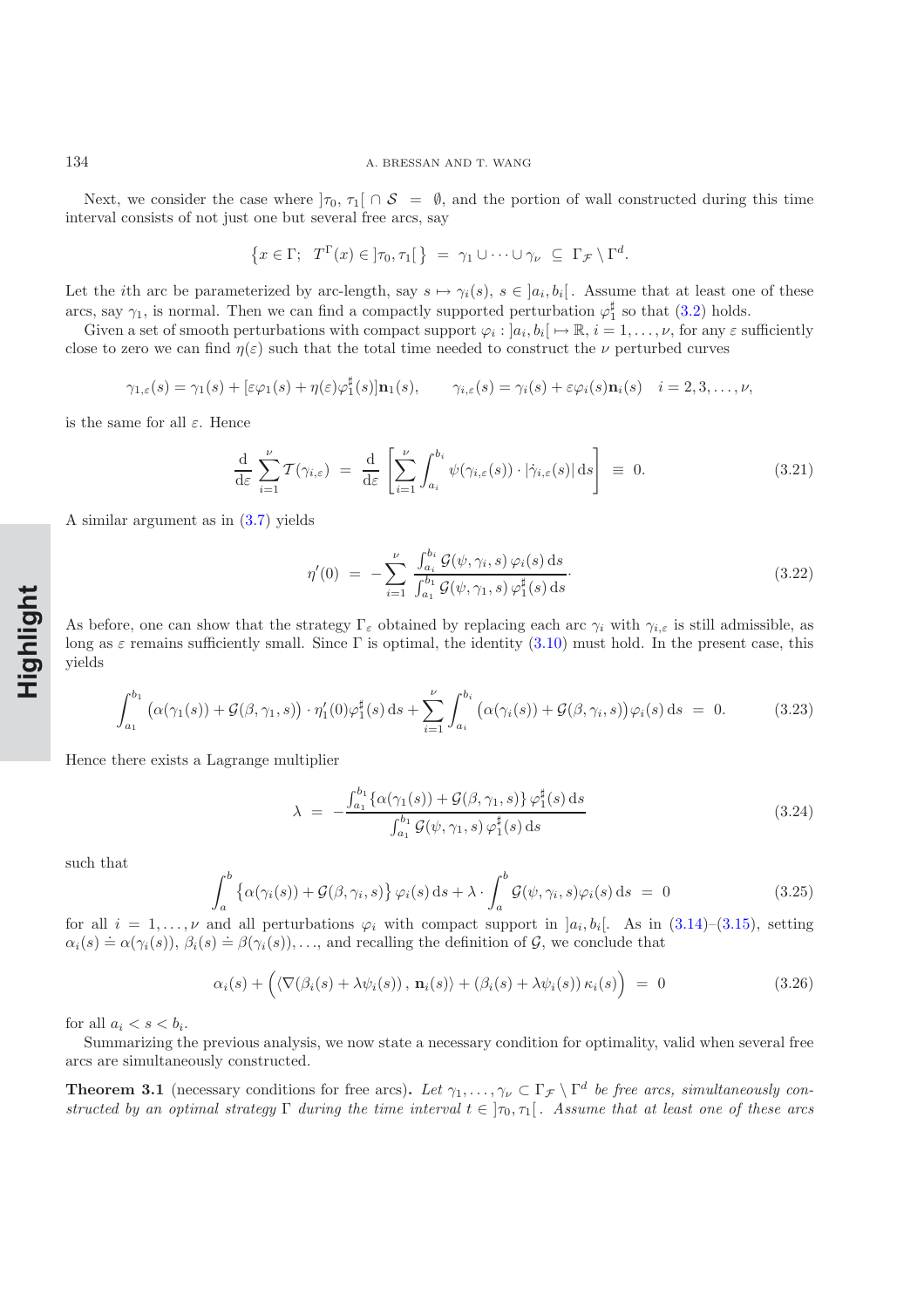*is normal, and let*  $s \mapsto \gamma_i(s)$  *be a parameterization of*  $\gamma_i$  *by arc-length, with*  $s \in [a_i, b_i]$ . Then there exists *a Lagrange multiplier*  $\lambda \geq 0$  *such that* 

$$
- (\beta_i(s) + \lambda \psi_i(s)) \kappa_i(s) = \alpha_i(s) + \langle \nabla(\beta_i(s) + \lambda \psi_i(s)), \mathbf{n}_i(s) \rangle
$$
\n(3.27)

*for all*  $i = 1, \ldots, \nu, \quad a_i < s < b_i$ .

We recall that all curvatures  $\kappa_i$  are negative, as explained in Figure [2.](#page-9-1)

As in Remark 3.1, the Lagrange multiplier λ can be interpreted as the *value of time*. Note that this value is the same for all arcs  $\gamma_1,\ldots,\gamma_\nu$ , and remains constant throughout the time interval  $]\tau_0,\tau_1[$  where the constraint [\(1.4\)](#page-1-0) is unsaturated.

#### 4. Necessary conditions for boundary arcs

Let  $\Gamma$  be an optimal barrier, and assume that for  $t \in [a, b]$  the constraint  $(1.10)$  is saturated *i.e.* it is satisfied as an equality. To fix the ideas, assume that the subset

$$
\Gamma_{[a,b]} \doteq \{ x \in \Gamma; \ a \le T^{\Gamma}(x) \le b \}
$$

consists of  $\nu$  boundary arcs  $\gamma_1,\ldots,\gamma_\nu \subset \Gamma_{\mathcal{S}} \setminus \Gamma^d$ , simultaneously constructed. Let each of these arcs be parameterized by time:  $t \mapsto \gamma_i(t)$ ,  $t \in [a, b]$ , so that  $T^{\Gamma}(\gamma_i(t)) = t$  for each  $i = 1, \ldots, \nu$ . We seek here necessary conditions for the optimality of these arcs. These will extend the conditions derived in [\[4](#page-32-0)] to the case where the cost functions  $\alpha$ ,  $\beta$  and the construction speed  $1/\psi$  are allowed to depend on the space variable x.

We say that  $\gamma_i$  is a **normal arc** if, at every  $t \in [a, b]$ , the tangent vector  $\dot{\gamma}_i(t)$  is not parallel to the gradient of the value function  $\nabla T^{\Gamma}(\gamma_i(t))$ . Since  $T^{\Gamma}(\gamma_i(t)) = t$  for all t, this is equivalent to the strict inequality

<span id="page-11-0"></span>
$$
|\dot{\gamma}_i(t)| \, > \, h(x). \tag{4.1}
$$

In other words, the speed at which the arc  $\gamma_i$  is constructed is strictly greater than the local propagation speed  $h(x)$  of the fire front, defined at [\(2.6\)](#page-6-1). Throughout the following, we assume that all the arcs  $\gamma_1,\ldots,\gamma_\nu$  are normal.

We begin by choosing a suitable set of coordinates, around each arc  $\gamma_i$ . Let  $\widetilde{T}$  be the minimum time function, extended to a neighborhood of each arc  $\gamma_i$ , as in Remark 2.4. The assumption that the arcs  $\gamma_i$  are normal guarantees that these extensions are well defined. For  $t \in [a, b]$  and s close to zero, define a coordinate system  $(t, s) \mapsto x_i(t, s)$  so that  $x_i(t, 0) = \gamma_i(t)$ , while, for each fixed time t, the map  $s \mapsto x_i(t, s)$  provides an arc-length parameterization of the curve  $\{x; T(x) = t\}$ . To fix the ideas, we choose the orientation so that the points  $x_i(t, s)$  with  $s > 0$  fall outside the set  $R^{\Gamma}$  reached by the fire, as in Figure [3.](#page-12-0) This implies

$$
\langle \mathbf{e}_i(t), \dot{\gamma}_i(t) \rangle \; < \; 0,\tag{4.2}
$$

where  $\mathbf{e}_i(t) \doteq \frac{\partial x_i(t,s)}{\partial s}\Big|_{s=0}$  denotes the unit vector tangent to the curve  $\{x; \ \widetilde{T}(x) = t\}$  at the point  $\gamma_i(t)$ . In addition, we let  $\mathbf{n}_i(t)$  be the unit vector parallel to  $\nabla \tilde{T}$  (hence perpendicular to  $\mathbf{e}_i(t)$ ) at the point  $\gamma_i(t)$ , as in Figure [3.](#page-12-0)

Let  $w_i^*(t) > 0$  be the amount of resources allocated at time t to the construction of the arc  $\gamma_i$ , so that

$$
|\dot{\gamma}_i(t)| = \frac{w_i^*(t)}{\psi(\gamma_i(t))}, \qquad \sum_{i=1}^{\nu} w_i^*(t) \equiv 1 \qquad t \in [a, b].
$$

Consider an alternative strategy  $w = (w_1, \ldots, w_\nu)$ . This will result in the construction of different arcs  $t \mapsto y_i(t)$ , determined by the equations

$$
|\dot{y}_i(t)| = \frac{w_i(t)}{\psi(y_i(t))}, \qquad \widetilde{T}(y_i(t)) = t.
$$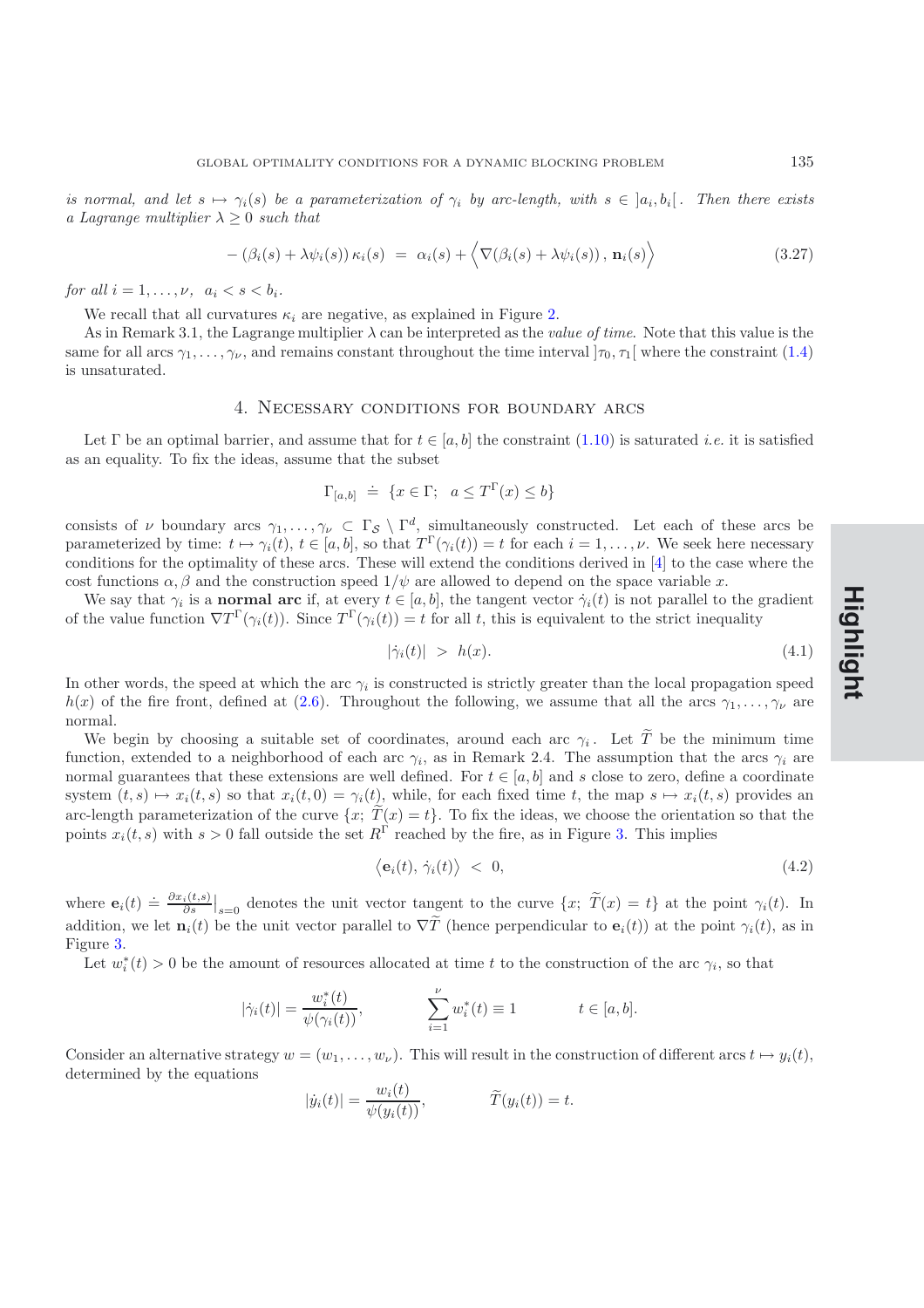136 A. BRESSAN AND T. WANG



<span id="page-12-0"></span>FIGURE 3. Choice of the coordinates  $(t, s)$  in a neighborhood of the arc  $\gamma_i$ .



<span id="page-12-2"></span>FIGURE 4. In equation [\(4.4\)](#page-12-1), one should take  $f_i$  as the larger or the smaller solution, respectively if the burned region lies to the right or to the left of the barrier  $\gamma_i$ .

Using our previous coordinate system, let  $y_i(t) = x_i(t, s_i(t))$ . For each  $i = 1, \ldots, \nu$ , the scalar function  $s_i(t)$  will then satisfy an O.D.E. of the form

$$
\dot{s}_i = f_i(t, s_i(t), w_i(t)).
$$
\n(4.3)

<span id="page-12-1"></span>Here the right hand side  $f_i$  is implicitly determined by the scalar constraint

<span id="page-12-3"></span>
$$
\left| \frac{\partial x_i(t, s_i)}{\partial t} + f_i(t, s_i, w_i) \frac{\partial x_i(t, s_i)}{\partial s_i} \right| = \frac{w_i}{\psi(x_i(t, s_i))}.
$$
\n(4.4)

We observe that the equation [\(4.4\)](#page-12-1) admits solutions provided that

$$
h(x_i(t, s_i)) \leq \frac{w_i}{\psi(x_i(t, s_i))}.
$$
\n(4.5)

Indeed, the speed at which the barrier is constructed cannot be smaller than the propagation speed of the fire front, in the normal direction. In the case of a strict inequality, the equation [\(4.4\)](#page-12-1) has exactly two solutions. The choice of the solution clearly depends on the side occupied by the burned region (see Fig. [4\)](#page-12-2).

Assuming that the strategy  $t \mapsto w^*(t) = (w_1^*, \ldots, w_\nu^*)(t)$  is optimal for the fire blocking problem, we now construct an auxiliary control problem for which w<sup>∗</sup> is optimal as well. Consider the control system consisting of the  $\nu$  equations [\(4.3\)](#page-12-3), supplemented by the initial and terminal constraints,

$$
s_i(a) = s_i(b) = 0 \qquad \qquad i = 1, \dots, \nu. \tag{4.6}
$$

Calling

<span id="page-12-4"></span>
$$
\mathbb{R}^{\nu}_{+} \doteq \left\{ w = (w_1, \ldots, w_{\nu}); \quad w_i \ge 0 \quad \text{for all } i = 1, \ldots, \nu \right\},\
$$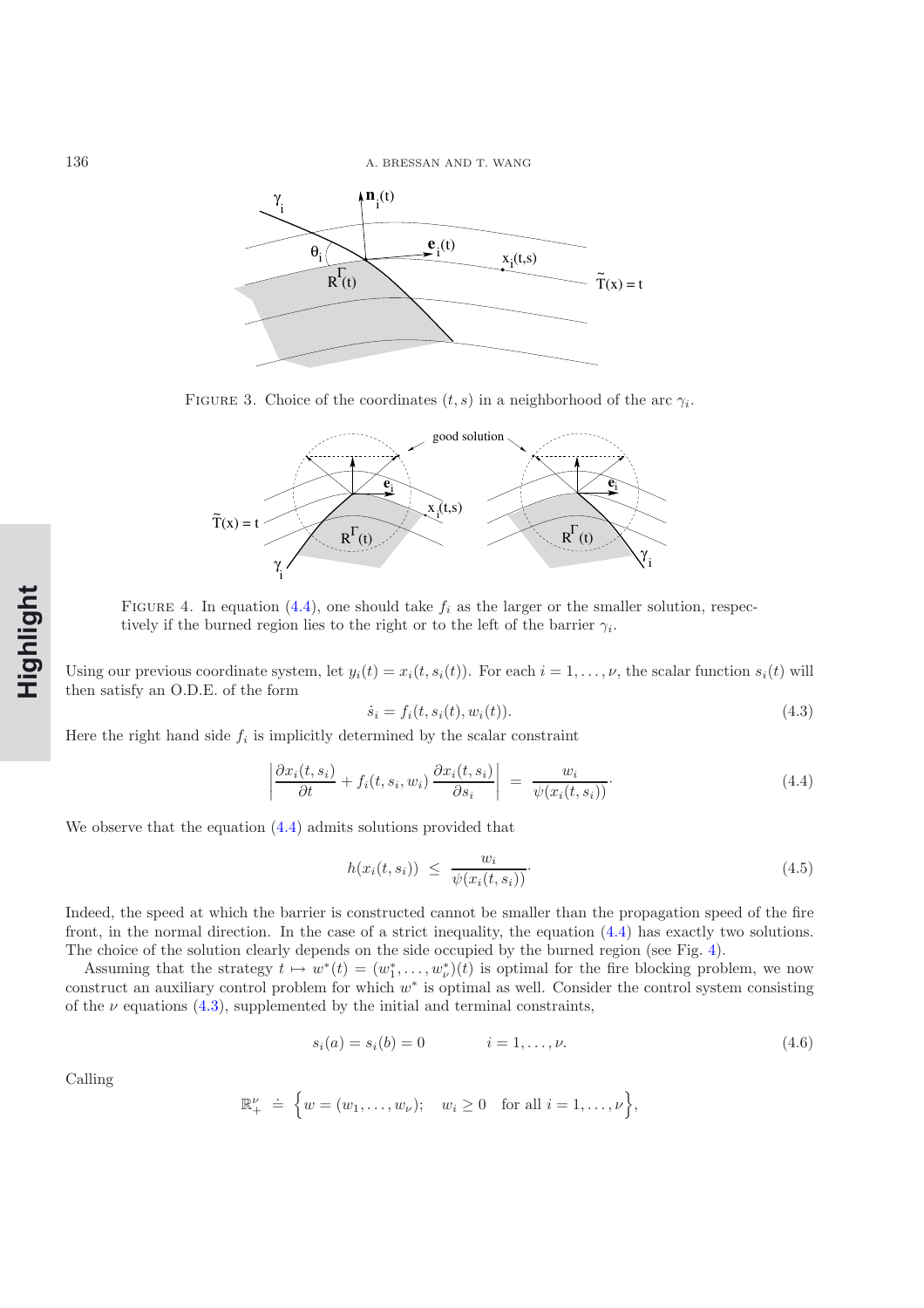GLOBAL OPTIMALITY CONDITIONS FOR A DYNAMIC BLOCKING PROBLEM  $137$ 

<span id="page-13-2"></span>the family of admissible control functions is defined as

$$
\mathcal{W} \doteq \left\{ w : [a, b] \mapsto \mathbb{R}^{\nu}_+; \ \ w \text{ measurable}, \qquad \sum_{i=1}^{\nu} \int_a^t w_i(\tau) d\tau \leq t - a \qquad \text{for all } t \in [a, b] \right\}. \tag{4.7}
$$

Now consider the optimization problem

minimize: 
$$
\Lambda(w) \doteq \sum_{i=1}^{\nu} \int_{a}^{b} L_i(t, s_i(t), w_i(t)) dt,
$$
 (4.8)

<span id="page-13-1"></span>where the running costs are

<span id="page-13-0"></span>
$$
L_i(t, s_i, w_i) \doteq \beta(x_i(t, s_i)) \frac{w_i(t)}{\psi(x_i(t, s_i))} + \int_0^{s_i} h(x_i(t, \xi)) \alpha(x_i(t, \xi)) d\xi,
$$
\n(4.9)

with  $h(\cdot)$  as in definition [\(2.6\)](#page-6-1). The minimum in [\(4.8\)](#page-13-0) is sought among all control functions  $w \in \mathcal{W}$ . Notice that the first term in [\(4.9\)](#page-13-1) accounts for the cost of building the wall, while the second term is related to the value of the burned area. We are assuming here that the burned region has the representation  $\{x_i(t, s): s \leq s_i(t)\}\$ .

It is convenient to introduce two additional state variables, to account for the cost functional [\(4.8\)](#page-13-0) and for the integral constraint in [\(4.7\)](#page-13-2), which will be reformulated as a pointwise state constraint. We thus consider the variables  $s_0, s_{\nu+1}$ , governed by the equations

<sup>s</sup>0(a)=0, <sup>s</sup>˙0(t) = <sup>f</sup>0(w(t)) . <sup>=</sup> <sup>−</sup>1 +\$<sup>ν</sup> i=1 wi(t), (4.10)

<span id="page-13-3"></span>
$$
s_{\nu+1}(a) = 0, \t\t \dot{s}_{\nu+1}(t) = f_{\nu+1}(t, s(t), w(t)) \doteq \sum_{i=1}^{\nu} L_i(t, s_i(t), w_i(t)). \t\t (4.11)
$$

<span id="page-13-4"></span>For a system with state variables  $s = (s_0, s_1, \ldots, s_{\nu+1})$  and dynamics  $(4.3), (4.6), (4.10), (4.11)$  $(4.3), (4.6), (4.10), (4.11)$  $(4.3), (4.6), (4.10), (4.11)$  $(4.3), (4.6), (4.10), (4.11)$  $(4.3), (4.6), (4.10), (4.11)$  $(4.3), (4.6), (4.10), (4.11)$  $(4.3), (4.6), (4.10), (4.11)$ , we now consider the optimization problem

$$
\text{minimize:} \quad s_{\nu+1}(b) \tag{4.12}
$$

with state constraint

$$
s_0(t) \le 0 \qquad \text{for all } t \in [a, b]. \tag{4.13}
$$

The minimum is sought among all measurable controls  $w = (w_1, \ldots, w_{\nu}) : [a, b] \mapsto \mathbb{R}^{\nu}_+$ .

By construction, the control  $w^*(t) = (w_1^*(t), \ldots, w_{\nu}^*(t))$  corresponding to the trajectory  $t \mapsto (s_0(t), s_1(t), \ldots, s_{\nu}^*(t))$  $s_{\nu}(t) \equiv (0, 0, \ldots, 0)$  is optimal for this auxiliary optimal control problem. We recall that

$$
w_i^*(t) > 0,
$$
 
$$
\sum_{i=1}^{\nu} w_i^*(t) = 1 \qquad t \in [a, b].
$$

Using a version of the Pontryagin maximum principle in the presence of the state constraints (see [\[12](#page-32-11)[,15\]](#page-32-12)), we conclude that there exists  $\lambda_0 \geq 0$ , and a map  $t \mapsto q(t)=(q_0(t),\ldots,q_\nu(t))$ , not both equal to zero, such that the following holds. The map  $q_0$  satisfies

$$
q_0(b) = 0,
$$
  $q_0(t) = q_0(a) - \int_a^t d\mu$ 

<span id="page-13-5"></span>where  $\mu$  is any positive measure supported on the set where  $s_0 = 0$ . Since by assumption this set is the entire interval  $[a, b]$ , this is equivalent to

$$
t \mapsto q_0(t) \quad \text{is bounded, non-increasing}, \qquad q_0(b) = 0. \tag{4.14}
$$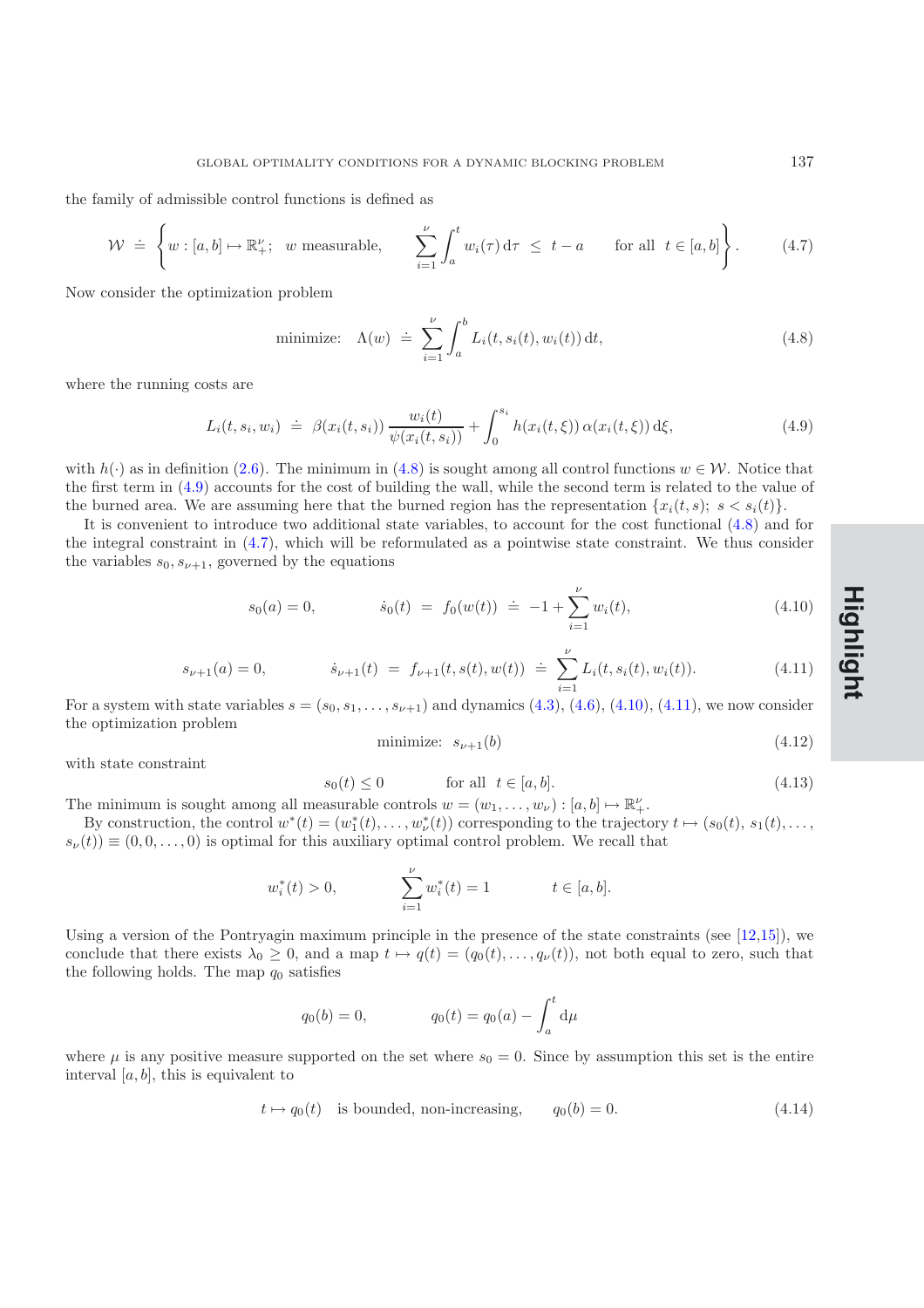#### 138 A. BRESSAN AND T. WANG

<span id="page-14-1"></span>Moreover, the other components  $q_1, \ldots, q_\nu$  are absolutely continuous functions such that

$$
\dot{q}_i(t) = -q_i \frac{\partial f_i}{\partial s_i}(t, 0, w_i^*(t)) - \lambda_0 \frac{\partial L_i}{\partial s_i}(t, 0, w_i^*(t)) \qquad i = 1, \dots, \nu
$$
\n(4.15)

for a.e.  $t \in [a, b]$ . Finally, for a.e.  $t \in [a, b]$  there holds

$$
q_0(t) + \lambda_0 \sum_{i=1}^{\nu} L_i(t, 0, w_i^*(t)) + \sum_{i=1}^{\nu} q_i(t) f_i(t, 0, w_i^*(t))
$$
  
= 
$$
\min_{w \in \mathbb{R}_+^{\nu}} \left( q_0(t) \sum_{i=1}^{\nu} w_i + \lambda_0 \sum_{i=1}^{\nu} L_i(t, 0, w_i) + \sum_{i=1}^{\nu} q_i(t) f_i(t, 0, w_i) \right).
$$
 (4.16)

Differentiating w.r.t.  $w_1, \ldots, w_{\nu}$ , from [\(4.16\)](#page-14-0) we deduce

<span id="page-14-0"></span>
$$
- q_i(t) \frac{\partial f_i}{\partial w_i}(t, 0, w_i^*(t)) - \lambda_0 \frac{\partial L_i}{\partial w_i}(t, 0, w_i^*(t)) = q_0(t) \qquad i = 1, \dots, \nu.
$$
 (4.17)

<span id="page-14-2"></span>We now work out a more explicit form of the equations  $(4.15)$  and of the conditions  $(4.17)$ . From the definition of  $L_i$  at  $(4.9)$  it follows

$$
\frac{\partial L_i}{\partial s_i}(t,0,w_i^*(t)) = \left\langle \nabla \left(\frac{\beta}{\psi}\right)(\gamma_i(t)),\ \mathbf{e}_i(t) \right\rangle w_i^*(t) + h_i(\gamma_i(t))\,\alpha(\gamma_i(t)).\tag{4.18}
$$

<span id="page-14-8"></span>Toward the computation of  $\partial f_i/\partial s_i$ , consider a family of perturbed trajectories of the form

$$
t \to \gamma_i^{\varepsilon}(t) = \gamma_i(t, \varepsilon \zeta(t) + \mathcal{O}(\varepsilon^2)) = \gamma_i(t) + \varepsilon \zeta(t) \mathbf{e}_i(t) + \mathcal{O}(\varepsilon^2), \tag{4.19}
$$

<span id="page-14-3"></span>such that for all  $\varepsilon, t$ 

$$
|\dot{\gamma}_i^{\varepsilon}(t)| \cdot \psi(\gamma_i^{\varepsilon}(t)) = |\dot{\gamma}_i(t)| \cdot \psi(\gamma_i(t)) = w_i^*(t).
$$

In particular, the above identities imply

$$
\frac{\mathrm{d}}{\mathrm{d}\varepsilon} \left[ |\dot{\gamma}_i^{\varepsilon}(t)|^2 \psi^2(\gamma_i^{\varepsilon}(t)) \right]_{\varepsilon=0} = 0. \tag{4.20}
$$

<span id="page-14-4"></span>Using [\(4.19\)](#page-14-3) in the above equation, we obtain

<span id="page-14-5"></span>
$$
\langle \dot{\gamma}_i(t), \dot{\zeta}(t) \mathbf{e}_i(t) + \zeta(t) \dot{\mathbf{e}}_i(t) \rangle \psi(\gamma_i(t)) + \langle \nabla \psi(\gamma_i(t)), \zeta(t) \mathbf{e}_i(t) \rangle |\dot{\gamma}_i(t)|^2 = 0.
$$
 (4.21)

Solving [\(4.21\)](#page-14-4) for  $\dot{\zeta}$  and recalling [\(4.20\)](#page-14-5), we derive the first order linear O.D.E.:

$$
\dot{\zeta} = -\frac{\langle \dot{\gamma}_i(t), \dot{\mathbf{e}}_i(t) \rangle \psi(\gamma_i(t)) + \langle \nabla \psi(\gamma_i(t)), \mathbf{e}_i(t) \rangle |\dot{\gamma}_i(t)|^2}{\langle \dot{\gamma}_i(t), \mathbf{e}_i(t) \rangle \psi(\gamma_i(t))} \zeta.
$$
\n(4.22)

<span id="page-14-6"></span>On the other hand, we observe that the scalar functions  $s_i^{\varepsilon} = \varepsilon \zeta(t) + \mathcal{O}(\varepsilon^2)$  in [\(4.19\)](#page-14-3) are solutions to the same O.D.E.

$$
\dot{s}_i^{\varepsilon}(t) = f_i(t, s_i^{\varepsilon}(t), w_i^*(t)),
$$

with possibly different initial data. Hence the first order term  $\zeta(\cdot)$  in the expansion provides a solution to the linear equation

<span id="page-14-7"></span>
$$
\dot{\zeta} = \frac{\partial f_i}{\partial s_i}(t, 0, w_i^*(t)) \zeta.
$$
\n(4.23)

**Rapide NotHighlight**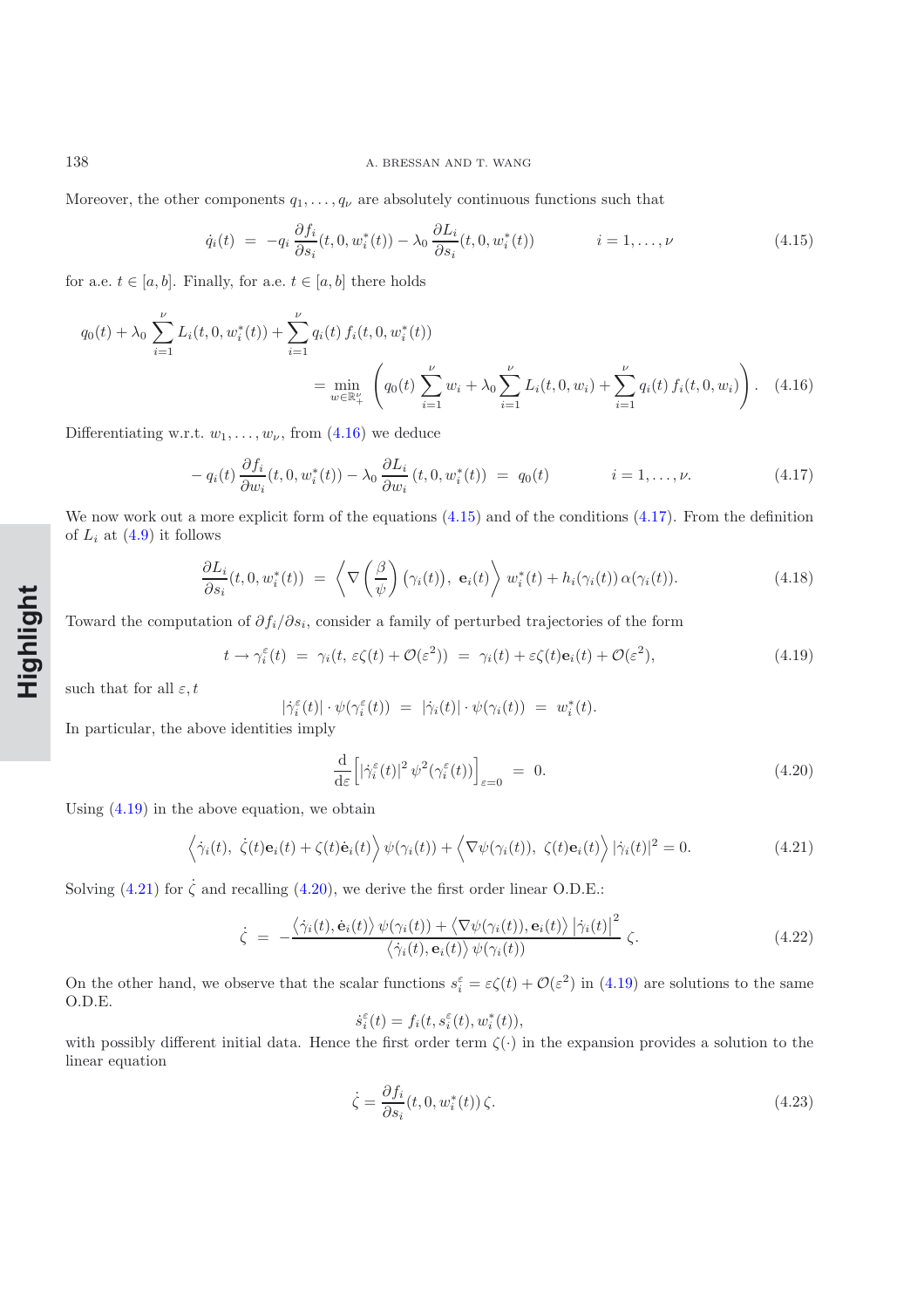<span id="page-15-0"></span>Comparing [\(4.22\)](#page-14-6) with [\(4.23\)](#page-14-7) we conclude

$$
\frac{\partial f_i}{\partial s_i}(t,0,w_i^*(t)) = -\frac{\langle \dot{\gamma}_i(t), \dot{\mathbf{e}}_i(t) \rangle \psi(\gamma_i(t)) + \langle \nabla \psi(\gamma_i(t)), \mathbf{e}_i(t) \rangle |\dot{\gamma}_i(t)|^2}{\langle \dot{\gamma}_i(t), \mathbf{e}_i(t) \rangle \psi(\gamma_i(t))}.
$$
\n(4.24)

The equations [\(4.18\)](#page-14-8) and [\(4.24\)](#page-15-0) provide a more explicit expression of the right hand side of [\(4.15\)](#page-14-1).

To compute the partial derivative  $\partial f_i/\partial w_i$  at points  $(t, 0, w_i^*(t))$ , we start by writing [\(4.4\)](#page-12-1) in the equivalent form

$$
\left| \frac{\partial x_i(t, s_i)}{\partial t} + f_i(t, s_i, w_i) \frac{\partial x_i(t, s_i)}{\partial s_i} \right|^2 = \left( \frac{w_i}{\psi(x_i(t, s_i))} \right)^2.
$$
\n(4.25)

<span id="page-15-1"></span>Since our choice of coordinates  $(t, s_i)$  implies  $\frac{\partial x_i}{\partial s_i}(t, 0) = \mathbf{e}_i(t)$  and  $f_i(t, 0, w_i^*(t)) \equiv 0$ , differentiating [\(4.25\)](#page-15-1) w.r.t.  $w_i$  we obtain

<span id="page-15-2"></span>
$$
\langle \dot{\gamma}_i(t), \mathbf{e}_i(t) \rangle \frac{\partial f_i}{\partial w_i}(t, 0, w_i^*(t)) = \frac{w_i^*(t)}{\psi^2(\gamma_i(t))}.
$$
\n(4.26)

For convenience, we denote by  $\theta_i(t)$  the angle between the barrier  $\gamma$  and the level set  $\{\tilde{T}(x) = t\}$ , as in Figure [3.](#page-12-0) Notice that this implies

$$
\left\langle \frac{\dot{\gamma}_i(t)}{|\dot{\gamma}_i(t)|}, \mathbf{e}_i(t) \right\rangle = -\cos \theta_i(t).
$$

Recalling that the optimal control is  $w_i^*(t) = |\dot{\gamma}_i(t)| \cdot \psi(\gamma_i(t))$ , from the identity [\(4.26\)](#page-15-2) we deduce

<span id="page-15-3"></span>
$$
\frac{\partial f_i}{\partial w_i}(t,0,w_i^*(t)) = -\frac{1}{\psi(\gamma_i(t))} \cdot \frac{1}{\cos \theta_i(t)} < 0. \tag{4.27}
$$

We observe that the map  $w_i \mapsto f_i(t, 0, w_i)$  is well defined and monotone decreasing, for  $w_i$  in a neighborhood of  $w_i^*(t)$ . Intuitively, if we increase the amount  $w_i$  of resources allocated to the construction of the barrier  $\gamma_i$ , then the construction speed  $|\dot{\gamma}|$  increases. As a result, the angle  $\theta_i$  decreases and the barrier will be shifted toward the left, further reducing the region burned by the fire (see Fig. [3\)](#page-12-0).

We also notice that [\(4.14\)](#page-13-5) implies that  $q_0(t) \geq 0$  for all  $t \in [a, b]$ . Summarizing the above arguments, we now state a set of necessary conditions for the optimality of multiple arcs which are constructed simultaneously. Recall that  $f_i, L_i$  are the functions in [\(4.3\)](#page-12-3) and [\(4.9\)](#page-13-1), while  $\theta_i$  is the angle between the barrier and the fire front.

**Theorem 4.1** (necessary conditions for boundary arcs). Let  $\gamma_1, \ldots, \gamma_\nu \subset \Gamma_{\mathcal{S}} \setminus \Gamma^d$  be the boundary arcs si*multaneously constructed by an optimal strategy*  $\Gamma$ *, during the time interval*  $t \in [\tau_1, \tau_2]$ *. Assume that each arc*  $t \mapsto \gamma_i(t)$  is normal, parameterized by time  $t = T^{\Gamma}(\gamma_i(t))$ , and call  $\mathbf{e}_i(t)$  the unit vector tangent to the boundary *of the reachable set*  $R^{\Gamma}(t)$  *at the point*  $\gamma_i(t)$ *, oriented toward the outside of the reachable set. Then there exist a constant*  $\lambda_0 \geq 0$ *, and an adjoint vector*  $q = (q_0, q_1, \ldots, q_\nu)$ *, not both equal to zero, satisfying the following conditions. The map*  $t \mapsto q_0(t)$  *is non-negative and non increasing, while for*  $i = 1, \ldots, \nu$  *the map*  $t \mapsto q_i(t)$  *is absolutely continuous and satisfies*

$$
\dot{q}_i(t) = q_i(t) \cdot \frac{\langle \dot{\gamma}_i(t), \dot{\mathbf{e}}_i(t) \rangle \psi(\gamma_i(t)) + \langle \nabla \psi(\gamma_i(t)), \mathbf{e}_i(t) \rangle |\dot{\gamma}_i(t)|^2}{\langle \dot{\gamma}_i(t), \mathbf{e}_i(t) \rangle \psi(\gamma_i(t))}
$$
\n
$$
-\lambda_0 \left[ \langle \nabla \left(\frac{\beta}{\psi}\right) (\gamma_i(t)), \mathbf{e}_i(t) \rangle w_i^*(t) + h_i(\gamma_i(t)) \alpha(\gamma_i(t)) \right].
$$
\n(4.28)

*The optimality conditions*

$$
q_0(t)w_i^*(t) + \lambda_0 L_i(t, 0, w_i^*(t)) + q_i(t) f_i(t, 0, w_i^*(t)) = \min_{\omega \ge 0} \left\{ q_0(t)\omega + \lambda_0 L_i(t, 0, \omega) + q_i(t) f_i(t, 0, \omega) \right\}
$$
(4.29)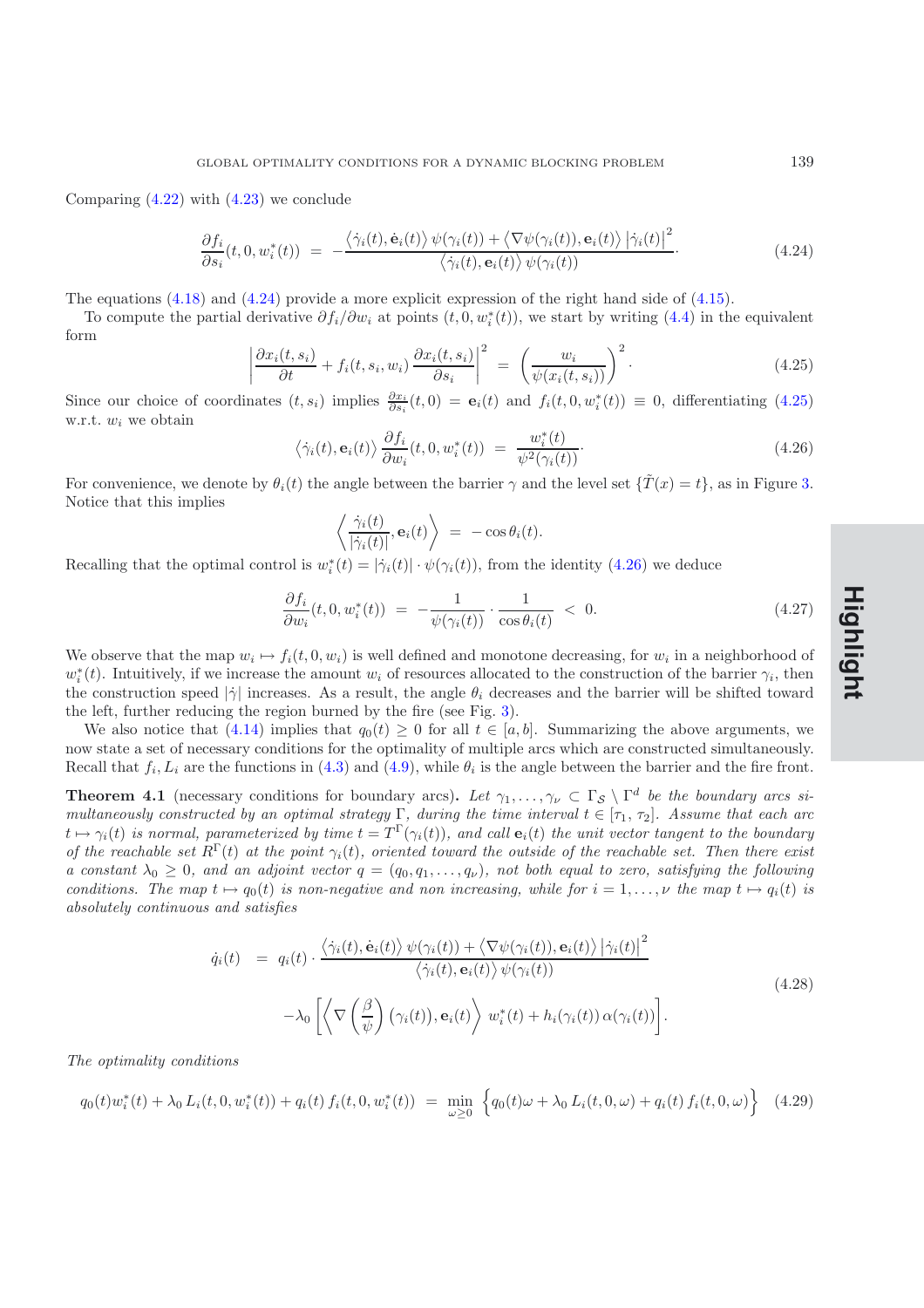<span id="page-16-0"></span>*hold for every*  $i = 1, \ldots, \nu$  *and*  $\tau_1 < t < \tau_2$ *. Moreover, the functions* 

$$
W_i(t) \doteq \frac{1}{\cos \theta_i(t)} \frac{q_i(t)}{\psi(\gamma_i(t))} - \lambda_0 \cdot \frac{\beta(\gamma_i(t))}{\psi(\gamma_i(t))} \qquad i = 1, \dots, \nu,
$$
\n(4.30)

*are non-negative, non-increasing, and all equal to each other.*

Indeed, the first part of the theorem is a reformulation of the Pontryagin maximum principle. Concerning the last statement, recalling  $(4.27)$ ,  $(4.9)$ , and the above definition of  $W_i$ , by  $(4.17)$  we conclude

$$
W_i(t) = -q_i(t)\frac{\partial f_i}{\partial w_i}(t,0,w_i^*(t)) - \lambda_0 \frac{\partial L_i}{\partial w_i}(t,0,w_i^*(t)) = q_0(t) \qquad i = 1,\ldots,\nu.
$$
 (4.31)

#### 5. Necessary conditions at junctions

The necessary conditions for optimality derived in the previous two sections were of local nature. Indeed, we always used perturbations of free arcs or of boundary arcs which kept the endpoints fixed. In this section, we shall obtain stronger optimality conditions, of global nature, by allowing changes also at the endpoints of the various arcs.

We recall that, for a free arc  $\gamma$ , the Lagrange multiplier  $\lambda$  introduced at [\(3.19\)](#page-9-2) could be interpreted as the **value of time**, which is constant during the interval when the free arc is constructed. If the construction cost  $\beta$ and the construction speed  $\sigma = 1/\psi$  are constant, then by [\(3.20\)](#page-9-3) this value of time is computed as

$$
W(t) = (\alpha r - \beta)\sigma. \tag{5.1}
$$

Here  $\alpha$  is the unit value of the land, while r is the radius of curvature of the barrier  $\gamma$ . According to Theorem 3.1, if several free arcs  $\gamma_1,\ldots,\gamma_\nu$  are simultaneously constructed, the values  $(\alpha(\gamma_i(x))r_i(x) - \beta)\sigma$  are all equal to each other.

On the other hand, when boundary arcs are constructed, the functions  $W_i(t)$  in [\(4.30\)](#page-16-0) are defined only up to a positive constant. Indeed, they depend on the choice of the adjoint variables  $q_i, \lambda_0$ . In the present section we consider some particular configurations of optimal barriers, where one can take  $\lambda_0 = 1$  and let  $(q_1, \ldots, q_\nu) = \nabla V$ be the gradient of a value function. In this case, the instantaneous value of time is well defined as

$$
W(t) = W_i(t) = \frac{1}{\cos \theta_i(t)} \frac{q_i(t)}{\psi(\gamma_i(t))} - \frac{\beta(\gamma_i(t))}{\psi(\gamma_i(t))} \qquad i = 1, \dots, \nu.
$$
 (5.2)

#### 5.1. **Two boundary arcs joining together**

We start by examining the case where two boundary arcs  $\gamma_1, \gamma_2$  join together at the terminal point P at time  $T$ , thus completing the wall construction, as in Figure [5.](#page-17-0)

We show that this situation can be modelled by an optimal control system in standard form, with free terminal time. Indeed, let  $(t, s) \mapsto x(t, s)$  be a system of coordinates, chosen so that:

• *for each fixed t, the map*  $s \mapsto x(t, s)$  *is an arc-length parameterization of the boundary*  $\partial R^{\Gamma}(t)$ *, so that* 

$$
T^{\Gamma}(x(t,s)) = t,
$$
  $\left|\frac{\partial}{\partial s}x(t,s)\right| \equiv 1.$ 

We introduce an auxiliary optimal control problem, with state  $s = (s_0, s_1, s_2)$  and control variable  $w = (w_1, w_2)$ .

$$
Minimize: \t s_0(T) \t (5.3)
$$

**Rapide NotHighlight**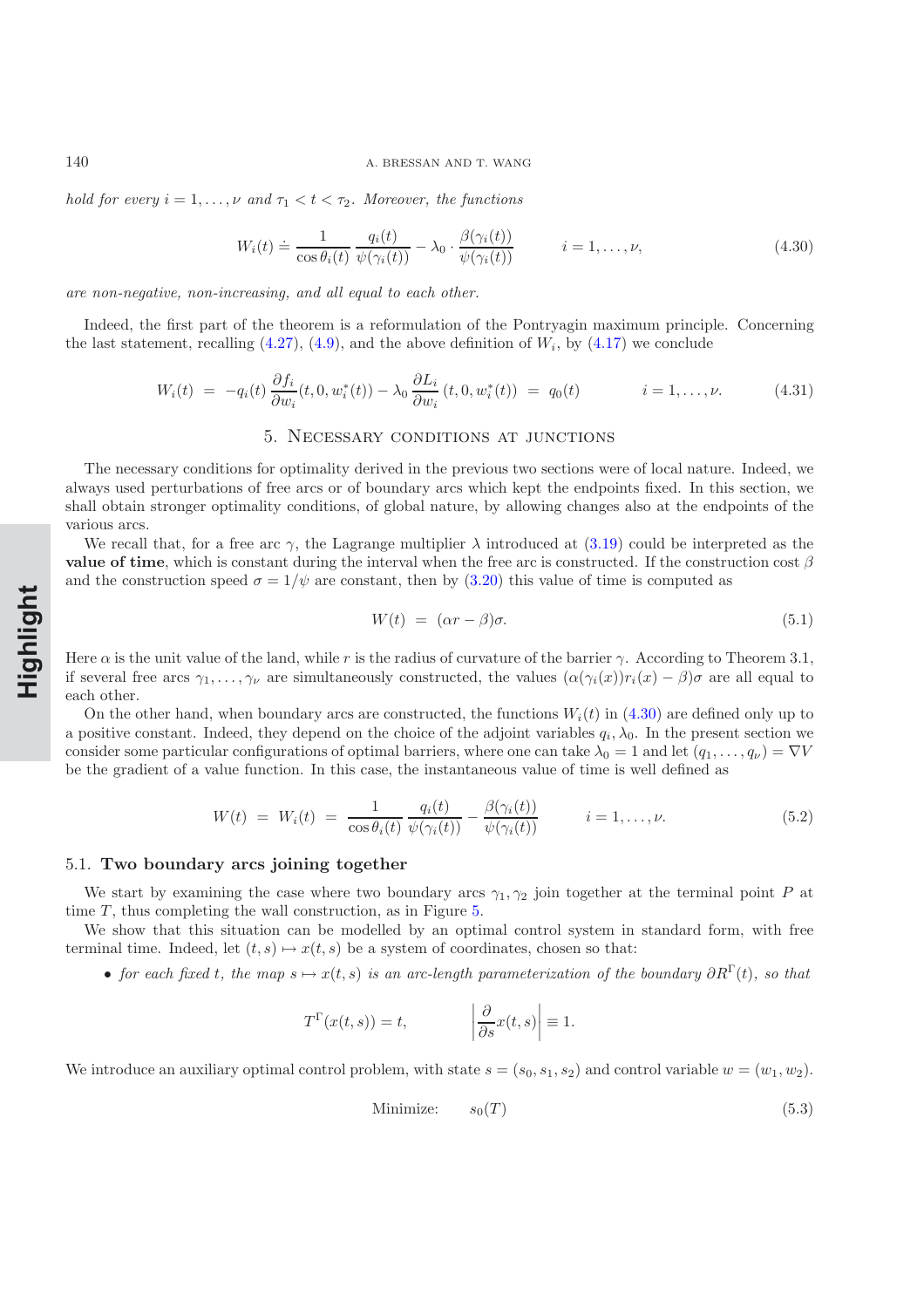

<span id="page-17-0"></span>Figure 5. Left: two boundary arcs joining at the terminal point. Right: if the construction is completed as the two walls meet at  $P$ , one can consider the perturbed problem, where at time t the position of the wall  $\gamma_2$  is shifted by  $\varepsilon$  along the fire front  $\{x; T(x) = t\}$ . This yields a slightly different cost  $J_{\varepsilon}$ . One can then uniquely determine the adjoint variable by setting  $q_2(t) = \left[\frac{d}{d\varepsilon}J_{\varepsilon}\right]_{\varepsilon=0}.$ 

for the system with dynamics

$$
\begin{cases}\n\dot{s}_0 = f_0(t, s_1, s_2, w_1, w_2) \\
\dot{s}_1 = f_1(t, s_1, w_1) \\
\dot{s}_2 = f_2(t, s_2, w_2)\n\end{cases}
$$
\n(5.4)

and terminal constraints

$$
s_1(T) - s_2(T) = 0. \t\t(5.5)
$$

Here the controls  $w_1, w_2$  satisfy the constraints

<span id="page-17-2"></span>
$$
w_i(t) \in [0,1], \qquad w_1(t) + w_2(t) \le 1. \tag{5.6}
$$

Moreover,

$$
f_0(t, s_1, s_2, w_1, w_2) \doteq \beta(x(t, s_1(t))) \frac{w_1(t)}{\psi(x(t, s_1(t)))} + \beta(x(t, s_2(t))) \frac{w_2(t)}{\psi(x(t, s_2(t)))} + \int_{s_1(t)}^{s_2(t)} h(x(t, \xi)) \alpha(x(t, \xi)) d\xi.
$$
 (5.7)

The first two terms in the definition of  $f_0$  account for the cost of building the two walls, while the integral term keeps track of the increase in the burned area. As in  $(2.6)$ ,  $h(x)$  is the normal velocity of the advancing fire front, at the point x. The functions  $f_1, f_2$  are implicitly determined by the identities

$$
\left| \frac{\partial x(t, s_i)}{\partial t} + f_i(t, s_i, w_i) \cdot \frac{\partial x(t, s_i)}{\partial s_i} \right| = \frac{w_i}{\psi(x(t, s_i))} \qquad i = 1, 2. \tag{5.8}
$$

<span id="page-17-1"></span>As remarked in the previous section, each equation in [\(5.8\)](#page-17-1) has two solutions. If the orientation of the vector  ${\bf e} = \frac{\partial x(t,s)}{\partial s}$  is as shown in Figure [5,](#page-17-0) one should choose the larger solution for  $i = 1$  and the smaller solution for  $i = 2$ .

Let  $t \mapsto w^*(t) = (w_1^*, w_2^*)(t)$  be an optimal control, and let  $t \mapsto s^*(t) = (s_1^*, s_2^*)(t)$  be the corresponding optimal trajectory. Then, by the Pontryagin maximum principle [\[7\]](#page-32-13), there exists an absolutely continuous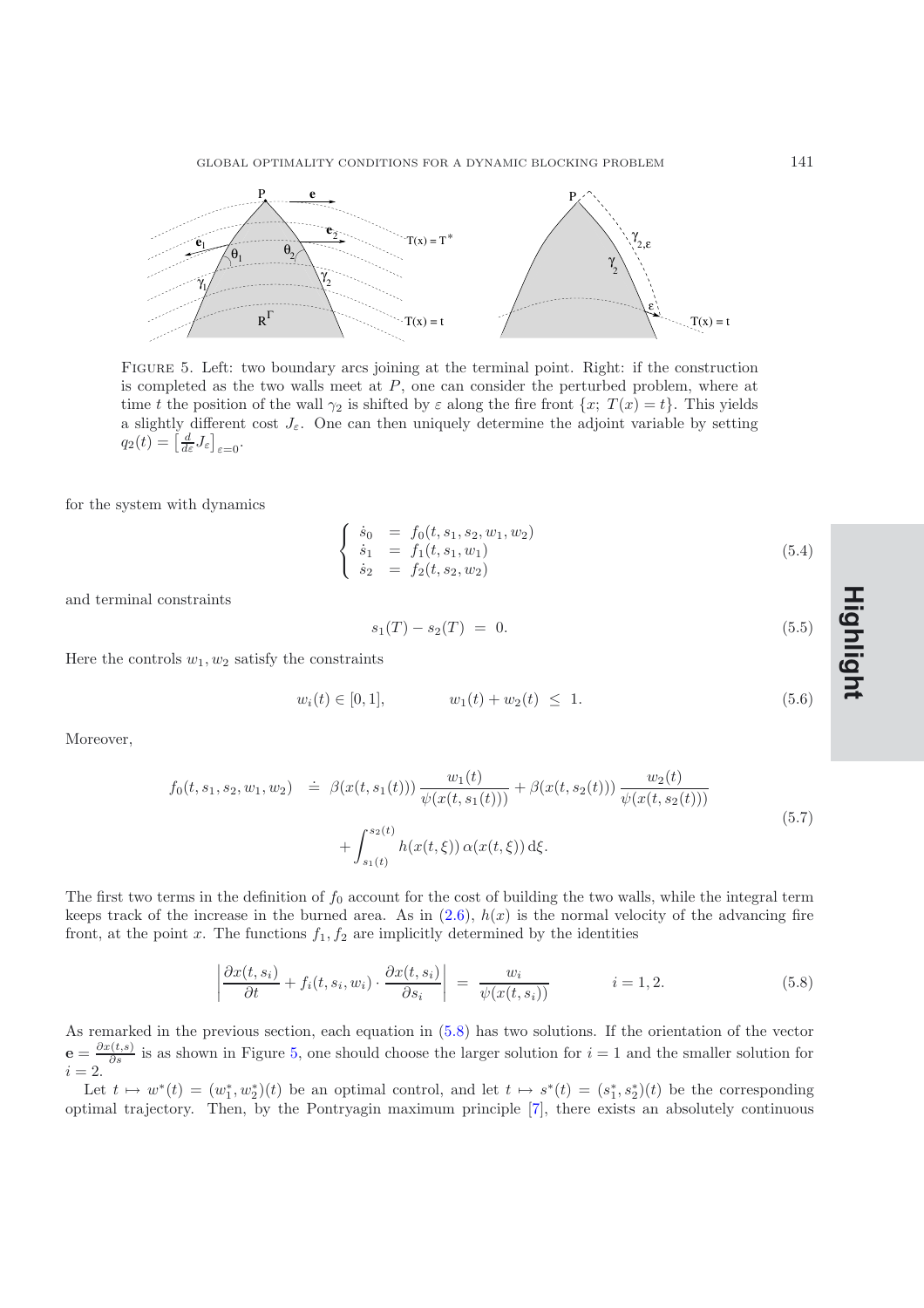<span id="page-18-0"></span>adjoint vector  $p(t)=(p_0, p_1, p_2)(t)$  such that the following holds:

$$
\dot{p}_0 \equiv 0, \qquad \dot{p}_i = -\sum_{k=0}^2 \frac{\partial f_k}{\partial s_i} p_k \qquad i = 1, 2, \qquad (5.9)
$$

$$
\sum_{i=0}^{2} p_i(t) \cdot f_i(t, s^*(t), w^*(t)) = \min_{w_1 + w_2 \le 1} \sum_{i=0}^{2} p_i(t) \cdot f_i(t, s^*(t), w_i)
$$
(5.10)

<span id="page-18-2"></span>at almost every time t. Assuming that both arcs are normal, as in  $(4.1)$ , we can here normalize the adjoint vector by taking  $p_0 \equiv 1$ . By [\(5.5\)](#page-17-2), at the terminal time  $t = T^*$  one has

$$
(p_0, p_1, p_2)(T^*) = (1, -\eta, \eta) \tag{5.11}
$$

<span id="page-18-3"></span>for some real number  $\eta$ . This Lagrange multiplier can be determined using the further relation

<span id="page-18-1"></span>
$$
\min_{w_1 + w_2 \le 1} \left\{ f_0(T^*, s^*(T^*), w_1, w_2) - \eta f_1(T^*, s_1^*(T^*), w_1) + \eta f_2(T^*, s_2^*(T^*), w_2) \right\} = 0. \tag{5.12}
$$

By the first equation in [\(5.9\)](#page-18-0) and the terminal conditions [\(5.11\)](#page-18-1) it follows  $p_0(t) \equiv 1$ . Setting

$$
\xi_i(t) \doteq \sum_{k=0}^2 p_k(t) \frac{\partial}{\partial w_i} f_k(t, s^*(t), w^*(t)) = \frac{\beta(\gamma_i^*(t))}{\psi(\gamma_i^*(t))} - \frac{p_i(t)}{\psi(\gamma_i^*(t)) \cdot \cos \theta_i(t)} \qquad i = 1, 2,
$$

from the optimality condition  $(5.10)$  it follows

$$
\xi_1(t) \ = \ \xi_2(t) \ = \ \frac{\mathrm{d}}{\mathrm{d}\varepsilon} \left[ \min_{w_1 + w_2 \ \leq \ 1 + \varepsilon} \ \sum_{i=0}^2 p_i(t) \cdot f_i(t, s^*(t), w) \right]_{\varepsilon = 0} . \tag{5.13}
$$

The positive quantity  $W(t) \doteq -\xi_i(t)$  is the instantaneous value of time.

At the terminal time  $t = T^*$  one has  $s_1 = s_2$  and  $\gamma_1(T^*) = \gamma_2(T^*) = P$ . From the necessary condition [\(4.30\)](#page-16-0), taking into account the orientations of  $\mathbf{e}_1 = -\mathbf{e}$  and  $\mathbf{e}_2 = \mathbf{e}$ , it thus follows

$$
\theta_1(T^*) = \theta_2(T^*).
$$

In particular, the control that achieves the minimum in [\(5.10\)](#page-18-2) is  $w_1 = w_2 = 1/2$ , hence  $f_0 = \beta/\psi$ . To compute the difference  $f_1 - f_2$ , observe that at the terminal point P one has

$$
f_1(T^*, s_1(T^*), \frac{1}{2}) - f_2(T^*, s_2(T^*), \frac{1}{2}) = \frac{\cos \theta_i(T^*)}{\psi(P)},
$$

where  $\theta_1$ ,  $\theta_2$  are the angles between the barriers  $\gamma_1, \gamma_2$  and the fire front, as in Figure [5.](#page-17-0) At the terminal time  $t = T^*$  these two angles are equal, and can be determined by the identity

$$
h(P) = \frac{\sin \theta_i(T^*)}{2\psi(P)}.
$$
\n
$$
(5.14)
$$

Using these relations in  $(5.12)$  we obtain

<span id="page-18-4"></span>
$$
\frac{\beta(P)}{\psi(P)} - \eta \frac{\cos \theta_i(T^*)}{\psi(P)} = 0, \qquad \eta = \frac{\beta(P)}{\cos \theta_i(T^*)}.
$$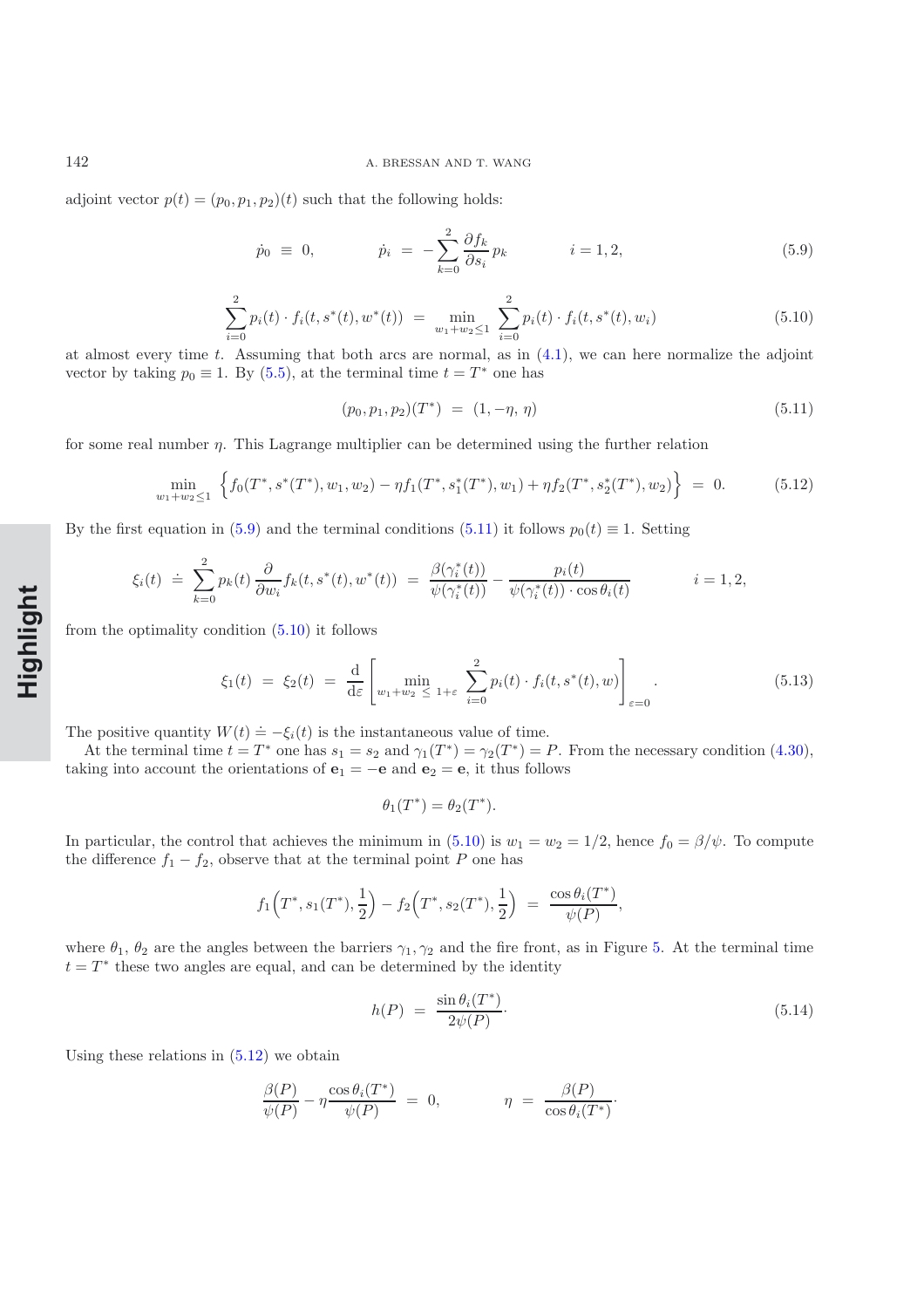

<span id="page-19-0"></span>FIGURE 6. Four boundary arcs, joining at different times.

According to [\(4.30\)](#page-16-0), the terminal value of time is computed by

$$
W(T^*) \ = \ \frac{1}{\cos \theta_i} \, \frac{\eta}{\psi} \ - \ \frac{\beta}{\psi} \ = \ \left( \frac{1}{\cos^2 \theta_i(T^*)} \ - \ 1 \right) \, \frac{\beta(P)}{\psi(P)} \ = \ \frac{4 \psi^2(P) h^2(P)}{1 - 4 \psi^2(P) h^2(P)} \cdot \frac{\beta(P)}{\psi(P)} \ > \ \ 0.
$$

Indeed, by [\(5.14\)](#page-18-4) we have  $\cos^2 \theta_i(T^*)=1 - 4\psi^2(P)h^2(P)$ .

For future use, we shall denote by  $V(\tau, \bar{s}_1, \bar{s}_2)$  the value function, *i.e.* the minimum cost corresponding to initial data

<span id="page-19-1"></span>
$$
s(\tau) = \bar{s}_1, \qquad s_2(\tau) = \bar{s}_2. \tag{5.15}
$$

## 5.2. **Four boundary arcs joining at different times**

Next, we study the case of four boundary arcs, shown in Figure [6.](#page-19-0) The two arcs  $\gamma_3, \gamma_4$  join together at a time  $\tau_1$ , while  $\gamma_1$  and  $\gamma_2$  join at a later time  $\tau_2 > \tau_1$ .

This can be modelled by a control system with state  $s = (s_0, s_1, s_2, s_3, s_4)$  and control functions  $w =$  $(w_1, w_2, w_3, w_4).$ 

Minimize: 
$$
s_0(T) + V(T, s_1(T), s_2(T))
$$
 (5.16)

for the system with dynamics

$$
\begin{cases}\n\dot{s}_0 = f_0(t, s, w), \\
\dot{s}_i = f_i(t, s_i, w_i)\n\end{cases}\n\quad i = 1, 2, 3, 4.
$$
\n(5.17)

Here  $V(\tau, \bar{s}_1, \bar{s}_2)$  is the value function corresponding to the previous problem with two walls, considered at [\(5.15\)](#page-19-1). Moreover,

$$
f_0(t,s,w) = \sum_{i=1}^4 \beta(x(t,s_i(t))) \frac{w_i(t)}{\psi(x(t,s_i(t)))} + \left( \int_{s_1(t)}^{s_2(t)} + \int_{s_3(t)}^{s_4(t)} \right) h(x(t,\xi)) \alpha(x(t,\xi)) d\xi, \tag{5.18}
$$

while the functions  $f_1, \ldots, f_4$  are implicitly determined by the identities

$$
\left| \frac{\partial x(t, s_i)}{\partial t} + f_i(t, s_i, w_i) \cdot \frac{\partial x(t, s_i)}{\partial s_i} \right| = \frac{w_i}{\psi(x(t, s_i))} \qquad i = 1, 2, 3, 4. \tag{5.19}
$$

The controls satisfy the constraints

$$
w_i(t) \in [0, 1], \qquad \sum_{i=1}^4 w_i(t) \le 1, \qquad (5.20)
$$

**Rapide NoteHighlight**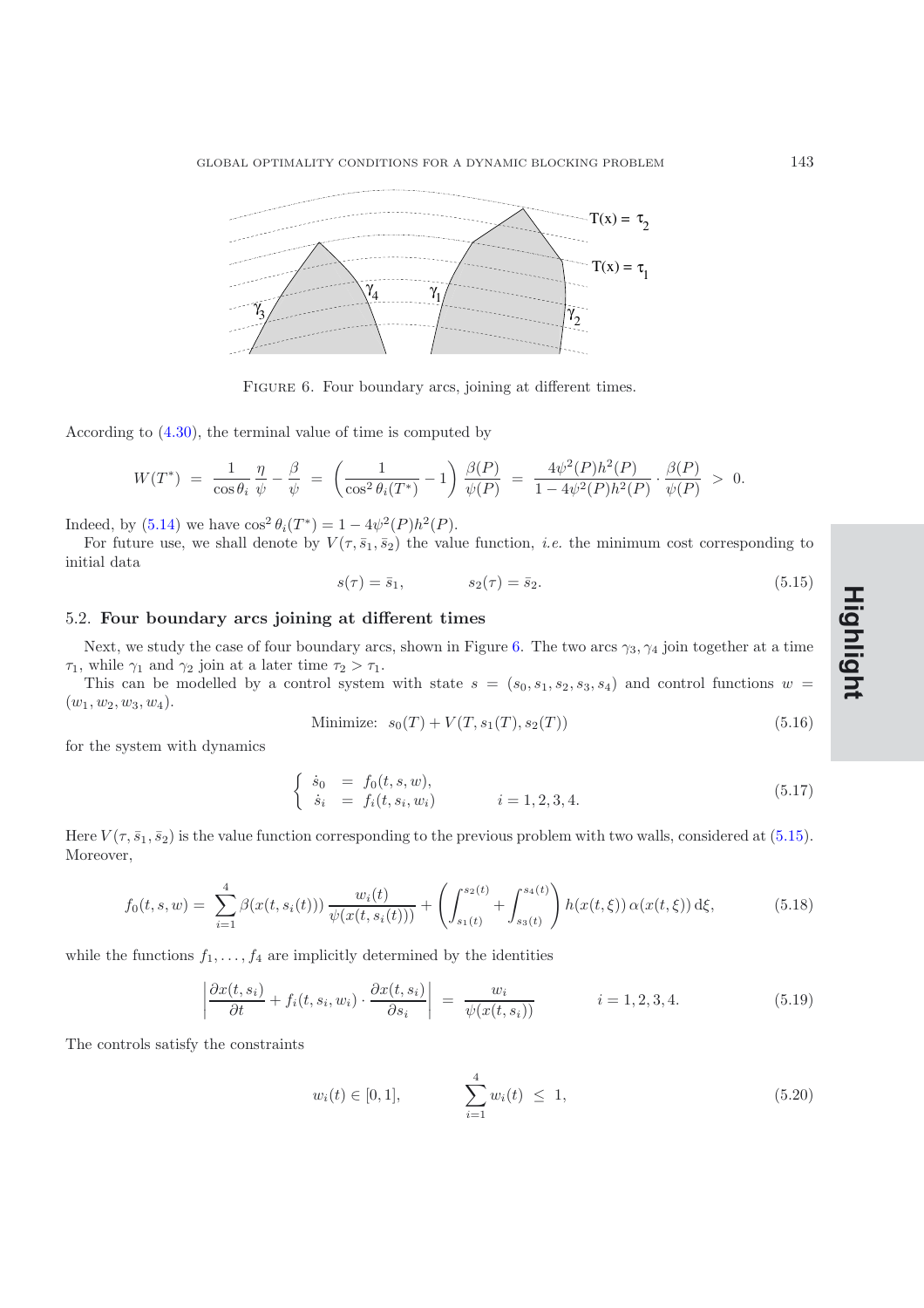while the terminal set is described by the identity:

$$
s_3(T) - s_4(T) = 0. \t\t(5.21)
$$

Let  $t \mapsto w^*(t)$  be an optimal control, with optimal trajectory  $t \mapsto s^*(t)$ . Then by the Pontryagin necessary conditions [\[7](#page-32-13)[,12](#page-32-11)[,14\]](#page-32-14), there exists a nontrivial absolutely continuous adjoint vector  $p(t) \doteq (p_0, p_1, p_2, p_3, p_4)(t)$ such that

$$
\dot{p}_0(t) = 0 \qquad \dot{q}_i(t) = -\sum_{k=0}^4 p_k \frac{\partial f_k}{\partial s_i}, \qquad i = 1, ..., 4,
$$
\n(5.22)

$$
\sum_{i=0}^{4} p_i(t) \cdot f_i(t, s^*(t), w^*(t)) = \min_{w_1 + w_2 + w_3 + w_4 \le 1} \sum_{i=0}^{4} p_i(t) \cdot f_i(t, s^*(t), w)
$$
\n(5.23)

<span id="page-20-0"></span>at almost every time t. In addition, at the terminal time  $t = \tau_1$  one has

$$
(p_0, p_1, p_2, p_3, p_4)(\tau_1) = (1, V_{s_1}, V_{s_2}, -\eta, \eta) \tag{5.24}
$$

for some real number  $\eta$ . This Lagrange multiplier can be determined using the further relation

$$
\min_{w_1 + w_2 + w_3 + w_4 \le 1} \sum_{i=0}^{4} p_i(\tau_1) \cdot f_i(\tau_1, s^*(\tau_1), w) = 0.
$$
\n(5.25)

From the minimality condition [\(5.23\)](#page-20-0) it follows that, by setting

$$
\xi_j(t) \doteq \sum_{i=0}^4 p_i(t) \cdot \frac{\partial}{\partial w_j} f_i(t, s^*(t), w^*(t)) = \frac{-p_j(t)}{\cos \theta_j(t) \psi(\gamma_j(t))} - \frac{\beta(\gamma_j(t))}{\psi(\gamma_j(t))},
$$
\n(5.26)

one has

$$
\xi_1(t) = \xi_2(t) = \xi_3(t) = \xi_4(t) = \frac{d}{d\varepsilon} \left[ \min_{w_1 + w_2 + w_3 + w_4 \le 1 + \varepsilon} \sum_{i=0}^4 p_i(t) \cdot f_i(t, s^*(t), w(t)) \right]_{\varepsilon = 0}.
$$
 (5.27)

As in the previous case, the positive quantity  $W(t) \doteq -\xi_i(t)$  yields the instantaneous value of time.

#### 5.3. **Junctions between a free arc and a boundary arc**

We now consider a free arc  $\gamma$  and a boundary arc  $\gamma^{\sharp}$ , joining at a point P, as shown in Figure [7.](#page-21-0) In [\[4\]](#page-32-0) it was proved that, if these arcs are part of an optimal strategy minimizing the total burned area, then they must be tangent at P. Here we study a more general case and derive further necessary conditions for optimality.

To fix the ideas, we assume that  $T^{\Gamma}(x) \leq \tau_1$  for all  $x \in \gamma$  and  $T^{\Gamma}(x) \geq \tau_1$  for all  $x \in \gamma^{\sharp}$ . We assume that the free arc  $\gamma$  is normal and parameterized by arc-length:  $s \mapsto \gamma(s)$  with  $s \in [a, b]$ . It joins the boundary arc  $\gamma^{\sharp}$ at the endpoint  $P = \gamma(b)$ . As in Figure [2,](#page-9-1) we denote by **t**(s) and by **n**(s) respectively the unit tangent vector and the unit normal vector to  $\gamma$  and the at the point  $\gamma(s)$ . As in [\(3.1\)](#page-6-3), let  $\varphi^{\sharp}: [a, b] \mapsto \mathbb{R}$  be a smooth function which vanishes in a neighborhood of  $a$  and  $b$ , and such that  $(3.2)$  holds.

Given any vector  $\mathbf{v} \in \mathbb{R}^2$  and scalar  $\rho \in \mathbb{R}$ , we shall construct a family of perturbed curves  $\gamma_{\varepsilon} : [a, b] \mapsto \mathbb{R}^2$ having endpoints

<span id="page-20-1"></span>
$$
\gamma_{\varepsilon}(a), \qquad \gamma_{\varepsilon}(b) + \varepsilon \mathbf{v}, \qquad (5.28)
$$

and such that the total time needed to construct each  $\gamma_{\varepsilon}$  is

<span id="page-20-2"></span>
$$
\mathcal{T}(\gamma_{\varepsilon}) = \mathcal{T}(\gamma) + \varepsilon \rho + o(\varepsilon). \tag{5.29}
$$

**Rapide NotHighlight**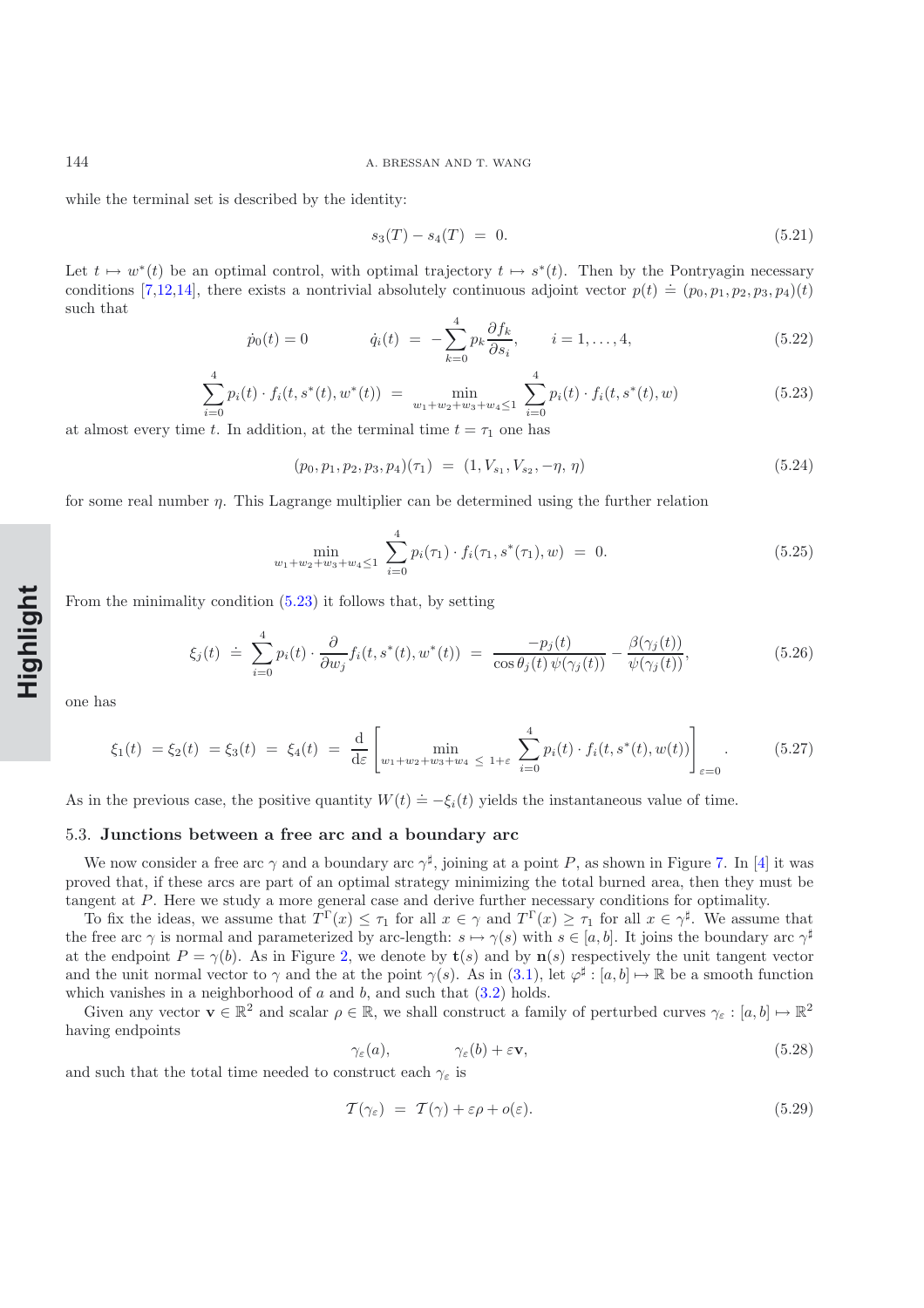

<span id="page-21-0"></span>FIGURE 7. A junction between a free arc  $\gamma$  and a boundary arc  $\gamma^{\sharp}$ .

Here and in the sequel, the Landau symbol  $o(\varepsilon)$  denotes an infinitesimal of higher order w.r.t.  $\varepsilon$ . Toward this goal, choose a smooth function  $\varphi : [a, b] \mapsto \mathbb{R}^2$  such that

$$
\varphi(b) = \mathbf{v},
$$
\n $\varphi(s) = 0$  for *s* in a neighborhood of *a*,

and let  $\varphi_1, \varphi_2$  be the normal and the tangential components of  $\varphi$ , so that

<span id="page-21-2"></span>
$$
\varphi(s) = \varphi_1(s)\mathbf{n}(s) + \varphi_2(s)\mathbf{t}(s).
$$

Moreover, define

$$
\eta_0' \doteq \left( \int_a^b \mathcal{G}(\psi, \gamma, s) \, \varphi^\sharp(s) \, \mathrm{d}s \right)^{-1} \left( \rho - \psi(\gamma(b)) \, \varphi_2(b) - \int_a^b \mathcal{G}(\psi, \gamma, s) \, \varphi_1(s) \, \mathrm{d}s \right),\tag{5.30}
$$
\n
$$
\gamma_\varepsilon(s) \doteq \gamma(s) + \varepsilon \varphi(s) + \varepsilon \eta_0' \varphi^\sharp(s) \mathbf{n}(s) \qquad s \in [a, b].\tag{5.31}
$$

Recalling that  $\varphi^{\sharp}$  vanishes at  $s = a$  and at  $s = b$ , it is clear that the end-point conditions [\(5.28\)](#page-20-1) are satisfied. We claim that  $(5.29)$  also holds.

Since now we are perturbing  $\gamma$  also in the tangential direction, computing the derivative of the time needed to construct  $\gamma_{\varepsilon}$  as in [\(3.5\)](#page-7-1) we obtain an additional term. Namely, calling  $\kappa(s)$  the curvature of  $\gamma$ , in place of  $(3.5)$  one has

$$
\left[\frac{\mathrm{d}}{\mathrm{d}t}\mathcal{T}(\gamma_{\varepsilon})\right]_{\varepsilon=0} = \int_{a}^{b} \left\{ \left\langle \nabla \psi(\gamma(s)), \mathbf{n}(s) \right\rangle + \psi(\gamma(s)) \kappa(\gamma(s)) \right\} \cdot \left(\varphi_{1}(s) + \eta'_{0} \varphi^{\sharp}(s)\right) \mathrm{d}s + \int_{a}^{b} \left\{ \left\langle \nabla \psi(\gamma(s)), \mathbf{t}(s) \right\rangle \varphi_{2}(s) + \psi(\gamma(s)) \left\langle \mathbf{t}(s), \frac{\mathrm{d}}{\mathrm{d}s}[\varphi_{2}(s)\mathbf{t}(s)] \right\rangle \right\} \mathrm{d}s = I_{1} + I_{2}.
$$
\n(5.32)

<span id="page-21-1"></span>We observe that the identity [\(3.17\)](#page-9-0) was true for every scalar function  $\phi$  vanishing at the endpoints a, b. By a density argument, it still holds for a smooth function  $\varphi_1$  which does not vanish at  $s = b$ . Using this identity, together with  $\langle \mathbf{t}(s), \dot{\mathbf{t}}(s) \rangle \equiv 0$ , we obtain

$$
I_1 = \int_a^b \mathcal{G}(\psi, \gamma, s) \left( \varphi_1(s) + \eta_o' \varphi^\sharp(s) \right) ds = \rho - \psi(\gamma(b)) \varphi_2(b), \tag{5.33}
$$

$$
I_2 = \int_a^b \left\{ \frac{d}{ds} \left( \psi(\gamma(s))\varphi_1(s) \right) \right\} ds = \psi(\gamma(b)) \varphi_2(b).
$$
 (5.34)

In connection with  $(5.32)$ , this yields  $(5.29)$ .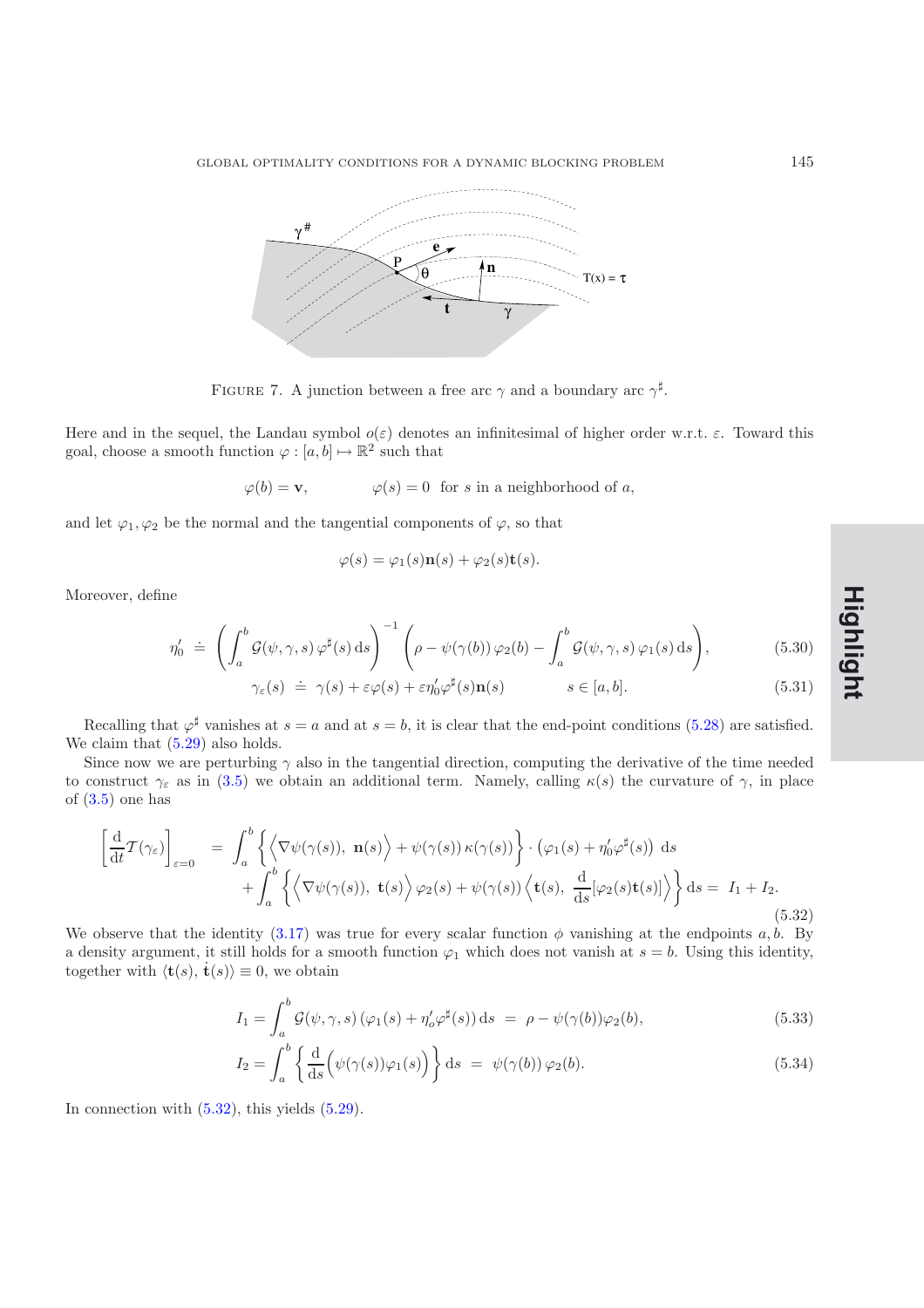We now consider the cost  $J(\gamma_{\varepsilon})$  associated with the perturbed arc  $\gamma_{\varepsilon}$ . The change in the cost of building the wall is described by

$$
\frac{\mathrm{d}}{\mathrm{d}\varepsilon} \left[ \int_a^b \beta(\gamma_\varepsilon(s)) |\dot{\gamma}_\varepsilon(s)| \, \mathrm{d}s \right]_{\varepsilon=0} = \int_a^b \left\{ \left\langle \nabla \beta(\gamma(s)), \, \mathbf{n}(s) \right\rangle + \beta(\gamma(s)) \kappa(\gamma(s)) \right\} \cdot \left( \varphi_1(s) + \eta'_0 \varphi^\sharp(s) \right) \, \mathrm{d}s + \int_a^b \left\{ \frac{\mathrm{d}}{\mathrm{d}s} [\beta(\gamma(s))\varphi_2(s)] \right\} \mathrm{d}s.
$$
\n(5.35)

<span id="page-22-0"></span>On the other hand, the change in the cost related to the burned area is estimated by

<span id="page-22-1"></span>
$$
\varepsilon \int_{a}^{b} \alpha(\gamma(s)) \left( \varphi_1(s) + \eta_0' \varphi^{\sharp}(s) \right) ds + o(\varepsilon).
$$
 (5.36)

We now use the fact that the free arc  $\gamma$  is optimal, hence [\(3.12\)](#page-8-1) holds (with  $\varphi$  replaced by  $\varphi_1$ ). Comparing [\(5.35\)](#page-22-0)–  $(5.36)$  with  $(5.30)$ , and using  $(3.19)$ , we obtain

<span id="page-22-2"></span>
$$
\frac{\mathrm{d}}{\mathrm{d}\varepsilon}J(\gamma_{\varepsilon})\Big|_{\varepsilon=0} = \varphi_2(b)(\psi \cdot \eta + \beta) - \rho \eta,\tag{5.37}
$$

where  $\eta$  is the Lagrange multiplier defined at [\(3.13\)](#page-8-2). It is understood that the functions  $\psi$ ,  $\beta$  are here computed at the terminal point  $\gamma(b)$ .

**Remark 5.1.** The value  $\lambda$  in [\(3.13\)](#page-8-2) and [\(3.19\)](#page-9-2) describes the value of time, which remains constant as long as the free arc is being built. The formula [\(5.37\)](#page-22-2) thus has a simple interpretation. If the free arc  $\gamma$  is part of an optimal strategy, the only change in the cost functional associated to the perturbation  $\gamma_{\varepsilon}$  is due to (i) the cost of building the additional portion of wall near the endpoint  $\gamma(b)$ , and (ii) the change in the construction time.

We can now state the main result of this section.

**Theorem 5.1** (necessary conditions at junctions). Let  $\gamma_1, \ldots, \gamma_\nu \subset \Gamma_{\mathcal{F}} \setminus \Gamma^d$  be free arcs, simultaneously con*structed by an optimal strategy*  $\Gamma$  *during the time interval*  $t \in [\tau_0, \tau_1]$ *. Assume that at least one of these arcs is normal, and let*  $s \mapsto \gamma_i(s)$  *be a parameterization of*  $\gamma_i$  *by arc-length, with*  $s \in [a_i, b_i]$ *.* 

Let  $\gamma_1^*,\ldots,\gamma_\nu^*\subset \Gamma_S\setminus\Gamma^d$  *be boundary arcs, all normal, simultaneously constructed by the optimal strategy during the time interval*  $t \in [\tau_1, \tau_2]$ *.* 

Assume that each pair of arcs  $\gamma_i, \gamma_i^*$  have a common endpoint

$$
P_i = \gamma_i(b_i) = \gamma_i^*(\tau_1), \tag{5.38}
$$

*and that the angle*  $\theta_i$  *between the barrier*  $\gamma_i$  *and the fire front*  $\{T^{\Gamma}(x) = \tau_1\}$  *at the junction point*  $P_i$  *(see Fig.* [7](#page-21-0)*) satisfies*

$$
0 < \theta_i < \frac{\pi}{2} \qquad i = 1, \dots, \nu. \tag{5.39}
$$

*Then there exists constants*  $\lambda_0 = 1$  *and*  $\lambda$ *, and adjoint variables*  $q_i(t)$ *, such that all necessary conditions stated in Theorems* 3.1 *and* 4.1 *hold, together with the following matching conditions, valid for*  $i = 1, \ldots, \nu$ *.* 

<span id="page-22-4"></span><span id="page-22-3"></span>
$$
q_i(\tau_1) = (\beta(P_i) + \lambda \psi(P_i)) \cos \theta_i, \qquad (5.40)
$$

$$
W_i(\tau_1) = \lambda. \tag{5.41}
$$

*Moreover, for each i the curves*  $\gamma_i$  *and*  $\gamma_i^*$  *meet tangentially at the point*  $P_i$ *.*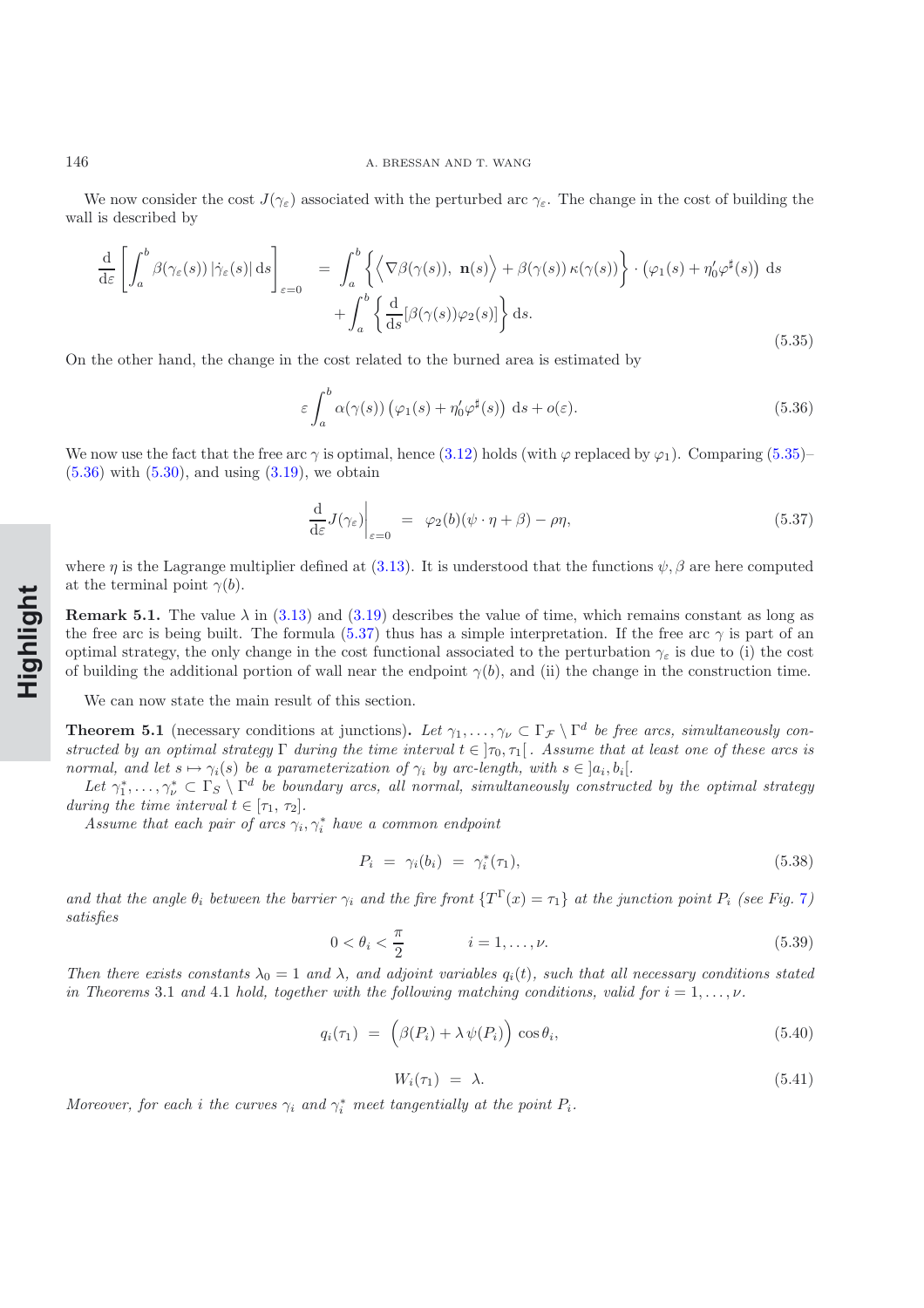

<span id="page-23-0"></span>FIGURE 8. Left: the two arcs  $\gamma_i, \gamma_i^{\sharp}$  produce an outward corner. Center: two arcs producing an inward corner. Right: the angles  $\theta$ ,  $\theta^*$  formed by the arcs  $\gamma$ ,  $\gamma^{\sharp}$  with the normal vector **n** to the level set  $T(x) = \tau_1$  at P.

**Remark 5.2.** We recall that  $W_i(t)$  is the instantaneous value of time for the boundary arc  $\gamma_i^*$ , defined at [\(4.30\)](#page-16-0). This function is the same for all  $i = 1, \ldots, \nu$ , but can decrease in time. On the other hand,  $\lambda$  is the constant value of time corresponding to the free arcs. The identity [\(5.41\)](#page-22-3) says that the value of time is continuous at  $t = \tau_1$ , when the junction occurs.

To motivate the identities [\(5.40\)](#page-22-4), we observe that the Lagrange multiplier  $q_i(t)$  describes the increase in the total cost produced by shifting the initial point of the boundary arc  $\gamma_i^*(t)$  in the direction of the unit vector  $e_i(\tau_1)$ . On the other hand [\(5.37\)](#page-22-2) implies that, if we shift the terminal point of the free arc  $\gamma_i$  in the direction  $\mathbf{e}_i(\tau_1) = v_1 \mathbf{n} - v_2 \mathbf{t}$  without changing the total construction time (*i.e.* with  $\rho = 0$ ), the cost related to the free arc decreases at the rate

$$
v_2\beta(\gamma_i(b_i)) + \lambda v_2\psi(\gamma_i(b_i)) = (\beta(P_i) + \eta \psi(P_i)) \cos \theta_i.
$$

*Proof.*

**1.** We begin by showing that, for every  $i = 1, \ldots, \nu$ , the arcs  $\gamma_i$  and  $\gamma_i^*$  are tangent at the junction point  $P_i$ . If not, we claim that there exists at least one index i such that at  $P_i$  the arcs  $\gamma_i, \gamma_i^*$  produce an inward corner (see Fig. [8\)](#page-23-0).

Indeed, consider the portion of the arc  $\gamma_i$  which is reached by the fire during the interval  $[\tau - \varepsilon, \tau]$ . This has length

$$
m_1\Big(\big\{x\in\gamma_i;\ \ T(x)\in[\tau_1-\varepsilon,\,\tau_1]\big\}\Big) \ =\ \frac{\varepsilon\,h(P_i)}{\cos\theta_i}+o(\varepsilon),
$$

where  $h(P_i)$  is the speed at which the fire front is advancing, at the point  $P_i$ , as in [\(2.6\)](#page-6-1). Similarly,

$$
m_1\Big(\big\{x\in\gamma_i^*;\ \ T(x)\in[\tau_1,\,\tau_1+\varepsilon]\big\}\Big) \ = \ \frac{\varepsilon\,h(P_i)}{\cos\theta_i^*} + o(\varepsilon).
$$

By assumption, the constraint [\(1.10\)](#page-2-1) is satisfied as an equality for  $t \geq \tau_1$  and as a strict inequality for  $t < \tau_1$ . For  $\varepsilon > 0$  small, this yields

$$
\varepsilon = \int_{\Gamma \cap \{T(x) \in [\tau_1, \tau_1 + \varepsilon]\}} \psi \, dm_1 = \sum_{i=1}^{\nu} \psi(P_i) \frac{\varepsilon h(P_i)}{\cos \theta_i^*} + o(\varepsilon),
$$
  

$$
\varepsilon < \int_{\Gamma \cap \{T(x) \in [\tau_1 - \varepsilon, \tau_1]\}} \psi \, dm_1 = \sum_{i=1}^{\nu} \psi(P_i) \frac{\varepsilon h(P_i)}{\cos \theta_i} + o(\varepsilon).
$$

If now  $0 \leq \theta_i \leq \theta_i^* \leq \pi/2$  for every  $i = 1, \ldots, \nu$ , and  $\theta_j < \theta_j^*$  for at least one j, then the two above conditions yield a contradiction.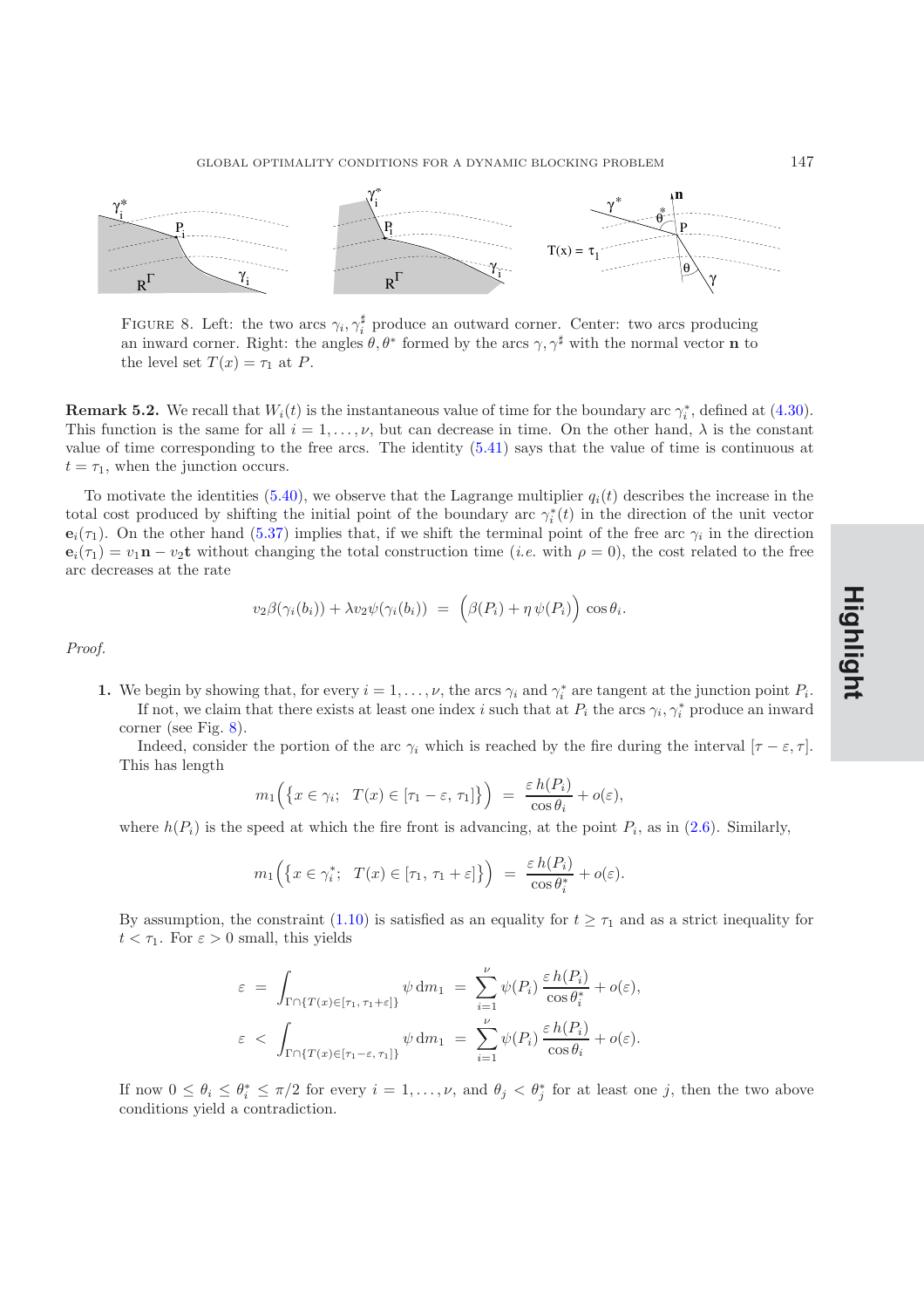

<span id="page-24-0"></span>FIGURE 9. If a barrier  $\Gamma$  contains an inward corner, it can be replaced by a barrier  $\Gamma'$  yielding a smaller cost.

**2.** By the previous step, we can now assume that at least one pair of arcs, say  $\gamma_i$  and  $\gamma_i^*$ , form an inward corner. We claim that this blocking strategy  $\Gamma$  is not optimal.

Indeed, if the construction cost is strictly positive, *i.e.*  $\beta(P_i) > 0$ , then a strictly better strategy Γ' is as follows (Fig. [9,](#page-24-0) left). Fix  $\varepsilon > 0$  small. Let A be the point along  $\gamma_i$  at distance  $\varepsilon$  from  $P_i$ . Let B be the point along  $\gamma_i^*$  such that the segment AB is perpendicular to the bisectrix **v** of the angle at  $P_i$ . Replace the portion of walls in  $\gamma_i \cup \gamma_i^*$  between A and B by this segment. The new barrier Γ' thus obtained is admissible. The length of  $\Gamma'$  satisfies  $m_1(\Gamma') \leq m_1(\Gamma) - c\epsilon$ , for some  $c > 0$  an all  $\epsilon > 0$ small enough. On the other hand, the additional area burned by the fire is of order  $\mathcal{O}(\varepsilon^2)$ . Hence, if  $\beta(P_i) > 0$ , for  $\varepsilon > 0$  small the total cost associated with  $\Gamma'$  is  $J(\Gamma') < J(\Gamma)$ .

On the other hand, if  $\beta(P_i) = 0$  but  $\alpha(P_i) > 0$ , then we can reduce both the total length of the wall and the total area burned by the fire, as shown in Figure [9,](#page-24-0) right. Fix  $\varepsilon > 0$  small. Let A be the point along  $\gamma_i$  at distance  $\varepsilon$  from  $P_i$ . Construct a segment  $AB'$  perpendicular to the bisectrix **v**. Prolong this segment to a point  $B$  such that (with obvious meaning of notation) the length of the various arcs satisfy

$$
m_1(AB) + 2m_1(B'B) = m_1(AP_i) + m_1(P_iB').
$$

Then construct an arc B'C of length  $\kappa \varepsilon$  (with  $\kappa \gg 1$ ), having constant distance to  $\gamma_i^*$ . Finally, connect the point C with a point D on  $\gamma_i^*$ .

The new barrier Γ' obtained by replacing the arcs  $AP_i$  and  $P_iD$  with  $AB\cup BC\cup CD$  is still admissible. Its total length is smaller, and the total burned area has also decreased. Indeed, by choosing  $\kappa$  large enough, the area of the region  $B'BCD$  is strictly smaller than the area of the triangle  $AP_iB'$ . Hence, for  $\varepsilon > 0$ , we again conclude that  $J(\Gamma') < J(\Gamma)$ , against the optimality of the strategy  $\Gamma$ . The above arguments prove the last statement of the theorem: for every  $i = 1, \ldots, \nu$ , the arcs  $\gamma_i$  and  $\gamma_i^*$  are tangent at the point of junction.

- **3.** Toward a proof of the matching conditions  $(5.40)$ , we remark that the optimality conditions for boundary arcs in Theorem 4.1 were obtained by considering an auxiliary optimal control problem with fixed endpoints. However, the analysis in  $(5.28)$ – $(5.37)$  shows that, for any choice of the numbers  $r_1, \ldots, r_{\nu}$ , we can replace the free arcs  $\gamma_i$  by perturbed arcs  $\gamma_{i,\varepsilon}$ , terminating at the endpoints  $x_i(\tau_1, \varepsilon r_i)$ . Here we use the coordinates  $(t, s) \mapsto x_i(t, s)$  as in Figure [3.](#page-12-0) More precisely, the following holds.
	- (i) The arc  $\gamma_{i,\varepsilon}$  starts at  $\gamma_i(a_i)$  and terminates at the point

$$
\gamma_{i,\varepsilon}(b_i) = x_i(\tau_1, \varepsilon r_i) = P_i + \varepsilon r_i \mathbf{e}_i(\tau_1) + o(\varepsilon).
$$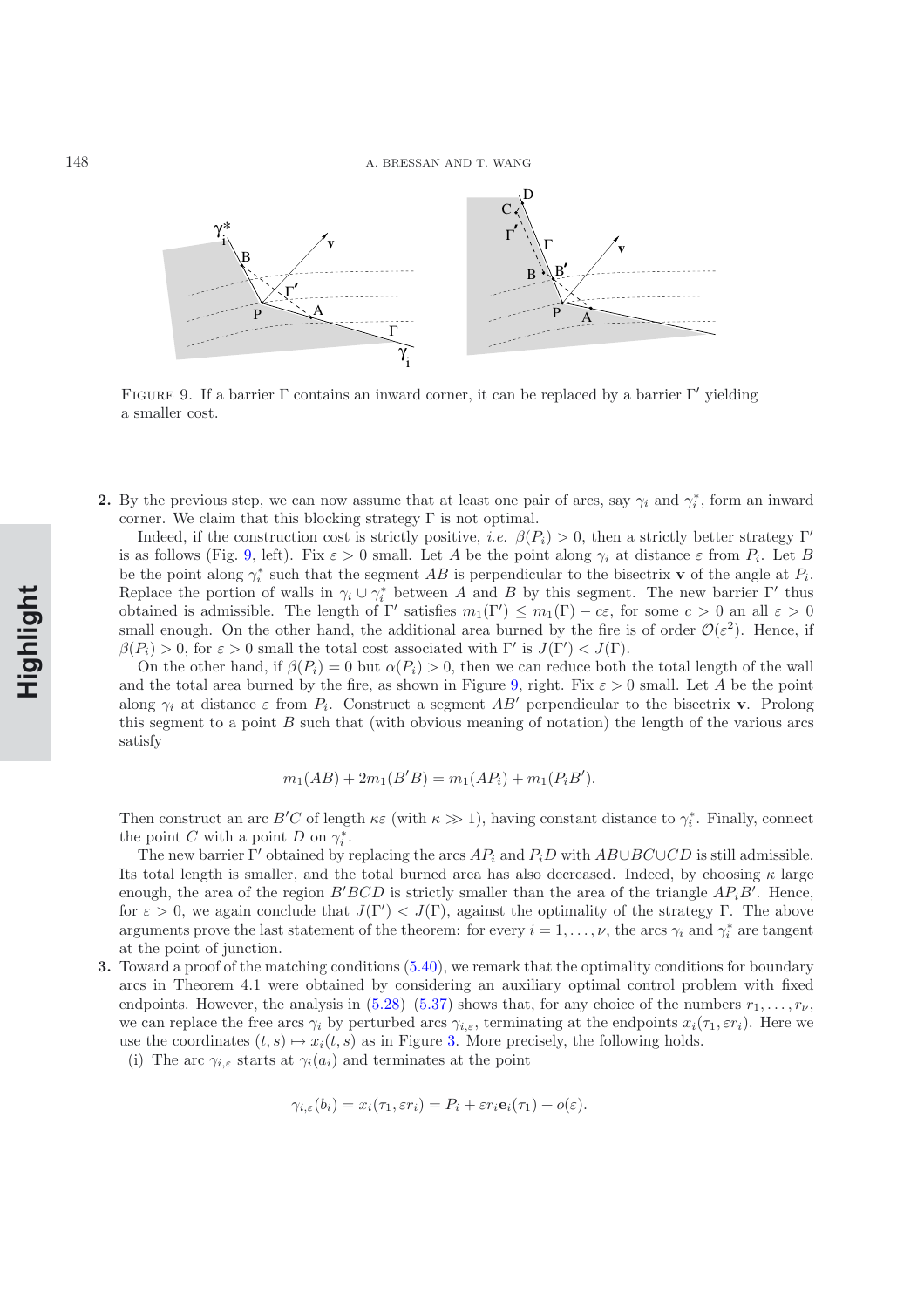(ii) The total amount of time needed to construct these arcs is the same:

$$
\sum_{i=1}^{\nu} \mathcal{T}(\gamma_{i,\varepsilon}) \doteq \sum_{i=1}^{\nu} \int_{a_i}^{b_i} \psi_i(\gamma_{i,\varepsilon}(s)) \, \mathrm{d}s \ = \ \sum_{i=1}^{\nu} \int_{a_i}^{b_i} \psi_i(\gamma_i(s)) \, \mathrm{d}s \ \doteq \ \sum_{i=1}^{\nu} \mathcal{T}(\gamma_i). \tag{5.42}
$$

<span id="page-25-1"></span>(iii) As in [\(5.37\)](#page-22-2), the change in cost associated with these perturbed arcs is

$$
\frac{\mathrm{d}}{\mathrm{d}\varepsilon}J(\gamma_{i,\varepsilon})\Big|_{\varepsilon=0} = (\beta(P_i) + \lambda \psi(P_i))r_i \cos \theta_i. \tag{5.43}
$$

At this point, the conditions [\(5.40\)](#page-22-4) become clear. For an optimal control problem with free initial point, the initial values of the adjoint variables  $q_1, \ldots, q_\nu$  should equal the gradients of the cost associated with these initial values.

To make this argument completely rigorous, however, we must clarify a technical point. Indeed, in principle the perturbed strategies consisting of free arcs  $\gamma_{i,\varepsilon}$ , then of boundary arcs  $\gamma_{i,\varepsilon}^{\frac{1}{\beta}}$  starting at the points  $\gamma_{i,\varepsilon}(b_i) = x_i(\tau_1, \varepsilon \alpha_i)$ , may not be admissible. Indeed, since now we are perturbing the free arcs  $\gamma_i$ also at points where the constraint  $(1.10)$  is saturated, the arguments used at  $(3.8)$  and  $(3.9)$  now break down.

To take care of this difficulty, for any fixed  $\delta > 0$  we replace the arcs  $\gamma_{i,\varepsilon}$  with free arcs  $\tilde{\gamma}_{i,\varepsilon}$  having the same endpoints

$$
\tilde{\gamma}_{i,\varepsilon}(a_i) = \gamma_{i,\varepsilon}(a_i), \qquad \tilde{\gamma}_{i,\varepsilon}(b_i) = \gamma_{i,\varepsilon}(b_i),
$$

but requiring slightly shorter time to construct. Namely

$$
\sum_{i=1}^{\nu} \mathcal{T}(\tilde{\gamma}_{i,\varepsilon}) = \sum_{i=1}^{\nu} \mathcal{T}(\gamma_i) - \delta |\varepsilon|.
$$
\n(5.44)

According to [\(5.37\)](#page-22-2), the cost associated with these new free arcs is

<span id="page-25-0"></span>
$$
\sum_{i=1}^{\nu} J(\tilde{\gamma}_{i,\varepsilon}) = \sum_{i=1}^{\nu} J(\gamma_i) + \varepsilon \sum_{i=1}^{\nu} r_i (\beta(P_i) + \lambda \psi(P_i)) \cos \theta_i + \lambda \delta |\varepsilon|.
$$

Because of [\(5.44\)](#page-25-0), for any fixed  $\delta > 0$  these alternative strategies will be admissible, for  $\varepsilon$  in a neighborhood of the origin (possibly shrinking to zero as  $\delta \to 0$ ).

For  $(s_1,\ldots,s_\nu) \approx (0,\ldots,0)$ , we now define

$$
V(s_1,\ldots,s_\nu) \doteq \inf \sum_{i=1}^\nu J(\tilde{\gamma}_i)
$$

where the infimum is taken over all admissible  $\nu$ -tuples of free arcs  $\tilde{\gamma}_1,\ldots,\tilde{\gamma}_\nu$ , with

$$
\tilde{\gamma}_i(a_i) = \gamma_i(a_i), \qquad \tilde{\gamma}_i(b_i) = x_i(\tau_1, s_i).
$$

Since  $\delta > 0$  was arbitrary, the previous argument shows that

$$
\left. \frac{\partial V}{\partial s_i} \right|_{(s_1,\ldots,s_\nu)=(0,\ldots,0)} = (\beta(P_i) + \lambda \psi(P_i)) \cos \theta_i.
$$

Since this partial derivative must coincide with the initial value of the adjoint variable  $q_i$ , the identities in [\(5.40\)](#page-22-4) hold.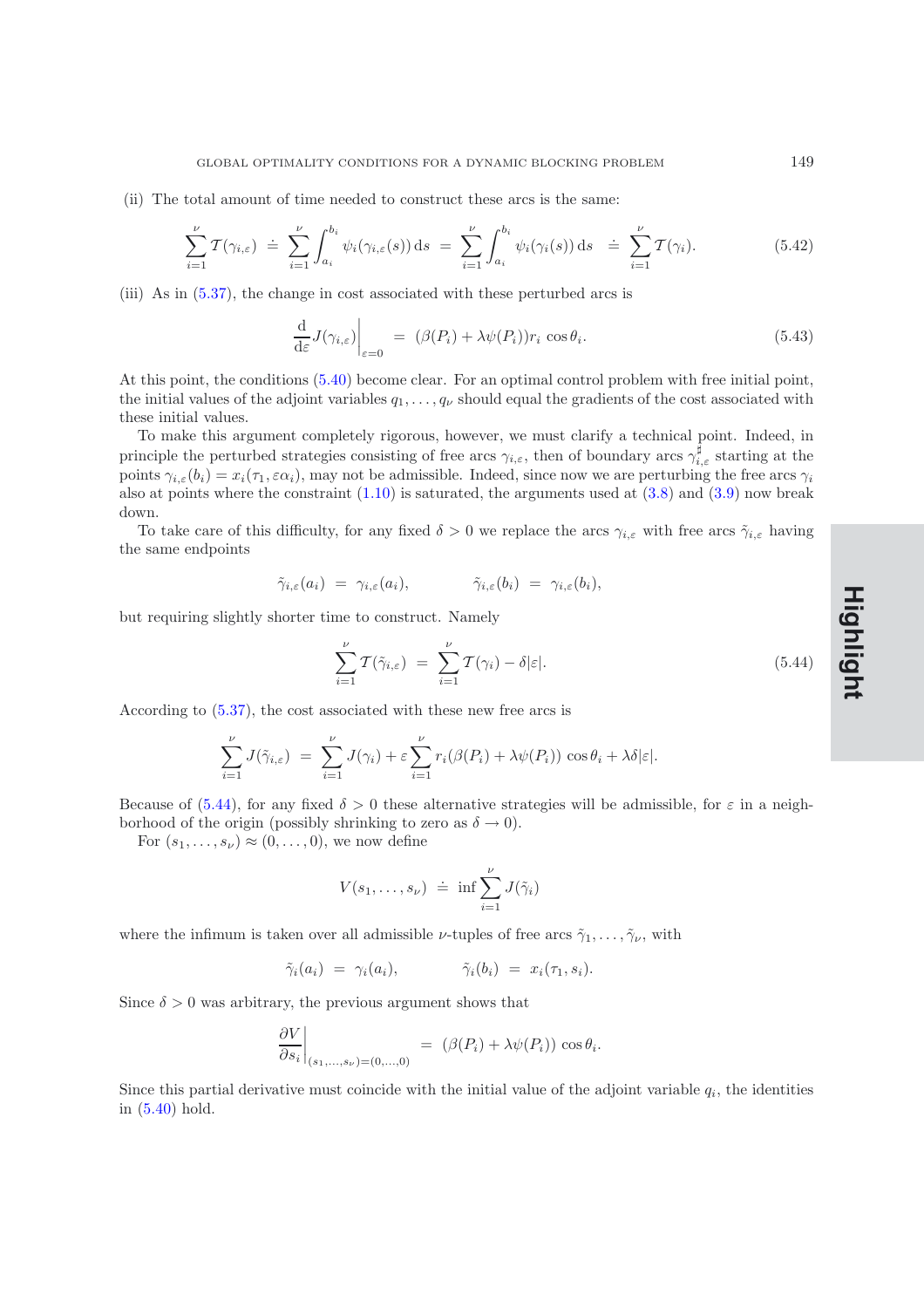150 A. BRESSAN AND T. WANG

**4.** Finally, by [\(4.30\)](#page-16-0) and [\(5.43\)](#page-25-1) one finds

$$
W_i(\tau_1) = \frac{1}{\cos \theta_i} \frac{q_i}{\psi} - \frac{\beta}{\psi} = \frac{1}{\cos \theta_i} \frac{(\beta + \lambda \psi) \cos \theta_i}{\psi} - \frac{\beta}{\psi} = \lambda,
$$

proving the matching condition [\(5.41\)](#page-22-3).

## 6. Examples

This final section provides three examples, where the value of time and the matching conditions can be directly computed.

#### **Example 6.1.** Assume that  $F(x) \equiv B(0, 1)$ , so that the fire propagates with unit speed in all directions.

Assume that, without barriers, the minimal time function is  $T(x) = x_2$ . We take here  $\alpha(x) \equiv 1$  and  $\beta(x) \equiv 0$ , so that we simply seek to minimize the total burned area. Moreover, we assume that the construction speed  $\sigma = 1/\psi$  is a constant. We consider two cases.

**Case 1.** At time t, the boundary of the burned region where fire is advancing is a single segment:

$$
\{(x_1, x_2); \quad x_1 \in [s_1(t), s_2(t)], \quad x_2 = t\}.
$$

In this case, assuming that  $\sigma > 2$ , the optimal strategy is to construct the two walls at same speed  $\sigma/2$ . If at time  $t = 0$  we have  $[s_1(0), s_2(0)] = [\bar{s}_1, \bar{s}_2]$ , then the time needed to block the fire is

$$
T = \frac{\bar{s}_2 - \bar{s}_1}{2\sqrt{(\sigma/2)^2 - 1}} = \frac{\bar{s}_2 - \bar{s}_1}{\sqrt{\sigma^2 - 4}}.
$$

The total burned area is

$$
V(\bar{s}_2 - \bar{s}_1) = \frac{(\bar{s}_2 - \bar{s}_1)^2}{2\sqrt{\sigma^2 - 4}}.
$$
\n(6.1)

The adjoint variables are

<span id="page-26-0"></span>
$$
q_2(t) = \frac{\partial V}{\partial \bar{s}_2} = \frac{s_2(t) - s_1(t)}{\sqrt{\sigma^2 - 4}} = -\frac{\partial V}{\partial \bar{s}_1} = -q_1(t).
$$

The angle  $\theta$  between each wall and the fire front is determined by

$$
\sin \theta = \frac{2}{\sigma}, \qquad \cos \theta = \frac{\sqrt{\sigma^2 - 4}}{\sigma}.
$$

The instantaneous value of time is computed as

$$
W(t) = \frac{q_2(t)}{\psi \cos \theta} = \frac{\sigma^2}{\sigma^2 - 4} \cdot (s_2(t) - s_1(t)).
$$
\n(6.2)

**Case 2.** Assume that at a given time t, the boundary of the burned set consists of two segments:

<span id="page-26-1"></span>
$$
\partial R(t) = \Big\{ (x_1, x_2); \quad x_1 \in [s_1(t), s_2(t)] \cup [s_3(t), s_4(t)], \quad x_2 = t \Big\}.
$$

We are thus constructing four walls, at the points  $P_i(t)=(s_i(t), t)$ . Assume that  $\sigma > 4$  and, to fix the ideas, let  $s_4 - s_3 \leq s_2 - s_1$  (see Fig. [10\)](#page-27-0). We shall reformulate the above problem as an optimal control problem with free terminal time (the time where the walls at  $P_3$  and  $P_4$  join together).

**Rapide NotHighlight**

 $\Box$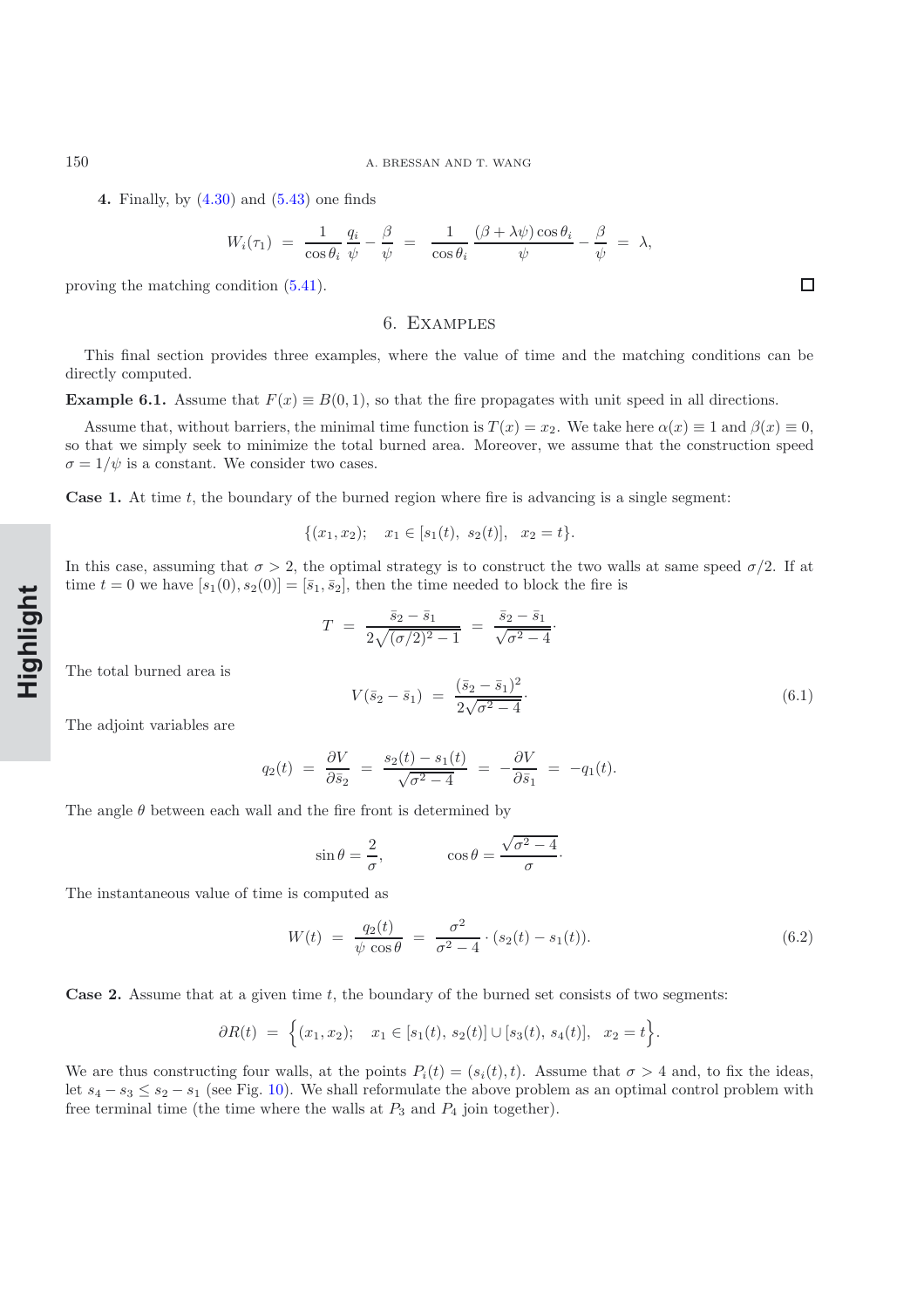

<span id="page-27-0"></span>FIGURE 10. At time  $t = T$  the two walls  $\gamma_3, \gamma_4$  join together. The angles  $\theta_1 = \theta_2$  increase as  $t \to T-$ , while  $\theta_3 = \theta_4$  decrease. For  $t>T$ , all resources are allocated to the construction of the remaining barriers  $\gamma_1, \gamma_2$ . In this case,  $\theta_1(t) = \theta_2(t) = \arcsin(2/\sigma)$ .

We set  $y_1 = s_2 - s_1$ ,  $y_2 = s_4 - s_3$ , while  $y_0$  will keep track of the burned area up to time t. It is clear that an optimal strategy will satisfy  $\dot{s}_2 = -\dot{s}_1$ ,  $\dot{s}_4 = -\dot{s}_3$ . Therefore, the above variables evolve in time according to

$$
\begin{cases}\n\dot{y}_0 = y_1 + y_2 \\
\dot{y}_1 = -\sqrt{u_1^2 - 4} \\
\dot{y}_2 = -\sqrt{u_2^2 - 4}\n\end{cases}\n\quad u_i \in [2, \sigma], \quad u_1 + u_2 \le \sigma,\n\tag{6.3}
$$

<span id="page-27-1"></span>with initial data

$$
y_1(0) = \bar{s}_2 - \bar{s}_1,
$$
  $y_2(0) = \bar{s}_4 - \bar{s}_3,$   $y_0(0) = 0.$  (6.4)

The terminal set is

<span id="page-27-2"></span>
$$
S = \left\{ (y_0, y_1, y_2); \phi_1(y_0, y_1, y_2) \doteq y_2 = 0 \right\}
$$
 (6.5)

and the terminal payoff is

$$
\phi_0(y_0, y_1, y_2) = y_0 + \frac{y_1^2}{2\sqrt{\sigma^2 - 4}}.
$$
\n(6.6)

Indeed, after the time where the first couple of walls join together, the problem is reduced to optimizing the construction of the two remaining barriers. For this problem, discussed in Case 1, the corresponding optimal value function was computed at [\(6.1\)](#page-26-0).

Applying the Pontryagin maximum principle to the optimal control problem  $(6.3)$ – $(6.6)$ , we obtain an adjoint vector  $p = (p_0, p_1, p_2)$  such that

$$
\begin{cases}\n\dot{p}_0 = 0 \\
\dot{p}_1 = -p_0 \\
\dot{p}_2 = -p_0\n\end{cases}
$$
\n(6.7)

with terminal conditions

$$
(p_0, p_1, p_2)(T) = \nabla \phi_0 + \lambda_1 \nabla \phi_1 = \left(1, \frac{y_1}{\sqrt{\sigma^2 - 4}}, \lambda_1\right)
$$
 (6.8)

<span id="page-27-3"></span>for some constant  $\lambda_1$ . Moreover, at every time t one has

$$
\min_{u_1, u_2 \in [2, \sigma], u_1 + u_2 \le \sigma} \left( p_0(y_1 + y_2) - p_1 \sqrt{u_1^2 - 4} - p_2 \sqrt{u_2^2 - 4} \right) = 0. \tag{6.9}
$$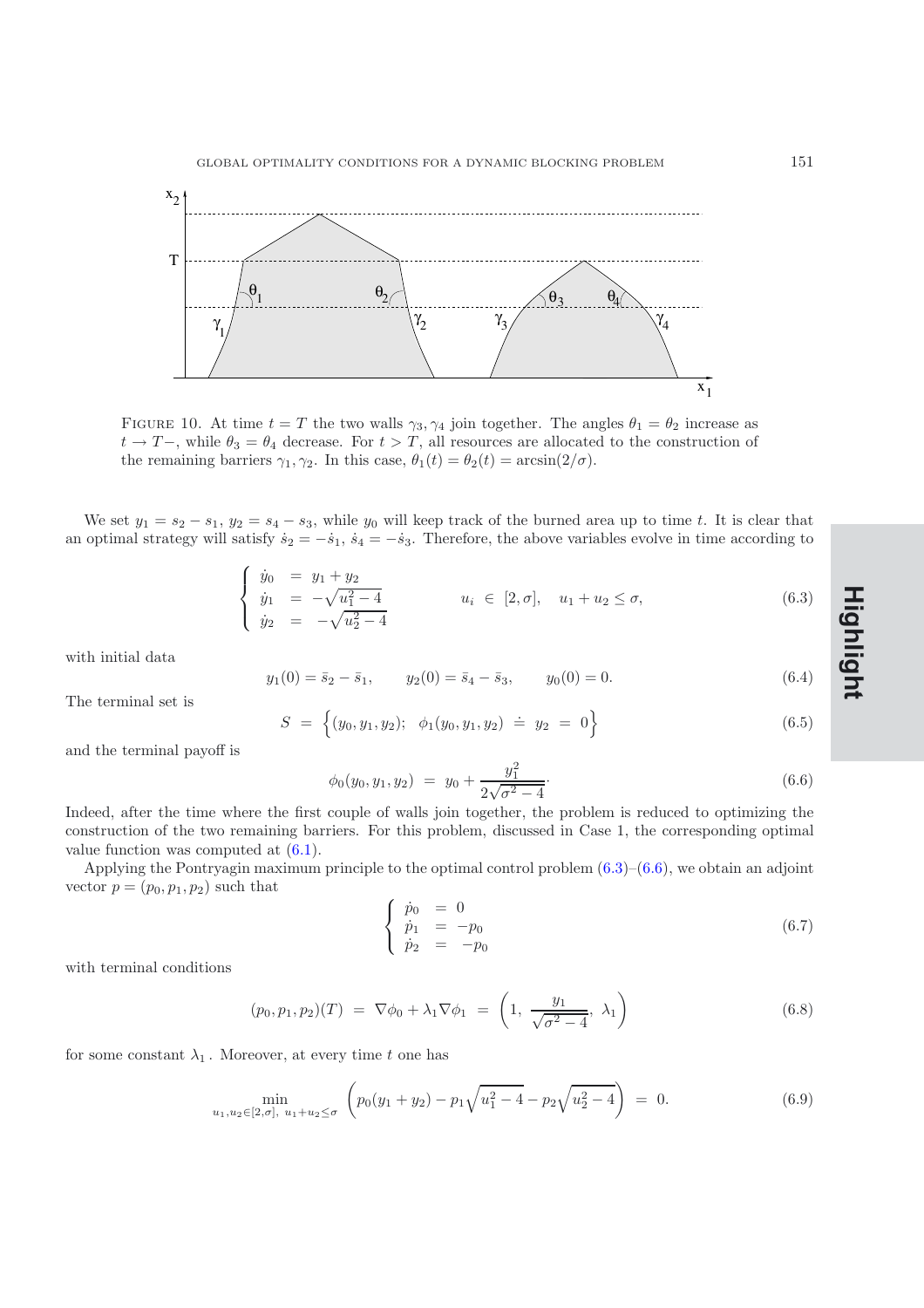Since  $p_0(t) \equiv 1$ , at the terminal time T this yields

$$
\min_{\omega_1, \omega_2 \in [2,\sigma], \ \omega_1 + \omega_2 \le \sigma} \left( y_1 - \frac{\sqrt{\omega_1^2 - 4}}{\sqrt{\sigma^2 - 4}} y_1 - \lambda_1 \sqrt{\omega_2^2 - 4} \right) = 0. \tag{6.10}
$$

The three variables  $\omega_1 = u_1(T)$ ,  $\omega_2 = u_2(T)$ , and  $\lambda_1$  can be determined from the equations

<span id="page-28-0"></span>
$$
\begin{cases}\n\frac{\omega_1}{\sqrt{\omega_1^2 - 4} \sqrt{\sigma^2 - 4}} y_1 = \frac{\lambda_1 \omega_2}{\sqrt{\omega_2^2 - 4}},\\
\omega_1 + \omega_2 = \sigma,\\
y_1 - \frac{\sqrt{\omega_1^2 - 4}}{\sqrt{\sigma^2 - 4}} y_1 - \lambda_1 \sqrt{\omega_2^2 - 4} = 0.\n\end{cases} (6.11)
$$

Observe that, if  $y_1(\tau) = y_2(\tau)$  at some time  $\tau$ , then by symmetry the optimal control is  $u_1(t) = u_2(t) = \sigma/2$  for all times t. In this case  $y_1(t) = y_2(t)$  for all t. In particular, both couples of walls terminate at the same time:  $y_1(T) = y_2(T)$ . Throughout the following, we shall consider the case where  $y_1(t) > y_2(t)$  for all t.

We now study the existence and uniqueness of solutions to the system  $(6.11)$ . Given  $p_1, p_2$ , if  $u_1, u_2$  achieve the minimum in  $(6.9)$  then

<span id="page-28-1"></span>
$$
p_1 \cdot \frac{u_1}{\sqrt{u_1^2 - 4}} = p_2 \cdot \frac{u_2}{\sqrt{u_2^2 - 4}}.
$$
\n(6.12)

At the terminal time  $t = T$ , since  $\omega_2 = \sigma - \omega_1$ , from [\(6.12\)](#page-28-1) it follows

<span id="page-28-2"></span>
$$
\frac{\omega_1}{\sqrt{\omega_1^2 - 4}} \cdot \frac{\sqrt{(\sigma - \omega_1)^2 - 4}}{\sigma - \omega_1} = \frac{p_2}{p_1}.
$$
\n(6.13)

We observe that the left hand side of [\(6.13\)](#page-28-2) is a monotonically decreasing function, for  $\omega_1 \in [2, \sigma - 2]$ . It approaches +∞ as  $\omega_1 \to 2+$  and it approaches  $-\infty$  as  $\omega_1 \to (\sigma - 2)-$ . Therefore for a given ratio  $p_2/p_1 > 0$ , the equation [\(6.13\)](#page-28-2) has exactly one solution  $\omega_1 \in (2, \sigma - 2)$ .

We now observe that  $p_1(T)$  is determined by  $y_1(T)$ , but  $p_2(T) = \lambda_1$  still needs to be determined. At the terminal time  $T$ , the minimum value

$$
\min_{u_1+u_2 \le \sigma} \left( y_1 - \frac{y_1}{\sqrt{\sigma^2 - 4}} \sqrt{u_1^2 - 4} - \lambda_1 \sqrt{u_2^2 - 4} \right)
$$

is a decreasing function of  $\lambda_1$ . Hence there exists unique  $\lambda_1$  satisfying [\(6.9\)](#page-27-3) at  $t = T$ . Together with the previous analysis, this shows that the system [\(6.11\)](#page-28-0) has a unique solution.

We now claim that  $p_2(T) > p_1(T)$ , *i.e.*  $\lambda_1 > \frac{y_1}{\sqrt{\sigma^2-4}}$ .

<span id="page-28-3"></span>On the contrary, assume that  $\lambda_1 \leq \frac{y_1}{\sqrt{\sigma^2-4}}$ . In view of [\(6.11\)](#page-28-0),

$$
\frac{y_1}{\sqrt{\sigma^2 - 4}} \cdot \left\{ \sqrt{\sigma^2 - 4} - \sqrt{\omega_1^2 - 4} - \sqrt{(\sigma - \omega_1)^2 - 4} \right\} \le 0. \tag{6.14}
$$

Since the right hand side of  $(6.14)$  is convex w.r.t.  $\omega_1$  and attains the minimum

$$
\frac{y_1}{\sqrt{\sigma^2 - 4}} \cdot \left\{ \sqrt{\sigma^2 - 4} - 2\sqrt{\left(\frac{\sigma}{2}\right)^2 - 4} \right\} \ge 0 \tag{6.15}
$$

at  $\omega_1 = \sigma/2$ , the above leads to a contradiction with [\(6.14\)](#page-28-3). Hence  $p_2(T) > p_1(T)$ .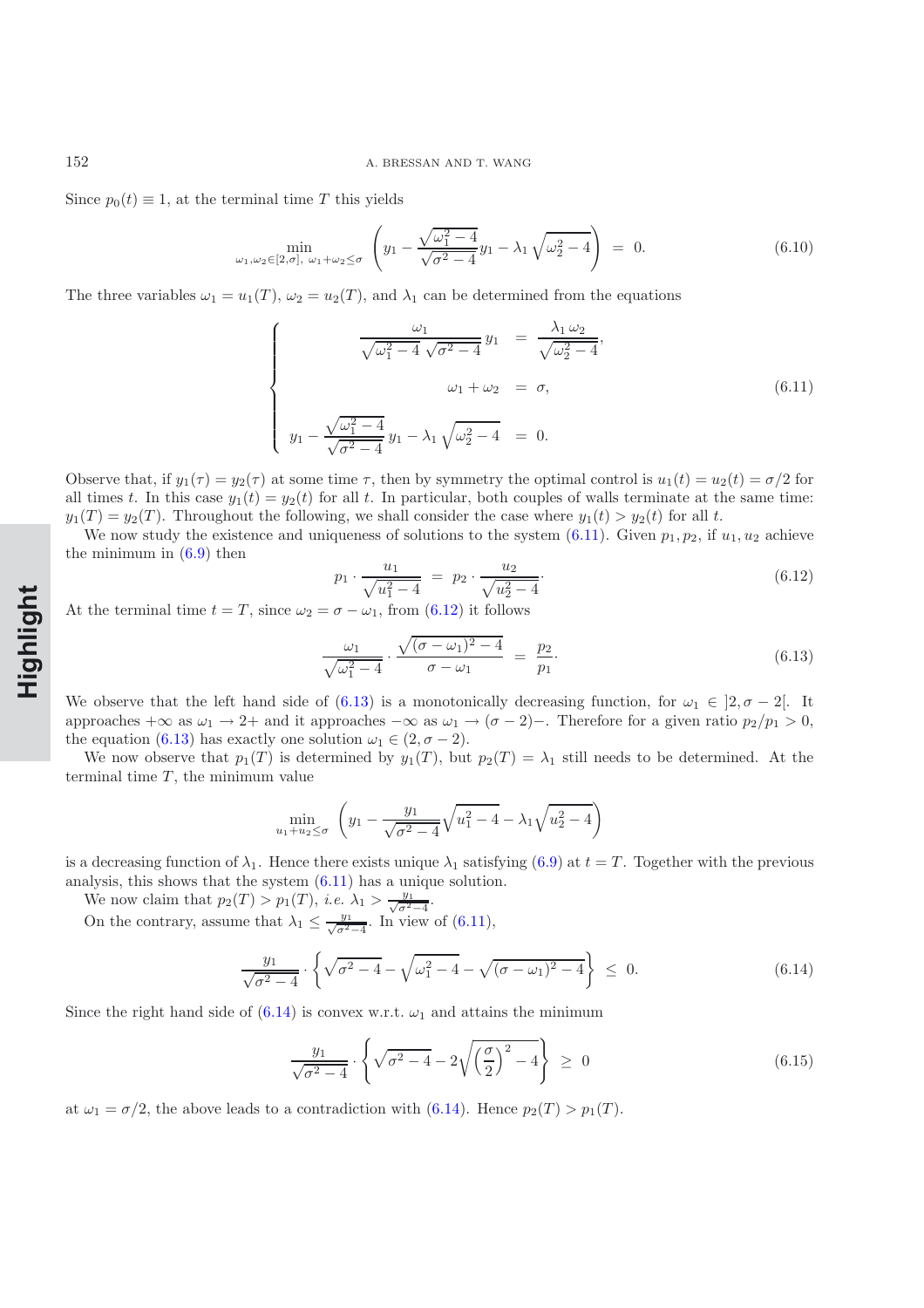In turn, this implies  $\omega_2 > \sigma/2 > \omega_1$ . Moreover,  $p_1(t) = p_1(T) + T - t$  and  $p_2(t) = p_2(T) + T - t$ . Therefore the ratio satisfies  $p_2(t)/p_1(t) > 1$  and is increasing in time, achieving a maximum at the terminal time  $t = T$ . By [\(6.12\)](#page-28-1), the optimal controls satisfy  $u_2(t) > u_1(t)$ , with  $t \mapsto u_2(t)$  increasing and  $t \mapsto u_1(t)$  decreasing, up to time T.

Finally, consider the value of time

$$
W(t) = \frac{\sigma q_i(t)}{\cos \theta_i(t)},
$$

where  $\theta_i(t)$  is the angle formed by the wall  $\gamma_i$  and the fire front. Notice that, for  $i = 1, 2$ , this can be well defined also for  $t>T$ . The adjoint variables  $q_1(t), q_2(t)$  remain continuous at the time  $t = T$ , while the angles  $\theta_1, \theta_2$  suddenly decrease at the time T where the walls  $\gamma_3$  and  $\gamma_4$  meet. Therefore, one expects that  $W(\cdot)$  should have a downward jump at  $t = T$ . This is confirmed by the following computations:

$$
q_1(T) = q_2(T) = \frac{y_1(T)}{\sqrt{\sigma^2 - 4}} = \frac{s_2(T) - s_1(T)}{\sqrt{\sigma^2 - 4}}.
$$

For  $t>T$  we have

$$
\theta_1(t) = \theta_2(t) = \arcsin \frac{2}{\sigma},
$$

hence the value of time is provided by [\(6.2\)](#page-26-1). In particular

<span id="page-29-1"></span>
$$
\lim_{t \to T+} W(t) = \frac{\sigma^2}{\sigma^2 - 4} (s_2(T) - s_1(T)).
$$
\n(6.16)

On the other hand, for  $t < T$  we have  $p_2(t) \geq p_1(t)$ , hence  $u_2(t) \geq u_1(t)$  and

$$
w_1(t) = w_2(t) = \frac{u_1(t)}{2} \leq \frac{\sigma}{4}
$$
.

Hence the angles  $\theta_1(t) = \theta_2(t)$  between the walls  $\gamma_1, \gamma_2$  and the fire front satisfy

$$
\sin \theta_i(t) \ \geq \ \frac{4}{\sigma}, \qquad \qquad \frac{1}{\cos \theta_i(t)} \ \geq \ \frac{\sigma}{\sqrt{\sigma^2 - 16}}.
$$

<span id="page-29-0"></span>Therefore

$$
\lim_{t \to T-} W(t) = \frac{y_1(T)}{\sqrt{\sigma^2 - 4}} \cdot \frac{\sigma}{\cos \theta_1(T-)} \ge \frac{\sigma^2}{\sqrt{(\sigma^2 - 4)(\sigma^2 - 16)}} (s_2(T) - s_1(T)). \tag{6.17}
$$

Comparing [\(6.17\)](#page-29-0) with [\(6.16\)](#page-29-1), it is clear that the value of time has a downward jump at the time  $t = T$  when the arcs  $\gamma_3$  and  $\gamma_4$  meet.

**Example 6.2.** We again consider the problem of minimizing the total area burned by the fire, assuming that walls constructed at a constant speed  $\sigma > 2$ . Here we assume that at the initial time  $t = 0$  the fire occupies the unit disc  $R_0 = B_1$ . Moreover, we assume that  $F(x) = B_1$  for all  $x \in \mathbb{R}^2$ , so that the fire propagates at unit speed in all directions.

As described in [\[4](#page-32-0)], an optimal strategy is as follows. First construct an arc of circumference  $\Gamma_1$ . Then construct two arcs of logarithmic spirals  $\Gamma_2, \Gamma_3$  along the boundary of the burned region (see Fig. [11\)](#page-30-0). In this case,  $\Gamma_1$  is a free arc, while  $\Gamma_2, \Gamma_3$  are boundary arcs. Here the length of the arc  $\Gamma_1$  should satisfy

$$
m_1(\Gamma_1) = \sigma \cdot d(Q_2, R_0) = \sigma \cdot d(Q_3, R_0),
$$

**Rapide NoteHighlight**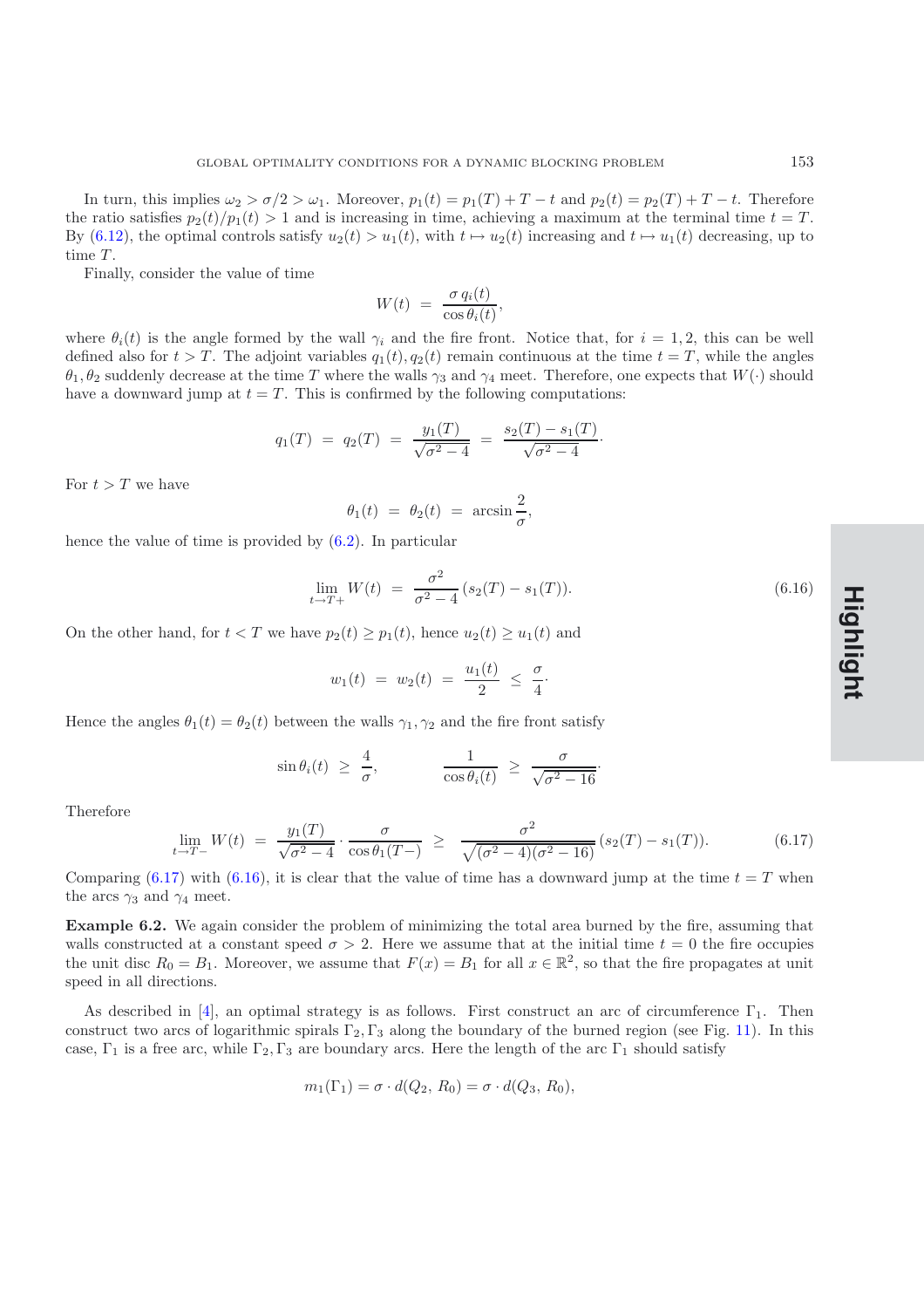

<span id="page-30-0"></span>FIGURE 11. The burned region is enclosed by the arc of circumference  $\Gamma_1$  and by two arcs of logarithmic spirals  $\Gamma_2, \Gamma_3$ .

so that the two end-points  $Q_2, Q_3$  are reached by the boundary of the burned region  $R^{\gamma}(\tau)$  exactly at the time  $\tau$ when the construction of the arc  $\Gamma_1$  is completed. According to Theorem 5.1, the junctions at  $Q_2$  and at  $Q_3$ must be  $C^1$ , *i.e.* the arcs must join tangentially. For each time  $\tau$ , the above conditions determine a unique strategy  $\Gamma^{(\tau)}$ . These conditions reduce the problem to an optimization problem over the scalar parameter  $\tau$ .

We parameterize the boundary arcs  $\Gamma_2$ ,  $\Gamma_3$  by the time t, using polar coordinates. The radius is  $\rho(t)= 1+t$ , while the angle  $\theta(t)$  is the angle between  $O\Gamma_i$  and the axis of symmetry. As shown in Figure [11,](#page-30-0) r denotes the radius of the arc of circumstance  $\Gamma_1$ , while  $\theta_1$  denotes half of the corresponding angle. Moreover,  $\theta_0 = \theta(\tau)$  is the angular coordinate of the point of junction  $Q_2$ , while

$$
\theta_{\sigma} = \arcsin\left(\frac{2}{\sigma}\right)
$$

denotes the constant angle between the arcs of spirals  $\Gamma_2$ ,  $\Gamma_3$  and the circumferences centered at the origin. At the junction point  $Q_2$  we have the identities

<span id="page-30-1"></span>
$$
\begin{cases}\n\theta_{\sigma} = \theta_{0} + \theta_{1} \\
\sigma \cdot \tau = 2r\theta_{1} \\
r \cdot \sin \theta_{1} = (1 + \tau) \cdot \sin \theta_{0}.\n\end{cases}
$$
\n(6.18)

In [\(6.18\)](#page-30-1),  $\theta_0$  and r can be written in terms of  $\theta_1$  from the first two equations. Inserting these values in the last equation, the system reduces to the single equation

$$
\Phi(\theta_1) \doteq \frac{\sigma \tau}{2\theta_1} \cdot \sin \theta_1 - (1 + \tau) \cdot \sin(\theta_\sigma - \theta_1) = 0. \tag{6.19}
$$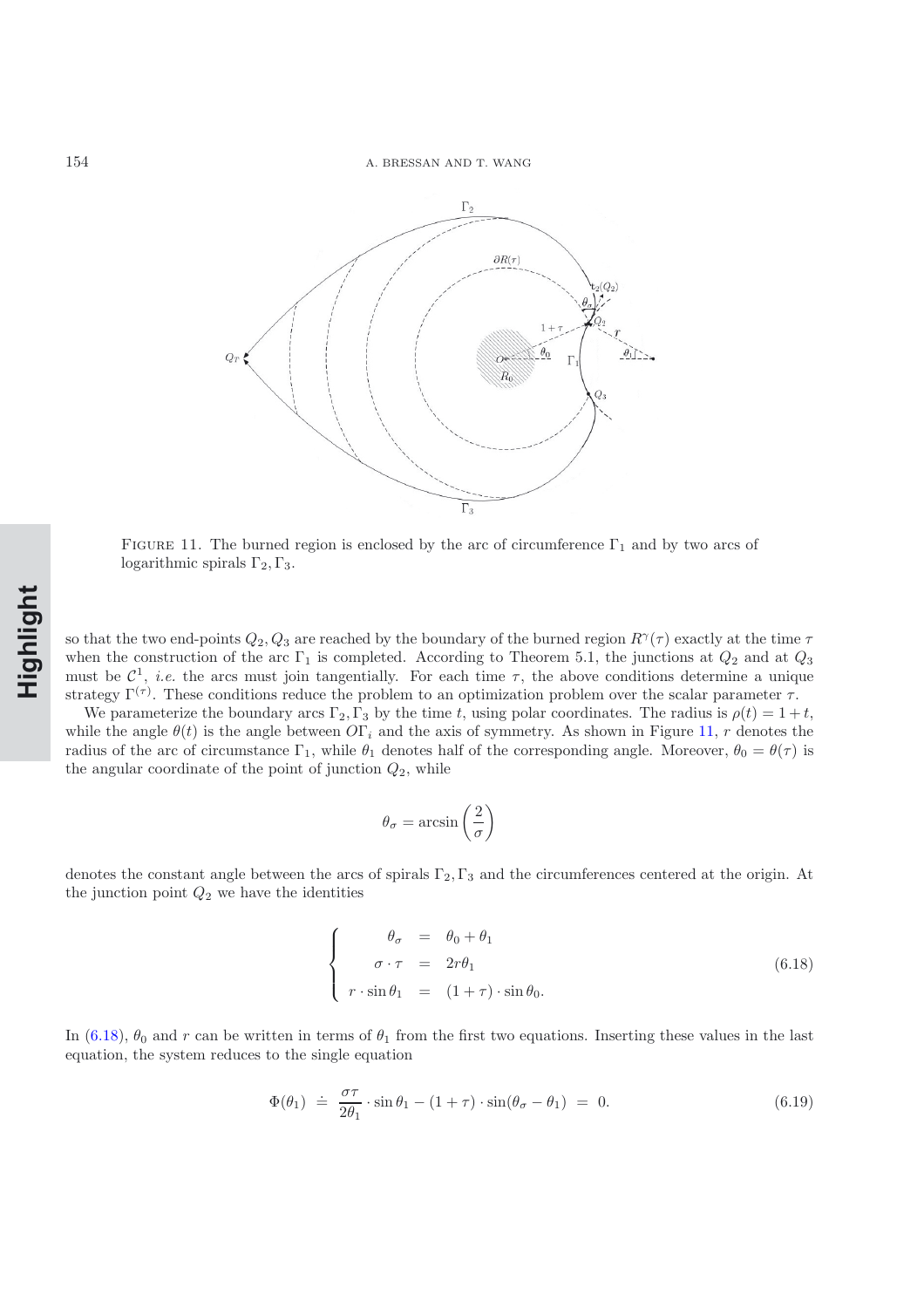We claim that under the assumption  $\tau < \tau_{\sigma} \doteq \frac{4}{\sigma^2-4}$ , the function  $\Phi$  has unique root  $\theta_1 \in [0, \theta_{\sigma}]$ . Indeed, the assumption implies  $\frac{\sigma\tau}{2} < (1+\tau)\sin\theta_{\sigma}$ , hence  $\Phi(0) < 0$ . A differentiation yields

$$
\frac{d}{d\theta_1}\Phi(\theta_1) = \frac{\sigma\tau\cos\theta_1}{2\theta_1^2} \cdot (\theta_1 - \tan\theta_1) + (1 + \tau) \cdot \cos(\theta_\sigma - \theta_1)
$$
\n
$$
= \frac{\sigma\tau\cos\theta_1}{2\theta_1^2} \cdot (\theta_1 - \tan\theta_1) + (1 + \tau) \cdot (\cos\theta_\sigma\cos\theta_1 + \sin\theta_\sigma\sin\theta_1)
$$
\n
$$
\geq \frac{\sigma\tau\cos\theta_1}{2\theta_1^2} \cdot (\theta_1 - \tan\theta_1) + (1 + \tau)\sin\theta_\sigma\sin\theta_1
$$
\n
$$
\geq \frac{\sigma\tau\cos\theta_1}{2\theta_1^2} \cdot (\theta_1 - \tan\theta_1) + \frac{\sigma\tau}{2}\sin\theta_1
$$
\n
$$
\geq \frac{\sigma\tau\cos\theta_1}{2\theta_1^2} \cdot (\sin\theta_1 - \tan\theta_1) + \frac{\sigma\tau}{2}\sin\theta_1
$$
\n
$$
= \frac{\sigma\tau\sin\theta_1}{2\theta_1^2} \cdot (\cos\theta_1 - 1 + \theta_1^2) > 0, \text{ for all } \theta_1 \in (0, \pi/2),
$$

showing that  $\Phi$  strictly increases.

Moreover,  $\Phi(\theta_{\sigma}) = \frac{\sigma \tau}{2\theta_{\sigma}} \cdot \sin \theta_{\sigma} > 0$ , and  $\Phi(0) < 0$ . Hence  $\Phi$  has unique zero inside the interval  $]0, \theta_{\sigma}$ .

If  $\tau$  is given and sufficiently small, the parameters  $\theta_0$ ,  $\theta_1$  and r are thus uniquely determined by the system [\(6.18\)](#page-30-1). From now on, we consider them as functions of  $\tau$ . The terminal time T can be determined implicitly from the identity

$$
\pi - \theta_0 = \int_{\tau}^{T} \frac{\sqrt{(\sigma/2)^2 - 1}}{1 + t} dt = \sqrt{(\sigma/2)^2 - 1} \cdot \ln\left(\frac{1 + T}{1 + \tau}\right).
$$
\n(6.20)

The total area burned by the fire is computed by

$$
A(\tau) \doteq \int_{\tau}^{T} (1+t)^2 \cdot \frac{\sqrt{\sigma^2/4 - 1}}{1+t} dt + (1+\tau)^2 \cdot \sin \theta_0 \cos \theta_0 - r^2 \cdot (\theta_1 - \sin \theta_1 \cos \theta_1). \tag{6.21}
$$

<span id="page-31-0"></span>Notice that this expression can be regarded as a function of the scalar variable  $\tau$ . In order to find the optimal strategy, one could simply minimize  $(6.21)$  w.r.t. the scalar variable  $\tau$ .

Alternatively, one can determine the optimal value of  $\tau$  from a matching condition. Indeed, as proved in Theorem 5.1, the value of time must be a continuous function, constant for  $t \in [0, \tau]$ , then decreasing to zero for  $t \in [\tau, T]$ . Along the free arc  $\Gamma_1$ , one has

<span id="page-31-1"></span>
$$
W(t) = \sigma r \qquad \qquad t \in [0, \tau]. \tag{6.22}
$$

To compute the value of time along the boundary arcs  $\Gamma_2, \Gamma_3$ , we need to determine by how much a small perturbation of the data can increase the total cost. Namely, assume that at time  $t$  we shift the edge of the wall  $\gamma_2(t)$  along the boundary of the burned region. Working in polar coordinates, this means that at time t, instead of being at  $(\rho, \theta) = (1 + t, \theta(t))$ , we move it to the point

$$
(\rho, \theta) = (1+t, \ \theta_{\varepsilon}(t)) \ \doteq \ \Big(1+t, \ \theta(t) - \frac{\varepsilon}{1+t}\Big).
$$

The rate of increase of the corresponding burned area is measured by

$$
q_2(t) = \lim_{\varepsilon \to 0} \frac{1}{\varepsilon} \int_t^T \rho(s) \cdot (\theta(s) - \theta_{\varepsilon}(s)) ds
$$
  
= 
$$
\int_t^T \frac{1+s}{1+t} ds = \frac{(1+T)^2 - (1+t)^2}{2(1+t)}.
$$